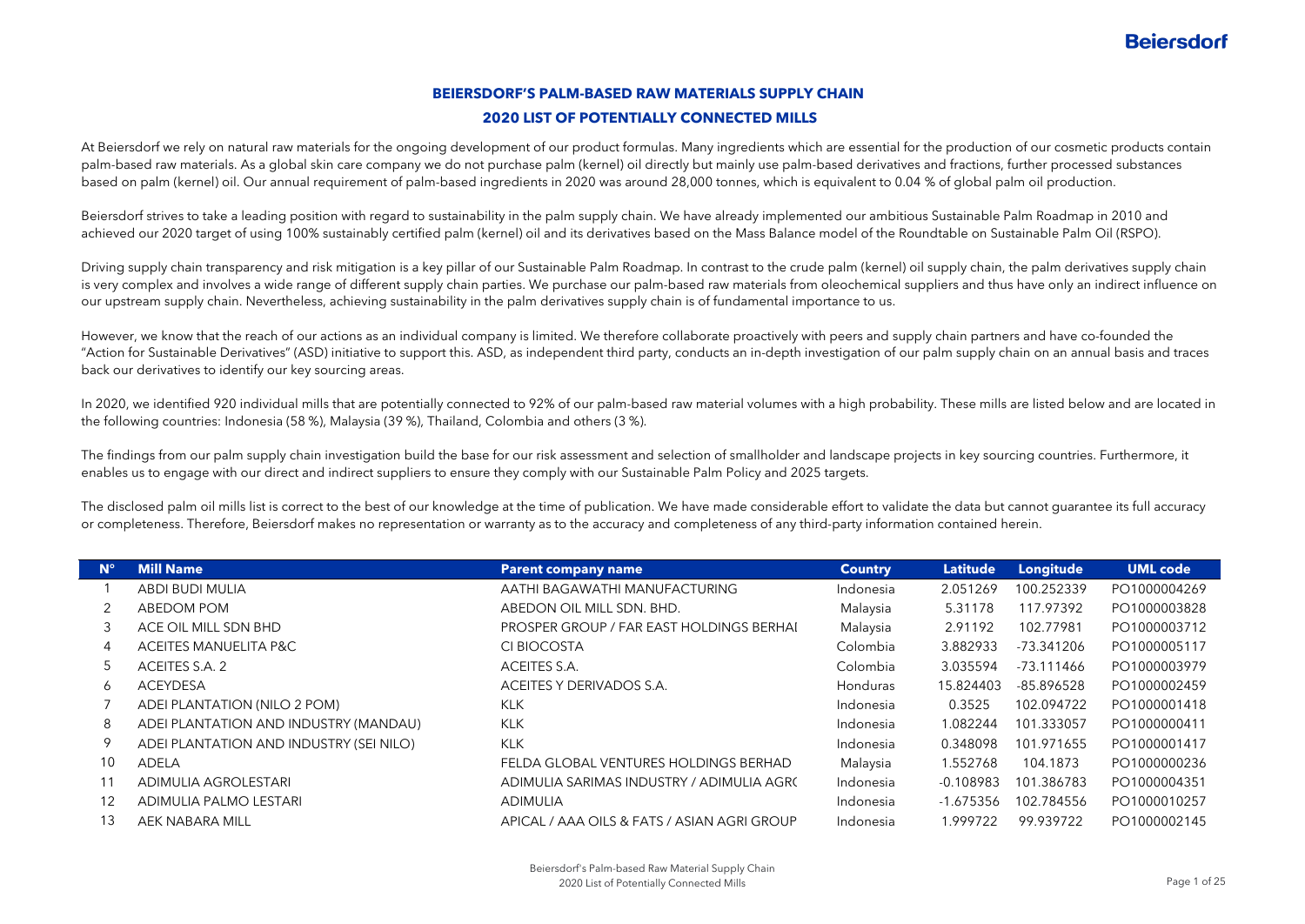| $N^{\circ}$ | <b>Mill Name</b>                      | <b>Parent company name</b>               | <b>Country</b> | <b>Latitude</b> | Longitude  | <b>UML code</b>          |
|-------------|---------------------------------------|------------------------------------------|----------------|-----------------|------------|--------------------------|
| 14          | AGRINA SAWIT PERDANA                  | AGRINA SAWIT PERDANA                     | Indonesia      | 0.069911        | 110.696437 | PO1000008580             |
| 15          | AGRINDO INDAH PERSADA                 | <b>WILMAR</b>                            | Indonesia      | 2.778667        | 99.393433  | PO1000004243             |
| 16          | <b>AGRINDO SAWIT MANDIRI</b>          | PT AGRINDO SAWIT MANDIRI                 | Indonesia      | $-2.346250$     | 112.302200 | PO1000010047             |
| 17          | <b>AGRO BUKIT</b>                     | <b>GOODHOPE ASIA HOLDINGS</b>            | Indonesia      | $-2.56225$      | 112.768067 | PO1000003333             |
| 18          | AGRO PALINDO SAKTI 2 (SANGGAU)        | <b>WILMAR</b>                            | Indonesia      | 0.304161        | 110.194932 | PO1000007432             |
| 19          | <b>AGRO WANA LESTARI</b>              | <b>GOODHOPE ASIA HOLDINGS</b>            | Indonesia      | $-1.857639$     | 112.397722 | PO1000003927             |
| 20          | AGRONUSA INVESTAMA 2 (LANDAK)         | <b>WILMAR</b>                            | Indonesia      | 0.275303        | 109.731414 | PO1000004475             |
| 21          | AGROWIRATAMA                          | <b>MUSIM MAS</b>                         | Indonesia      | 0.198239        | 99.627581  | PO1000000092             |
| 22          | AGROWIYANA AGRO MITRA MADANI          | <b>BAKRIE GROUP</b>                      | Indonesia      | $-1.077592$     | 103.110697 | PO1000000884             |
| 23          | <b>AIR TAWAR</b>                      | FELDA GLOBAL VENTURES HOLDINGS BERHAD    | Malaysia       | 1.666944        | 104.026944 | PO1000003414             |
| 24          | ALAM BUMI PALM OIL MILL               | ALAM BUMI PALM OIL MILL                  | Malaysia       | 3.585436        | 113.670645 | PO1000003714             |
| 25          | ALUE KUYUN MILL JL.                   | <b>UNKNOWN</b>                           | Indonesia      | 4.457442        | 96.161472  | PO1000004308             |
| 26          | ANAKTUHA SAWIT MANDIRI                | SINAR JAYA AGRO INVESTAMA                | Indonesia      | $-5.095458$     | 105.186819 | PO1000006295             |
| 27          | ANGSANA FACTORY                       | SIME DARBY BERHAD                        | Indonesia      | $-3.672496$     | 115.620484 | PO1000000325             |
| 28          | ANSON PALM OIL MILL SDN BHD           | <b>MHC PLANTATIONS BHD</b>               | Malaysia       | 3.95556         | 101.199    | PO1000006192             |
| 29          | ANTANG GANDA UTAMA                    | MATAHARI KAHURIPAN INDONESIA / MAKIN GRO | Indonesia      | $-1.115694$     | 114.887194 | PO1000004116             |
| 30          | ANUGRAH FAJAR REZEKI                  | ANUGRAH FAJAR REZEKI                     | Indonesia      | 4.57432         | 97.90967   | PO1000004576             |
| 31          | ANUGRAH LANGKAT MAKMUR                | ANUGRAH LANGKAT MAKMUR                   | Indonesia      | 4.013017        | 98.19435   | PO1000004557             |
| 32          | APAS BALUNG MILL                      | SAWIT KINABALU SDN BHD                   | Malaysia       | 4.371767        | 118.101486 | PO1000003726             |
| 33          | ARAH BERSAMA SDN BHD                  | TRADEWINDS PLANTATION BERHAD             | Malaysia       | 3.67658         | 113.464469 | PO1000003935             |
| 34          | ARAH KAWASAN SDN BHD                  | ARAH KAWASAN SDN BHD                     | Malaysia       | 5.27667         | 100.68417  | PO1000003715             |
| 35          | ARINDO TRISEJAHTERA                   | <b>FIRST RESOURCES</b>                   | Indonesia      | 0.580944        | 100.924694 | PO1000004209             |
| 36          | ASIA OIL PALM SDN BHD                 | CAROTINO / JC CHANG GROUP                | Malaysia       | 5.291722        | 118.207611 | PO1000000524             |
| 37          | ASIAN PLANTATIONS MILLING SDN BHD     | FELDA GLOBAL VENTURES HOLDINGS BERHAD    | Malaysia       | 3.58705         | 114.225871 | PO1000003806             |
| 38          | AUMKAR PLANTATIONS SDN BHD            | MANILAL & SONS (MALAYA) SDN BHD          | Malaysia       | 4.747442        | 117.86882  | PO1000003845             |
| 39          | AUSTINDO NUSANTARA JAYA SIAIS         | AUSTINDO NUSANTARA JAYA                  | Indonesia      | 1.175527        | 99.155889  | PO1000001992             |
| 40          | <b>BAHARI DWIKENCANA LESTARI</b>      | BAHARI DWIKENCANA LESTARI                | Indonesia      | 4.356517        | 98.1062    | PO1000004572             |
| 41          | BAHARI GEMBIRA RIA-PKS LADANG PANJANG | SIME DARBY BERHAD                        | Indonesia      | $-1.791666$     | 103.791388 | PO1000000315             |
| 42          | <b>BAIDURI AYU</b>                    | FELDA GLOBAL VENTURES HOLDINGS BERHAD    | Malaysia       | 5.08115         | 118.93975  | PO1000000968             |
| 43          | <b>BALAI JAYA</b>                     | TIAN TUJUHPULUH UTAMA                    | Indonesia      | 1.684           | 100.53362  | $\overline{\phantom{a}}$ |
| 44          | BALUNG PALM OIL MILL SDN BHD          | MALAYSIAN KUWAITI INVESTMENT SDN BHD     | Malaysia       | 4.37906         | 118.18612  | PO1000003717             |
| 45          | <b>BANGKITGIAT USAHA MANDIRI</b>      | NT CORP                                  | Indonesia      | $-1.472142$     | 112.7424   | PO1000008211             |
| 46          | <b>BANGUN BANDAR</b>                  | <b>SOCFIN GROUP</b>                      | Indonesia      | 3.33166         | 99.043333  | PO1000000451             |
| 47          | <b>BANGUN SEMPURNA LESTARI</b>        | <b>BANGUN SEMPURNA LESTARI</b>           | Indonesia      | 2.633514        | 97.950322  | PO1000004274             |
| 48          | <b>BANGUN TENERA RIAU</b>             | <b>INDAH GROUP</b>                       | Indonesia      | 0.288533        | 101.4166   | PO1000008171             |
| 49          | <b>BANTING</b>                        | LOUIS DREYFUS COMPANY (LDC)              | Malaysia       | 2.721359        | 101.491296 | PO1000008191             |
| 50          | BANYU KAHURIPAN INDONESIA, PT.        | BANYU KAHURIPAN INDONESIA                | Indonesia      | $-2.261$        | 104.312689 | PO1000006225             |
| 51          | <b>BARAS</b>                          | UNGGUL WIDYA TEKNOLOGI LESTARI           | Indonesia      | $-1.5414$       | 119.401633 | PO1000004469             |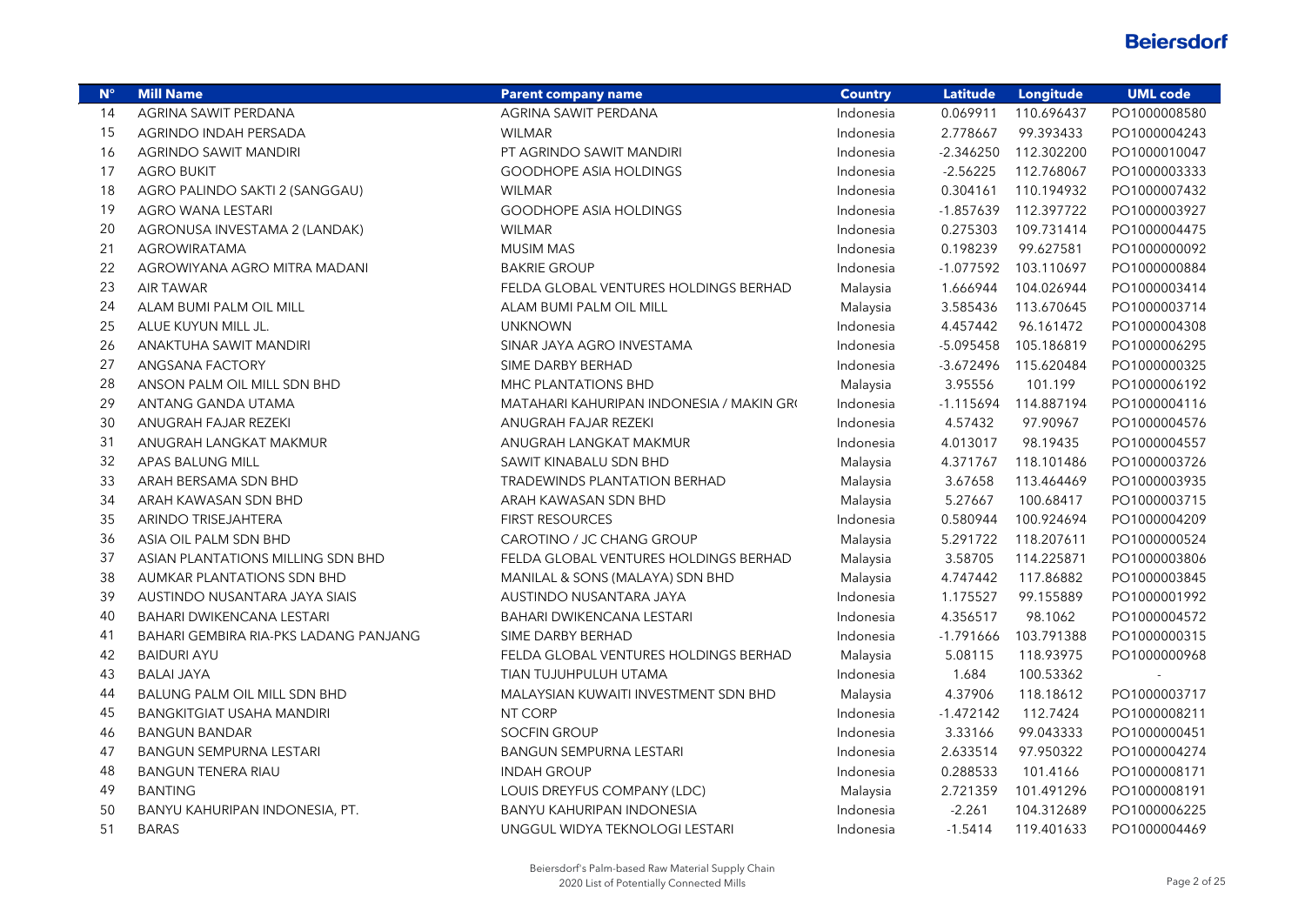| $N^{\circ}$ | <b>Mill Name</b>                             | <b>Parent company name</b>            | <b>Country</b> | <b>Latitude</b>       | Longitude              | <b>UML code</b> |
|-------------|----------------------------------------------|---------------------------------------|----------------|-----------------------|------------------------|-----------------|
| 52          | <b>BARUMUN AGRO SENTOSA</b>                  | FIRST MUJUR PLANTATION INDUSTRI       | Indonesia      | 1.621167              | 100.102444             | PO1000001315    |
| 53          | <b>BASTIAN OLAH SAWIT</b>                    | <b>INDAH GROUP</b>                    | Indonesia      | $-2.351750$           | 103.914106             | PO1000008178    |
| 54          | <b>BATANG KULIM</b>                          | <b>MUSIM MAS</b>                      | Indonesia      | 0.0775                | 102.028125             | PO1000000054    |
| 55          | BATANGHARI SAWIT SEJAHTERA                   | BUKIT BARISAN INDAH PRIMA             | Indonesia      | $-1.348467$           | 103.543133             | PO1000004455    |
| 56          | <b>BATU AMPAR</b>                            | GAR / SOCI MAS / SINARMAS             | Indonesia      | $-3.197023$           | 116.021202             | PO1000001151    |
| 57          | <b>BATU LINTANG</b>                          | <b>KLK</b>                            | Malaysia       | 5.19359               | 100.62843              | PO1000000894    |
| 58          | <b>BATU PUTIH</b>                            | TRADEWINDS PLANTATION BERHAD          | Malaysia       | 5.58                  | 117.946                | PO1000003938    |
| 59          | <b>BATURONG</b>                              | O                                     | Malaysia       | 4.755331              | 118.088569             | PO1000000118    |
| 60          | <b>BAU PALM OIL MILL SDN BHD</b>             | <b>SALCRA</b>                         | Malaysia       | 1.490067              | 109.985197             | PO1000003886    |
| 61          | <b>BAYUNG AGRO SAWITA</b>                    | <b>BAYUNG AGRO SAWITA</b>             | Indonesia      | $-2.008456$           | 103.705447             | PO1000008407    |
| 62          | <b>BBC PALM OIL MILL</b>                     | <b>BBC PALM OIL MILL</b>              | Malaysia       |                       | 3.063214 113.068154    | PO1000003719    |
| 63          | <b>BEBUNGA FACTORY</b>                       | SIME DARBY BERHAD                     | Indonesia      | $-2.373833$           | 116.32972              | PO1000000324    |
| 64          | <b>BELIDA</b>                                | SAMPOERNA AGRO GROUP                  | Indonesia      | -3.8389805 104.971558 |                        | PO1000000284    |
| 65          | <b>BELITONG</b>                              | FELDA GLOBAL VENTURES HOLDINGS BERHAD | Malaysia       | 1.9375                | 103.497778             | PO1000001311    |
| 66          | <b>BELL SRI LINGGA SDN BHD</b>               | BELL GROUP OF COMPANIES SDN BHD       | Malaysia       | 2.377635              | 101.985317             | PO1000006242    |
| 67          | <b>BERKAT SAWIT SEJATI</b>                   | <b>MUSIM MAS</b>                      | Indonesia      | $-2.319278$           | 103.711639             | PO1000000180    |
| 68          | BERKAT SAWIT SUKAMAJU                        | PT BERKAT SAWIT SUKAMAJU              | Indonesia      | $-2.674508$           | 104.079350             | PO1000010012    |
| 69          | BERLIAN INTI MEKAR-RENGAT                    | <b>MAHKOTA GROUP</b>                  | Indonesia      | $-0.72335$            | 102.627217             | PO1000004412    |
| 70          | <b>BESOUT</b>                                | FELDA GLOBAL VENTURES HOLDINGS BERHAD | Malaysia       | 3.880834              | 101.275935             | PO1000001892    |
| 71          | BEURATA SUBUR PERSADA                        | BEURATA SUBUR PERSADA                 | Indonesia      | 4.125333              | 96.34125               | PO1000004303    |
| 72          | <b>BINA MITRA MAKMUR</b>                     | <b>BINA MITRA MAKMUR</b>              | Indonesia      | $-1.49723$            | 102.240672             | PO1000007481    |
| 73          | <b>BINA PITRI JAYA</b>                       | ANGLO EASTERN PLANTATIONS             | Indonesia      | 0.809088              | 101.277952             | PO1000004419    |
| 74          | <b>BINA SAWIT NUSANTARA</b>                  | SIN TEK HUAT GROUP (STH)              | Indonesia      | 0.165673              | 101.326598             | PO1000004860    |
| 75          | <b>BINANGA</b>                               | AUSTINDO NUSANTARA JAYA               | Indonesia      |                       | .47948333. 99.95716667 | PO1000000530    |
| 76          | BINASAWIT ABADI PRATAMA (PERDANA)            | GAR / SOCI MAS / SINARMAS             | Indonesia      |                       | -2.422506 112.359586   | PO1000002198    |
| 77          | <b>BINTANG HARAPAN DESA</b>                  | <b>BINTANG HARAPAN DESA</b>           | Indonesia      | $-0.11225$            | 110.332383             | PO1000004352    |
| 78          | <b>BINTANG NAULI PRATAMA</b>                 | <b>BINTANG NAULI PRATAMA</b>          | Indonesia      | 1.527603              | 98.975069              | PO1000008290    |
| 79          | <b>BINU</b>                                  | <b>TRADEWINDS PLANTATION BERHAD</b>   | Malaysia       | 3.941725              | 114.026536             | PO1000003936    |
| 80          | <b>BINUANG OIL MILL</b>                      | SIME DARBY BERHAD                     | Malaysia       | 4.704457              | 118.060186             | PO1000000063    |
| 81          | <b>BIOGROW CITY PLANTATIONS SDN BHD</b>      | <b>WTK HOLDINGS BHD</b>               | Malaysia       | 4.584949              | 114.936235             | PO1000008299    |
| 82          | <b>BISMA DHARMA KENCANA</b>                  | DANI PRISMA/BISMA                     | Indonesia      | $-1.801$              | 113.1817               | PO1000004488    |
| 83          | <b>BLANG KETUMBA</b>                         | <b>BLANG KETUMBA</b>                  | Indonesia      | 4.984983              | 96.7                   | PO1000004582    |
| 84          | <b>BLANG SIMPO</b>                           | PERKASA SUBUR SAKTI                   | Indonesia      | 4.70789               | 97.838433              | PO1000000706    |
| 85          | <b>BLOK SONGO</b>                            | <b>UNKNOWN</b>                        | Indonesia      | 1.948333              | 100.101136             | PO1000006257    |
| 86          | <b>BORNEO AGRO-RESOURCES SDN BHD</b>         | BORNEO AGRO-RESOURCES SDN BHD         | Malaysia       | 3.276304              | 113.426606             | PO1000003725    |
| 87          | <b>BORNION</b>                               | <b>KLK</b>                            | Malaysia       | 5.609                 | 117.7899               | PO1000000261    |
| 88          | BOUSTEAD RIMBA NILAI SDN BHD (SEGAMAHA MILL) | <b>BOUSTEAD HOLDINGS BERHAD</b>       | Malaysia       | 5.210414              | 117.80966              | PO1000003737    |
| 89          | <b>BRAHMA BINABAKTI</b>                      | TRIPUTRA AGRO PERSADA                 | Indonesia      | $-1.3467$             | 103.327983             | PO1000001619    |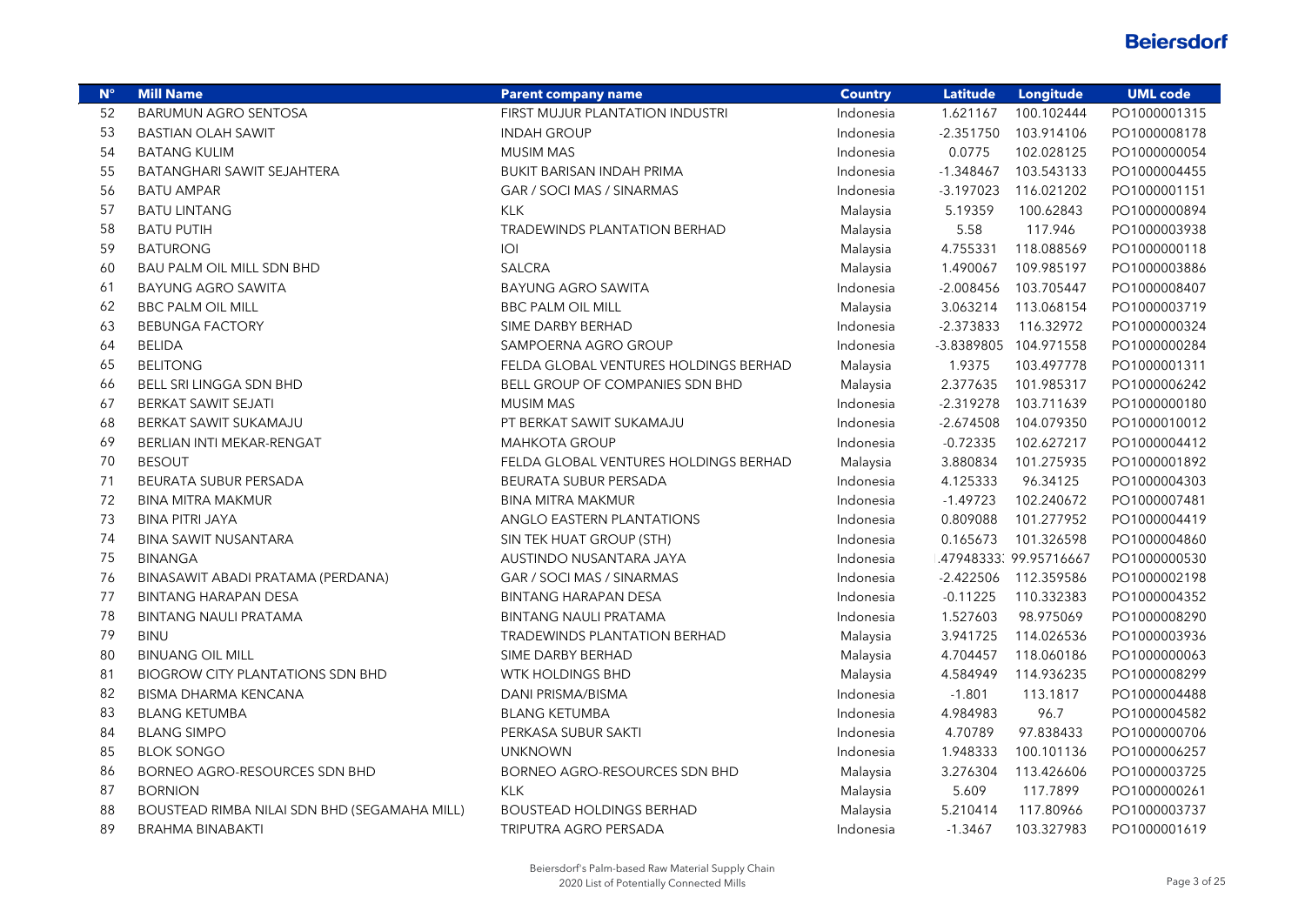| $N^{\circ}$ | <b>Mill Name</b>                                               | <b>Parent company name</b>                  | <b>Country</b> | <b>Latitude</b> | Longitude              | <b>UML code</b> |
|-------------|----------------------------------------------------------------|---------------------------------------------|----------------|-----------------|------------------------|-----------------|
| 90          | <b>BRANTIAN PALM OIL MILL</b>                                  | TECK GUAN HOLDINGS SDN BHD / HTG HOLDIN     | Malaysia       | 4.436611        | 117.516806             | PO1000003915    |
| 91          | <b>BUANA SAWIT INDAH</b>                                       | <b>BUANA SAWIT INDAH</b>                    | Indonesia      | 3.153429        | 99.50958               | PO1000008217    |
| 92          | <b>BUATAN I</b>                                                | APICAL / AAA OILS & FATS / ASIAN AGRI GROUP | Indonesia      | 0.434444        | 101.825                | PO1000000021    |
| 93          | <b>BUATAN II</b>                                               | APICAL / AAA OILS & FATS / ASIAN AGRI GROUP | Indonesia      | 0.456667        | 101.868889             | PO1000000382    |
| 94          | <b>BUDITANI KEMBANGJAYA</b>                                    | <b>BUDITANI KEMBANGJAYA</b>                 | Indonesia      | 0.542767        | 101.579856             | PO1000004204    |
| 95          | <b>BUKIT AJONG POM, PT SIA</b>                                 | SIME DARBY BERHAD                           | Indonesia      | 0.269694        | 110.4825277            | PO1000000107    |
| 96          | <b>BUKIT BANDI</b>                                             | LADANG RAKYAT TERENGGANU SDN BHD            | Malaysia       | 4.14074         | 103.21899              | PO1000003833    |
| 97          | <b>BUKIT BELABAN</b>                                           | BUMITAMA AGRI / BUMITAMA GUNAJAYA AGRC      | Indonesia      | $-1.750545$     | 110.492679             | PO1000009566    |
| 98          | <b>BUKIT BENUT OIL MILL</b>                                    | SIME DARBY BERHAD                           | Malaysia       | 1.930710        | 103.347441             | PO1000000194    |
| 99          | <b>BUKIT BEREMBUN</b>                                          | SOUTHERN KERATONG PLANTATIONS SDN BHD       | Malaysia       | 3.075402        | 102.766155             | PO1000003895    |
| 100         | <b>BUKIT BINTANG SAWIT</b>                                     | <b>BUKIT BINTANG SAWIT</b>                  | Indonesia      | $-1.382117$     | 103.494517             | PO1000004457    |
| 101         | <b>BUKIT KAPAH</b>                                             | VILA SUTERA SDN BHD                         | Malaysia       | 5.109347        | 102.897253             | PO1000003954    |
| 102         | <b>BUKIT KEPAYANG</b>                                          | FELDA GLOBAL VENTURES HOLDINGS BERHAD       | Malaysia       | 3.346111        | 102.597222             | PO1000000898    |
| 103         | <b>BUKIT KERAYONG</b>                                          | SIME DARBY BERHAD                           | Malaysia       | 3.186880        | 101.373196             | PO1000000155    |
| 104         | BUKIT LEELAU PALM OIL MILL                                     | O                                           | Malaysia       | 3.302994        | 103.137717             | PO1000000120    |
| 105         | <b>BUKIT MARADJA</b>                                           | <b>SIPEF</b>                                | Indonesia      | 3.011517        | 99.235933              | PO1000000095    |
| 106         | <b>BUKIT PASIR POM</b>                                         | HOK HUAT OIL MILL SDN BHD                   | Malaysia       | 2.0846          | 102.6972               | PO1000003812    |
| 107         | <b>BUKIT PERAK</b>                                             | GAR / SOCI MAS / SINARMAS                   | Indonesia      |                 | -1.8201472 105.5509042 | PO1000001761    |
| 108         | <b>BUKIT PUTERI OIL MILL</b>                                   | SIME DARBY BERHAD                           | Malaysia       | 4.202694        | 101.862639             | PO1000000192    |
| 109         | <b>BUKIT SENORANG</b>                                          | UNITED MALACCA BHD                          | Malaysia       | 3.09746         | 102.42432              | PO1000003950    |
| 110         | <b>BUKIT TUNGGAL</b>                                           | BUMITAMA AGRI / BUMITAMA GUNAJAYA AGRC      | Indonesia      | $-1.546404$     | 110.344014             | PO1000004316    |
| 111         | <b>BULUH CAWANG PLANTATION</b>                                 | <b>WILMAR</b>                               | Indonesia      | $-3.948633$     | 104.957367             | PO1000000953    |
| 112         | <b>BUMI DAYA AGROTAMAS</b>                                     | <b>BUMI DAYA AGROTAMAS</b>                  | Indonesia      | 2.583222        | 97.854167              | PO1000008583    |
| 113         | <b>BUMI MEKAR TANI</b>                                         | <b>GARUDA</b>                               | Indonesia      | $-2.494794$     | 102.87414              | PO1000007637    |
| 114         | <b>BUMI PALMA</b>                                              | GAR / SOCI MAS / SINARMAS                   | Indonesia      | $-0.596389$     | 102.999722             | PO1000001064    |
| 115         | <b>BUMI SAWINDO PERMAI</b>                                     | BUKIT MULTI INVESTAMA                       | Indonesia      | $-3.851717$     | 103.80405              | PO1000004868    |
| 116         | <b>BUMI SAWIT KENCANA</b>                                      | <b>WILMAR</b>                               | Indonesia      | $-2.230183$     | 112.49125              | PO1000001043    |
| 117         | <b>BUMI SAWIT PERMAI</b>                                       | GAR / SOCI MAS / SINARMAS                   | Indonesia      | $-3.525365$     | 104.345655             | PO1000001611    |
| 118         | <b>BUNGA MAYANG</b>                                            | <b>MUKIM GROUP</b>                          | Indonesia      | $-4.471800$     | 104.2557               | PO1000004056    |
| 119         | <b>BUNGO LIMBUR</b>                                            | <b>BUNGO LIMBUR</b>                         | Indonesia      | $-1.375091$     | 101.891968             | PO1000008216    |
| 120         | <b>BUNGO SUKO MENANTI</b>                                      | <b>BUNGO SUKO MENANTI</b>                   | Indonesia      | $-1.30740$      | 101.76519              | PO1000009558    |
| 121         | <b>BUNGO TEBO MILL</b>                                         | APICAL / AAA OILS & FATS / ASIAN AGRI GROUP | Indonesia      | $-1.346667$     | 102.456111             | PO1000002913    |
| 122         | <b>BW PLANTATION</b>                                           | <b>EAGLE HIGH PLANTATION</b>                | Indonesia      | $-2.72055$      | 111.822667             | PO1000004234    |
| 123         | C.I. TEQUENDAMA S.A.S - DAABON - EXTRACTORA TEQUE DAABON GROUP |                                             | Colombia       | 10.548547       | -74.181286             | PO1000000123    |
| 124         | CAHAYA INTI SAWIT                                              | CAHAYA INTI SAWIT                           | Indonesia      | 1.440833        | 100.291111             | PO1000007537    |
| 125         | CAHAYA MUDA                                                    | <b>NGAN &amp; NGAN HOLDINGS</b>             | Malaysia       | 4.160967        | 101.282921             | PO1000003905    |
| 126         | CAKRA ALAM SEJATI                                              | <b>CAKRA ALAM SEJATI</b>                    | Indonesia      | 0.175472        | 102.051417             | PO1000008412    |
| 127         | <b>CAROTINO SDN BHD</b>                                        | CAROTINO / JC CHANG GROUP                   | Malaysia       | 3.816627        | 102.818213             | PO1000000128    |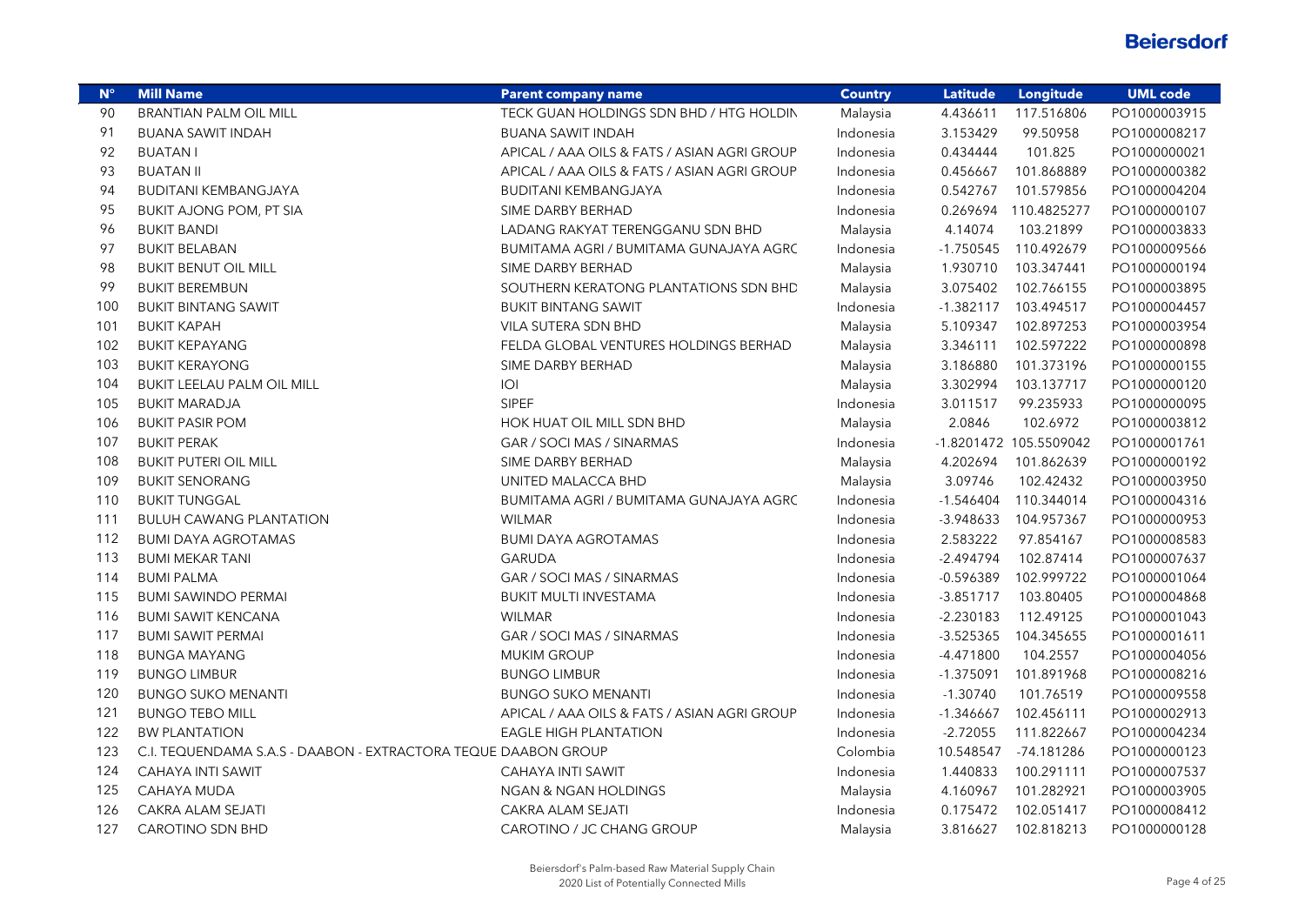| $N^{\circ}$ | <b>Mill Name</b>                                                                        | <b>Parent company name</b>          | <b>Country</b> | <b>Latitude</b> | Longitude  | <b>UML code</b> |
|-------------|-----------------------------------------------------------------------------------------|-------------------------------------|----------------|-----------------|------------|-----------------|
| 128         | CAROTINO SDN BHD (OIL FROM CAROTINO OIL MILL)                                           | PT CISADANE RAYA CHEMICALS          | Indonesia      | 2.242817        | 100.1902   | PO1000004153    |
| 129         | CAROTINO/JC CHANG GROUP - MELEWAR PRODUCTION I CAROTINO / JC CHANG GROUP                |                                     | Malaysia       | 5.272222        | 118.053444 | PO1000000527    |
| 130         | CENTRAL PALM OIL MILL SDN BHD                                                           | <b>CAM RESOURCES BERHAD</b>         | Malaysia       | 4.888962        | 100.669628 | PO1000003740    |
| 131         | <b>CHAAH</b>                                                                            | SIME DARBY BERHAD                   | Malaysia       | 2.148725        | 102.973994 | PO1000000190    |
| 132         | <b>CHANGKAT CHERMIN</b>                                                                 | <b>KLK</b>                          | Malaysia       | 4.27527         | 100.78498  | PO1000000896    |
| 133         | CHARUK PUTTING PALM OIL MILL                                                            | <b>CHARUK PUTTING</b>               | Malaysia       | 3.440086        | 102.489873 | PO1000006206    |
| 134         | <b>CHERSONESE POM</b>                                                                   | SIME DARBY BERHAD                   | Malaysia       | 4.978457        | 100.461902 | PO1000000302    |
| 135         | <b>CHIN TECK PLANTATIONS</b>                                                            | <b>CHIN TECK PLANTATIONS BERHAD</b> | Malaysia       | 3.294139        | 102.821528 | PO1000004786    |
| 136         | CHUMPORN PALM OIL INDUSTRY PUBLIC COMPANY LIMITI CHUMPORN PALM OIL INDUSTRY PUBLIC COMP |                                     | Thailand       | 10.841667       | 99.221222  | PO1000003038    |
| 137         | CILIANDRA PERKASA PALM OIL MILL                                                         | <b>FIRST RESOURCES</b>              | Indonesia      | 0.159606        | 101.054349 | PO1000004160    |
| 138         | CIPTA CHEMICAL MEDAN OIL                                                                | CIPTA CHEMICAL MEDAN OIL            | Indonesia      | 3.854067        | 98.344367  | PO1000004546    |
| 139         | <b>CIPTA FUTURA</b>                                                                     | <b>CIPTA FUTURA</b>                 | Indonesia      | $-3.50741$      | 103.70223  | PO1000009358    |
| 140         | CIPTA USAHA SEJATI                                                                      | FIRST MUJUR PLANTATION INDUSTRI     | Indonesia      | $-0.999894$     | 110.19574  | PO1000004318    |
| 141         | CIPTATANI KUMAI SEJAHTERA                                                               | MEDCO AGRO                          | Indonesia      | $-2.1839$       | 112.034267 | PO1000005210    |
| 142         | CITRA INDAH PERTIWI                                                                     | CITRA INDAH PERTIWI                 | Indonesia      | 2.072353        | 100.010247 | PO1000004270    |
| 143         | CITRA RIAU SARANA                                                                       | TEAM VENTURES INVESTMENTS LIMITED   | Indonesia      | $-0.21335$      | 101.474317 | PO1000004362    |
| 144         | CLASSIC PALM OIL MILL SDN BHD                                                           | CLASSIC PALM OIL MILL SDN BHD       | Malaysia       | 2.600889        | 102.624639 | PO1000003743    |
| 145         | DARA LAM SOON SDN.BHD                                                                   | <b>LAM SOON GROUP</b>               | Malaysia       | 3.15702         | 103.16363  | PO1000007798    |
| 146         | DARIA DHARMA PRATAMA (PKS LBK BENTO)                                                    | DARIA DHARMA PRATAMA                | Indonesia      | $-2.87559$      | 101.423755 | PO1000004078    |
| 147         | DAYA SEMESTA AGRO PERSADA                                                               | <b>DSAP GROUP</b>                   | Indonesia      | $-2.963908$     | 104.917801 | PO1000004175    |
| 148         | DD PALM OIL MILL SDN BHD                                                                | DD PLANTATIONS SDN BHD              | Malaysia       | 3.142917        | 113.310333 | PO1000007497    |
| 149         | DELTA-PELITA SEBAKONG SDN BHD                                                           | <b>WTK HOLDINGS BHD</b>             | Malaysia       | 3.638101        | 113.502748 | PO1000004840    |
| 150         | DENDYMARKER INDAH LESTARI                                                               | <b>BOUSTEAD HOLDINGS BERHAD</b>     | Indonesia      | $-2.795033$     | 102.944683 | PO1000004127    |
| 151         | DERAWAN                                                                                 | SIME DARBY BERHAD                   | Malaysia       | 3.390203        | 113.345417 | PO1000000306    |
| 152         | DESA TALISAI PALM OIL MILL                                                              | IJM PLANTATIONS BERHAD              | Malaysia       | 5.70746         | 117.534691 | PO1000003789    |
| 153         | DHARMA SATYA NUSANTARA 3                                                                | DHARMA SATYA NUSANTARA              | Indonesia      | 1.256028        | 116.87475  | PO1000000950    |
| 154         | DHARMA SATYA NUSANTARA 4                                                                | DHARMA SATYA NUSANTARA              | Indonesia      | 1.151778        | 116.746333 | PO1000002088    |
| 155         | DHARMA SATYA NUSANTARA 5                                                                | DHARMA SATYA NUSANTARA              | Indonesia      | $-1.970812$     | 111.352675 | PO1000002037    |
| 156         | DHARMA WUNGU GUNA                                                                       | <b>WILMAR</b>                       | Indonesia      | 1.76515         | 100.49015  | PO1000004484    |
| 157         | <b>DIAMOND JUBILEE</b>                                                                  | SIME DARBY BERHAD                   | Malaysia       | 2.324425        | 102.482683 | PO1000000187    |
| 158         | DJAJA PUTRA INDONESIA                                                                   | DJAJA PUTRA INDONESIA               | Indonesia      | 2.680278        | 99.427611  | PO1000004275    |
| 159         | DOLOK SINUMBAH                                                                          | <b>PTPN</b>                         | Indonesia      | 3.11167         | 99.32944   | PO1000005868    |
| 160         | DOMINION SQUARE                                                                         | <b>LKPP CORPORATION SDN BHD</b>     | Malaysia       | 3.61977         | 103.16062  | PO1000003745    |
| 161         | DWIWIRA LESTARI JAYA                                                                    | DWIWIRA LESTARI JAYA                | Indonesia      | 1.607135        | 118.04359  | PO1000008424    |
| 162         | EAST OIL MILL SIME DARBY                                                                | SIME DARBY BERHAD                   | Malaysia       | 2.883333        | 101.436136 | PO1000000097    |
| 163         | <b>EASTERN PALM OIL</b>                                                                 | THAI EASTERN GROUP                  | Thailand       | 13.075096       | 101.396118 | PO1000007644    |
| 164         | EKA DURA INDONESIA SEI MANDING                                                          | ASTRA AGRO LESTARI                  | Indonesia      | 0.88357         | 100.61293  | PO1000004422    |
| 165         | EL ROBLE S.A.                                                                           | EXTRACTORA EL ROBLE S.A.S           | Colombia       | 10.671          | -74.215165 | PO1000004030    |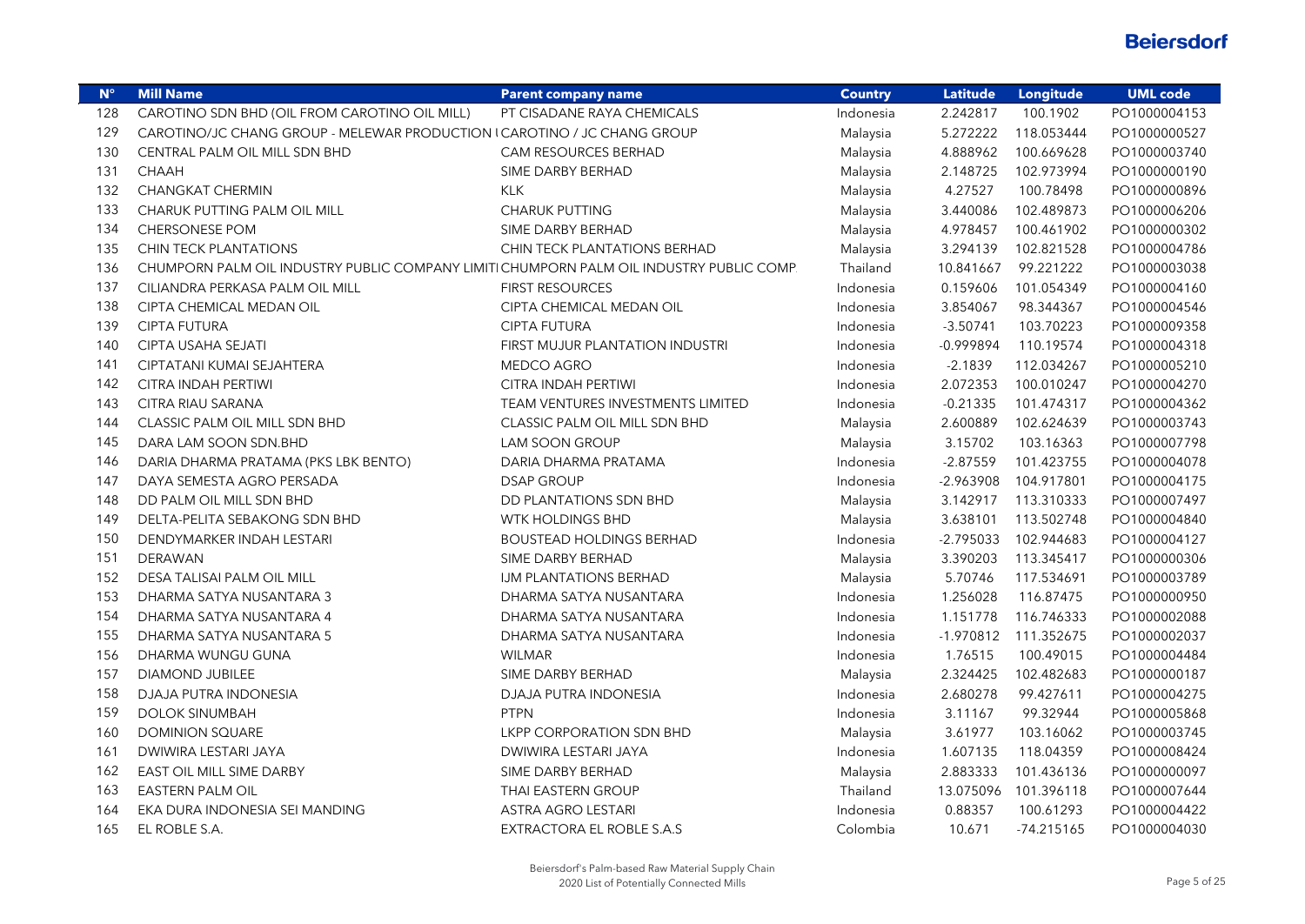| $N^{\circ}$ | <b>Mill Name</b>                           | <b>Parent company name</b>              | <b>Country</b> | <b>Latitude</b> | Longitude             | <b>UML</b> code |
|-------------|--------------------------------------------|-----------------------------------------|----------------|-----------------|-----------------------|-----------------|
| 166         | <b>ELPHIL POM</b>                          | SIME DARBY BERHAD                       | Malaysia       | 4.890261        | 101.094083            | PO1000000191    |
| 167         | <b>EMBARA BUDI</b>                         | FELDA GLOBAL VENTURES HOLDINGS BERHAD   | Malaysia       | 5.13207         | 119.09245             | PO1000001654    |
| 168         | EMPRESA (M) SDN BHD                        | YUWANG PLANTATIONS SDN BHD              | Malaysia       | 4.333133        | 113.994867            | PO1000008426    |
| 169         | EMRPESA (M) SDN BHD                        | YUWANG PLANTATIONS SDN BHD              | Malaysia       | 3.821583        | 114.029083            | PO1000003966    |
| 170         | <b>ENG HONG</b>                            | ENG HONG PALM OIL MILL SDN BHD          | Malaysia       | 2.859843        | 101.474397            | PO1000006223    |
| 171         | <b>ENSEM LESTARI</b>                       | <b>TENERA LESTARI</b>                   | Indonesia      | 2.456777        | 98.06502              | PO1000008193    |
| 172         | <b>ENSEM LESTARI</b>                       | <b>ENSEM LESTARI</b>                    | Indonesia      |                 | 4.03408462 96.4750225 | PO1000010262    |
| 173         | <b>ENSEM SAWITA</b>                        | <b>TENERA LESTARI</b>                   | Indonesia      | 4.52283         | 97.93574              | PO1000004574    |
| 174         | ERASAKTI - 1                               | ERASAKTI WIRAFORESTAMA                  | Indonesia      | $-1.529469$     | 103.726249            | PO1000004103    |
| 175         | ERASAKTI - 2                               | ERASAKTI WIRAFORESTAMA                  | Indonesia      | $-1.528944$     | 103.637139            | PO1000008383    |
| 176         | ERASAKTI WIRA FORESTAMA 3                  | ERASAKTI WIRA FORESTAMA                 | Indonesia      | $-1.51898$      | 103.63697             | PO1000010014    |
| 177         | ETAM BERSAMA LESTARI                       | TRIPUTRA AGRO PERSADA                   | Indonesia      | 1.223957        | 117.878924            | PO1000008346    |
| 178         | EXTRACTORA DEL SUR DEL CASANARES S.A.S.    | EXTRACTORA DEL SUR DEL CASANARES S.A.S. | Colombia       | 4.493442        | -72.844307            | PO1000003177    |
| 179         | FARINDA BERSAUDARA                         | <b>TSH RESOURCES</b>                    | Indonesia      | $-0.695892$     | 116.261869            | PO1000004121    |
| 180         | FELCRA JAYA PUTRA                          | <b>FELCRA BERHAD</b>                    | Malaysia       | 3.983304        | 102.221286            | PO1000007527    |
| 181         | FELCRA PROCESSING & ENGINEERING SDN BHD    | FELCRA BERHAD                           | Malaysia       | 3.999611        | 101.167028            | PO1000003758    |
| 182         | FELDA TRIANG PALM OIL MILL COMPANY         | FELDA GLOBAL VENTURES HOLDINGS BERHAD   | Malaysia       | 3.27            | 102.577               | PO1000000762    |
| 183         | FERMANAGH PALM OIL MILL                    | SOUTHERN REALTY SDN BHD                 | Malaysia       | 2.650057        | 101.658622            | PO1000007505    |
| 184         | FIRST LAMANDAU TIMBER INTERNATIONAL        | TRIPUTRA AGRO PERSADA                   | Indonesia      | $-1.85017$      | 111.46939             | PO1000005222    |
| 185         | <b>FLEMINGTON</b>                          | SIME DARBY BERHAD                       | Malaysia       | 3.99191         | 100.786148            | PO1000000294    |
| 186         | FLORA WAHANA TIRTA                         | <b>BUKIT BARISAN INDAH PRIMA</b>        | Indonesia      | 0.136967        | 101.267817            | PO1000004154    |
| 187         | FOONG LEE SAWIMINYAK SDN BHD               | FOONG LEE SAWIMINYAK SDN BHD            | Malaysia       | 4.925           | 101.10389             | PO1000003770    |
| 188         | <b>FORTIUS AGRO ASIA</b>                   | ANUGRAH                                 | Indonesia      | 0.477194        | 100.751528            | PO1000004190    |
| 189         | <b>FORTUNA</b>                             | KILANG SAWIT FORTUNA SDN BHD            | Malaysia       | 6.0475          | 117.219722            | PO1000003813    |
| 190         | FPISB KILANG SAWIT ARING                   | FELDA GLOBAL VENTURES HOLDINGS BERHAD   | Malaysia       | 4.940833        | 102.364167            | PO1000003045    |
| 191         | FPISB KILANG SAWIT KEMAHANG                | FELDA GLOBAL VENTURES HOLDINGS BERHAD   | Malaysia       | 5.866111        | 102.005556            | PO1000002998    |
| 192         | FPISB KILANG SAWIT SERTING                 | FELDA GLOBAL VENTURES HOLDINGS BERHAD   | Malaysia       | 2.900353        | 102.445975            | PO1000001899    |
| 193         | GABUNGAN PERUSAHAAN MINYAK LANGKAP SDN BHD | GABUNGAN PERUSAHAAN MINYAK LANGKAP O    | Malaysia       | 4.056506        | 101.139214            | PO1000003771    |
| 194         | <b>GANDAERAH HENDANA</b>                   | SAMSUNG C&T CORPORATION                 | Indonesia      | $-0.157867$     | 102.20585             | PO1000004138    |
| 195         | <b>GARUDA BUMI PERKASA</b>                 | <b>TUDUNG AGRI</b>                      | Indonesia      | -4.029933       | 105.158833            | PO1000004064    |
| 196         | <b>GASING SAWIT ABADI</b>                  | DUPONT & LEOSK ENTERPRISE SDN BHD       | Indonesia      | $-2.555194$     | 104.767111            |                 |
| 197         | <b>GAWI BAHANDEP SAWIT MEKAR</b>           | TRIPUTRA AGRO PERSADA                   | Indonesia      | $-2.951233$     | 112.347033            | PO1000001618    |
| 198         | <b>GEMAREKSA MEKARSARI</b>                 | FELDA GLOBAL VENTURES HOLDINGS BERHAD   | Indonesia      | $-2.125033$     | 111.555367            | PO1000004525    |
| 199         | <b>GEMENCHECH</b>                          | DUPONT & LEOSK ENTERPRISE SDN BHD       | Malaysia       | 2.575842        | 102.424639            | PO1000003746    |
| 200         | <b>GENTING AYER ITEM MILL</b>              | <b>GENTING PLANTATION SND BHD</b>       | Malaysia       | 1.85609         | 103.20929             | PO1000002439    |
| 201         | <b>GENTING INDAH OIL MILL</b>              | <b>GENTING PLANTATION SND BHD</b>       | Malaysia       | 5.375197        | 116.934967            | PO1000003776    |
| 202         | <b>GENTING MEWAH OIL MILL</b>              | <b>GENTING PLANTATION SND BHD</b>       | Malaysia       | 5.518017        | 117.7088              | PO1000003778    |
| 203         | <b>GENTING SABAPALM OIL MILL</b>           | <b>GENTING PLANTATION SND BHD</b>       | Malaysia       | 5.965083        | 117.374111            | PO1000004650    |

 $\overline{\phantom{a}}$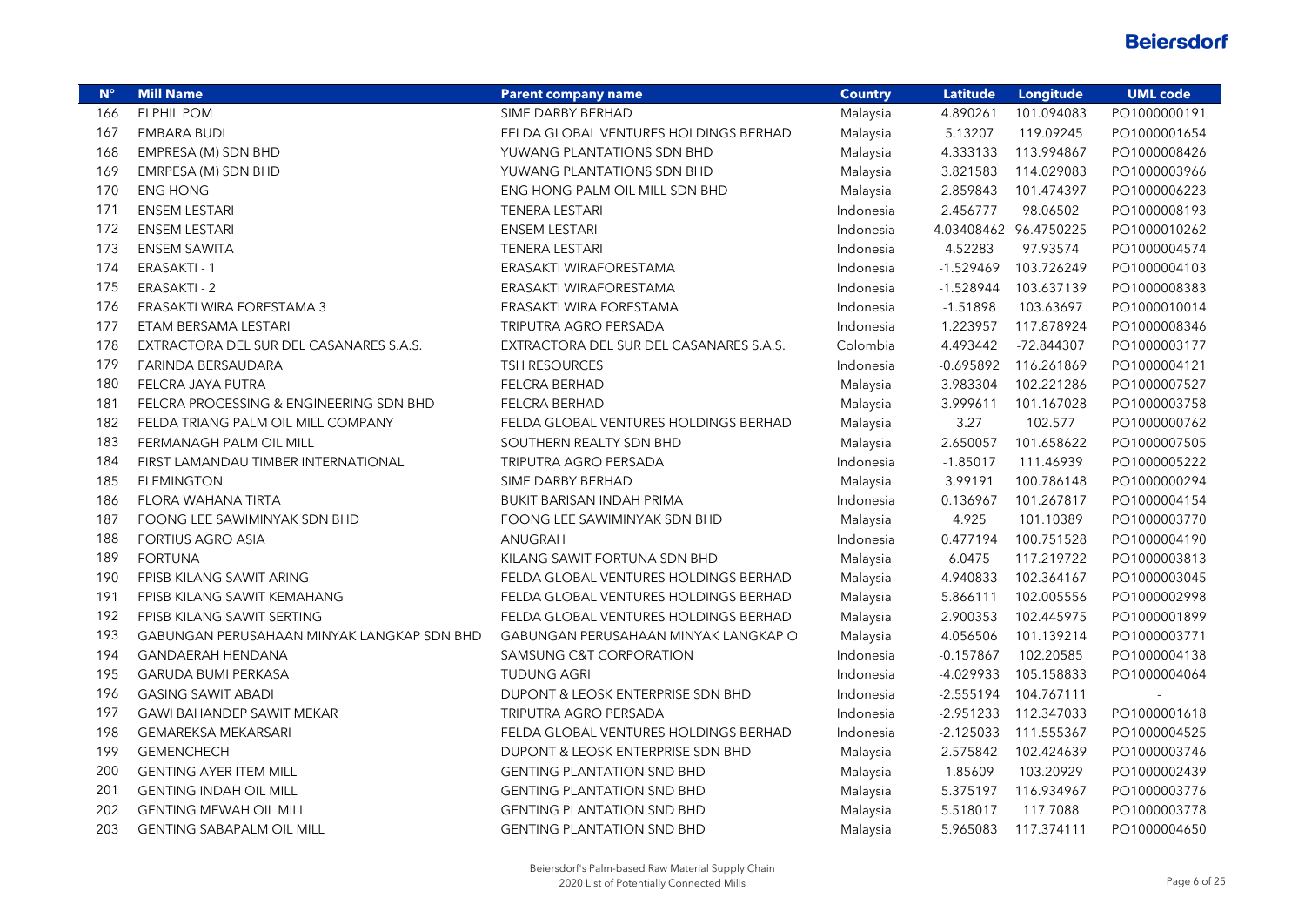| $N^{\circ}$ | <b>Mill Name</b>                          | <b>Parent company name</b>                  | <b>Country</b>   | <b>Latitude</b> | Longitude  | <b>UML code</b> |
|-------------|-------------------------------------------|---------------------------------------------|------------------|-----------------|------------|-----------------|
| 204         | <b>GENTING TANJUNG OIL MILL</b>           | <b>GENTING PLANTATION SND BHD</b>           | Malaysia         | 5.42303         | 118.27327  | PO1000005521    |
| 205         | <b>GENTING TRUSHIDUP</b>                  | <b>GENTING PLANTATION SND BHD</b>           | Malaysia         | 5.563278        | 117.979556 | PO1000007758    |
| 206         | <b>GIRAM OIL MILL</b>                     | SIME DARBY BERHAD                           | Malaysia         | 4.586785        | 118.193914 | PO1000000182    |
| 207         | <b>GLOBAL ENTERPRISE OIL MILL SDN BHD</b> | <b>GLOBAL ENTERPRISE OIL MILL SDN BHD</b>   | Malaysia         | 5.490111        | 117.988556 | PO1000003781    |
| 208         | <b>GLOBALINDO AGUNG LESTARI</b>           | <b>GENTING PLANTATION SND BHD</b>           | Indonesia        | $-2.58494$      | 114.59442  | PO1000010078    |
| 209         | <b>GOLCONDA</b>                           | SOUTHERN KERATONG PLANTATIONS SDN BHD       | Malaysia         | 3.13773         | 101.38675  | PO1000006213    |
| 210         | <b>GOLDEN AGRO PLANTATION (GAP)</b>       | GOLDEN AGRO PLANTATION (MUKAH) BERHAD       | Malaysia         | 2.6725          | 112.1271   | <b>NA</b>       |
| 211         | <b>GOLDEN ELATE SDN BHD</b>               | <b>BORNEO PACIFIC</b>                       | Malaysia         | 5.13729         | 118.837979 | PO1000003784    |
| 212         | <b>GOLDEN HILL</b>                        | <b>GENTING PLANTATION SND BHD</b>           | Indonesia        | $-0.841942$     | 114.08     | PO1000007648    |
| 213         | <b>GOLDEN OILINDO NUSANTARA</b>           | <b>MODESPHIL</b>                            | Indonesia        | $-3.119195$     | 104.694516 | PO1000007509    |
| 214         | <b>GOMALI PALM OIL MILL</b>               | O                                           | Malaysia         | 2.611589        | 102.679489 | PO1000000094    |
| 215         | <b>GRAHA AGRO NUSANTRA</b>                | <b>KPN</b>                                  | Indonesia        | $-0.083509$     | 109.702795 |                 |
| 216         | <b>GRAHA CAKRA MULIA</b>                  | UNION SAMPOERNA AGRO TRIPUTRA PERSADA       | Indonesia        | $-2.134444$     | 111.1825   | PO1000004526    |
| 217         | <b>GRAHADURA LEIDONG PRIMA</b>            | <b>BAKRIE GROUP</b>                         | Indonesia        | 2.583633        | 99.782467  | PO1000004217    |
| 218         | <b>GRUTI LESTARI PRATAMA</b>              | <b>GRUTI LESTARI PRATAMA</b>                | Indonesia        | 0.51375         | 99.271329  | PO1000007541    |
| 219         | <b>GUA MUSANG ESTATE</b>                  | CHIN TECK PLANTATIONS BERHAD                | Malaysia         | 4.8365          | 102.004417 | PO1000006169    |
| 220         | <b>GULA OIL MILL</b>                      | ENG THYE PLANTATIONS BHD                    | Malaysia         | 4.954957        | 100.468919 | PO1000003747    |
| 221         | <b>GUNA AGUNG SEMESTA</b>                 | <b>GUNA AGUNG SEMESTA</b>                   | Indonesia        | 0.98806         | 101.24345  | PO1000006328    |
| 222         | <b>GUNA SETIA PRATAMA</b>                 | <b>GUNA SETIA PRATAMA</b>                   | Indonesia        | 0.42807         | 101.59659  | PO1000008224    |
| 223         | <b>GUNTUNG IDAMAN NUSA</b>                | <b>MUSIM MAS</b>                            | Indonesia        | 0.16161         | 103.289583 | PO1000002356    |
| 224         | <b>GUNTUNG IDAMAN NUSA 2</b>              | <b>MUSIM MAS</b>                            | Indonesia        | 0.053044        | 103.20761  | PO1000006505    |
| 225         | <b>GUNUNG ARU FACTORY</b>                 | SIME DARBY BERHAD                           | Indonesia        | $-3.4947222$    | 116.166667 | PO1000000319    |
| 226         | <b>GUNUNG MAKMUR</b>                      | BUMITAMA AGRI / BUMITAMA GUNAJAYA AGRC      | Indonesia        | $-1.761271$     | 112.597416 | PO1000001684    |
| 227         | <b>GUNUNG MARAS LESTARI MABAT</b>         | ORIENTAL HOLDINGS BERHAD                    | Indonesia        | $-1.96395$      | 105.9516   | PO1000004508    |
| 228         | <b>GUNUNG MAS PALM OIL MILL</b>           | SIME DARBY BERHAD                           | Malaysia         | 2.243544        | 103.137941 | PO1000000183    |
| 229         | <b>GUNUNG MELAYU I</b>                    | APICAL / AAA OILS & FATS / ASIAN AGRI GROUP | Indonesia        | 2.791667        | 99.598333  | PO1000002609    |
| 230         | <b>GUNUNG MELAYU II</b>                   | APICAL / AAA OILS & FATS / ASIAN AGRI GROUP | Indonesia        | 2.749444        | 99.469722  | PO1000002608    |
| 231         | <b>GUNUNG PELAWAN LESTARI</b>             | MP EVANS GROUP                              | Indonesia        | $-1.62363$      | 105.988565 | PO1000006652    |
| 232         | <b>GUNUNG SAWIT BINA LESTARI</b>          | ORIENTAL HOLDINGS BERHAD                    | Indonesia        | $-2.073717$     | 105.324017 | PO1000004514    |
| 233         | <b>GUNUNG SEJAHTERA DUA INDAH</b>         | <b>ASTRA AGRO LESTARI</b>                   | Indonesia        | $-2.30085$      | 111.837333 | PO1000004165    |
| 234         | GUNUNG SEJAHTERA PUTI PESONA              | <b>ASTRA AGRO LESTARI</b>                   | Indonesia        | $-2.365452$     | 111.954875 | PO1000004176    |
| 235         | <b>GUNUNG TUA ABADI</b>                   | SAMPOERNA AGRO GROUP                        | Indonesia        | $-3.808083$     | 105.17375  | PO1000003970    |
| 236         | <b>GUSAP MILL</b>                         | SIME DARBY BERHAD                           | Papua New Guinea | $-6.072053$     | 145.98463  | PO1000000102    |
| 237         | HACIENDA LA CABAÑA                        | HACIENDA LA CABAÑA S.A.                     | Colombia         | 4.301186        | -73.35635  | PO1000003999    |
| 238         | HADAPAN PALM OIL MILL                     | SIME DARBY BERHAD                           | Malaysia         | 1.76216         | 103.448669 | PO1000000301    |
| 239         | <b>HAGITA POM</b>                         | SIME DARBY BERHAD                           | Papua New Guinea | -10.316286      | 150.286521 | PO1000000521    |
| 240         | HAMPARAN BADAI                            | FELDA GLOBAL VENTURES HOLDINGS BERHAD       | Malaysia         | 5.33623         | 119.20467  | PO1000001698    |
| 241         | HAMPARAN PERKASA MANDIRI                  | HAMPARAN PERKASA MANDIRI                    | Indonesia        | 0.806475        | 116.621627 | PO1000008265    |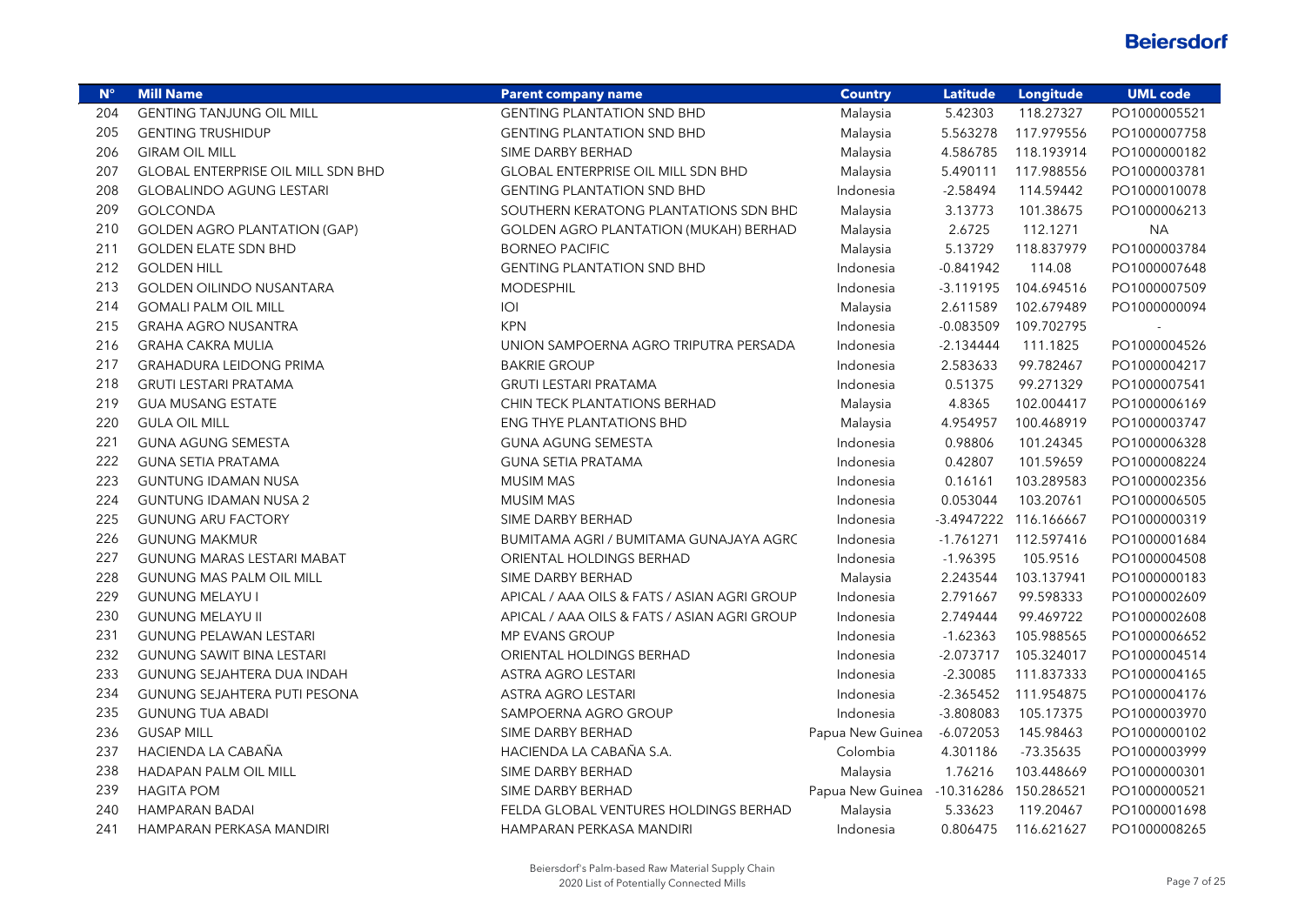| $N^{\circ}$ | <b>Mill Name</b>                                                                             | <b>Parent company name</b>                | <b>Country</b> | <b>Latitude</b> | Longitude               | <b>UML code</b> |
|-------------|----------------------------------------------------------------------------------------------|-------------------------------------------|----------------|-----------------|-------------------------|-----------------|
| 242         | <b>HANAU</b>                                                                                 | GAR / SOCI MAS / SINARMAS                 | Indonesia      | $-2.360861$     | 112.109694              | PO1000001154    |
| 243         | HANUSENTRA AGRO LESTARI                                                                      | HANUSENTRA AGRO LESTARI                   | Indonesia      | 1.177671        | 117.902178              |                 |
| 244         | HAP SENG PLANTATIONS (RIVER ESTATES) SDN BHD                                                 | HAP SENG PLANTATIONS HOLDINGS BHD / HAP   | Malaysia       | 5.335547        | 118.474577              | PO1000002136    |
| 245         | HAP SENG PLANTATIONS (RIVER ESTATES) SDN. BHD. - SG. HAP SENG PLANTATIONS HOLDINGS BHD / HAP |                                           | Malaysia       | 5.3373          | 118.47364               | PO1000000185    |
| 246         | HARANKY PALM OIL MILL                                                                        | <b>KWANTAS CORPORATION</b>                | Malaysia       | 5.21306         | 118.06444               | PO1000002799    |
| 247         | HARAPAN HIBRIDA KALBAR                                                                       | UNION SAMPOERNA AGRO TRIPUTRA PERSADA     | Indonesia      | $-2.3333$       | 111.281083              | PO1000004171    |
| 248         | HARIYAMA SDN BHD                                                                             | JAYA TIASA HOLDINGS BHD                   | Malaysia       | 2.65611         | 111.85526               | PO1000010027    |
| 249         | HARKAT SEJAHTERA                                                                             | HARKAT SEJAHTERA                          | Indonesia      | 3.065017        | 99.428267               | PO1000004203    |
| 250         | <b>HASS PALM OIL MILL</b>                                                                    | SEATEX DEVELOPMENT SDN BHD                | Malaysia       | 3.611044        | 113.661384              | PO1000003889    |
| 251         | <b>HASS POM</b>                                                                              | <b>GLENEALY PLANTATIONS (M) BHD</b>       | Malaysia       | 3.538862        | 113.899777              | PO1000008241    |
| 252         | HAVYS OIL MILL SDN BHD                                                                       | HAVYS OIL MILL SDN BHD                    | Malaysia       | 2.89234         | 102.66272               | PO1000003785    |
| 253         | HERFINTA FARM & PLANTATION                                                                   | HERFINTA PALM & PLANTATION                | Indonesia      | 1.854074        | 100.165777              | PO1000004496    |
| 254         | HUTA BAYU MARSADA                                                                            | <b>INDAH GROUP</b>                        | Indonesia      | 3.063817        | 99.333633               | PO1000004200    |
| 255         | HUTAN HIJAU MAS                                                                              | <b>KLK</b>                                | Indonesia      | 2.2114          | 117.165867              | PO1000004533    |
| 256         | IKA BINA AGRO WISESA                                                                         | IKA BINA AGRO WISESA                      | Indonesia      | 5.13298         | 97.09086                |                 |
| 257         | <b>INDOMAS MITRA TEKNIK</b>                                                                  | <b>INDOMAS MITRA TEKNIK</b>               | Indonesia      | 3.2259          | 97.980486               | PO1000004286    |
| 258         | <b>INDOTRUBA TENGAH ITH</b>                                                                  | SIME DARBY BERHAD                         | Indonesia      | $-2.444722$     | 112.006667              | PO1000000321    |
| 259         | <b>INDRASAKTI</b>                                                                            | GAR / SOCI MAS / SINARMAS                 | Indonesia      | $-0.5692$       | 102.305851              | PO1000001065    |
| 260         | INDUSTRIAL AGRARIA LA PALMA INDUPALMA LTDA                                                   | INDUSTRIAL AGRARIA LA PALMA LIMITADA-INDU | Colombia       | 7.703464        | -73.455515              | PO1000001423    |
| 261         | <b>INECDA</b>                                                                                | SAMSUNG C&T CORPORATION                   | Indonesia      | $-0.49318$      | 102.367555              | PO1000004128    |
| 262         | INTAN SEJATI ANDALAN                                                                         | <b>MAHKOTA GROUP</b>                      | Indonesia      | 1.430367        | 101.2873                | PO1000004259    |
| 263         | <b>INTI GUNA NABATI</b>                                                                      | <b>GARUDA</b>                             | Indonesia      | $-2.416483$     | 102.680667              | PO1000004852    |
| 264         | JABONTARA EKA KARSA                                                                          | <b>KLK</b>                                | Indonesia      | 1.243126        | 118.338642              | PO1000005793    |
| 265         | <b>JABOR</b>                                                                                 | SIME DARBY BERHAD                         | Malaysia       | 3.960696        | 103.308879              | PO1000000156    |
| 266         | <b>JAK LUAY</b>                                                                              | GAR / SOCI MAS / SINARMAS                 | Indonesia      | 0.948405        | 116.914023              | PO1000001920    |
| 267         | JAYA BARU PERTAMA                                                                            | JAYA BARU PERTAMA                         | Indonesia      | 4.065217        | 98.217833               | PO1000004563    |
| 268         | <b>JELATANG</b>                                                                              | GAR / SOCI MAS / SINARMAS                 | Indonesia      | $-2.072222$     | 102.485833              | PO1000001344    |
| 269         | <b>JENDERATA</b>                                                                             | UNITED PLANTATIONS BERHAD                 | Malaysia       | 3.853889        | 100.968333              | PO1000000238    |
| 270         | JENG HUAT (BAHAU) REALITY SDN BHD                                                            | JENG HUAT (BAHAU) REALTY SDN BHD          | Malaysia       | 3.103806        | 102.458083              | PO1000003804    |
| 271         | JENGKA 21                                                                                    | FELDA GLOBAL VENTURES HOLDINGS BERHAD     | Malaysia       |                 | 3.7401437 102.441291    | PO1000000607    |
| 272         | JENGKA 3                                                                                     | FELDA GLOBAL VENTURES HOLDINGS BERHAD     | Malaysia       | 3.694658        | 102.594722              | PO1000000514    |
| 273         | <b>JENGKA 8 POM</b>                                                                          | FELDA GLOBAL VENTURES HOLDINGS BERHAD     | Malaysia       | 3.823056        | 102.506944              | PO1000008251    |
| 274         | <b>JERAGAN BISTARI</b>                                                                       | FELDA GLOBAL VENTURES HOLDINGS BERHAD     | Malaysia       | 5.351045        | 119.143998              | PO1000003761    |
| 275         | JERAM PADANG PALM OIL MILL                                                                   | <b>KLK</b>                                | Malaysia       | 2.722725        | 102.426595              | PO1000000280    |
| 276         | JERANTUT SDN BHD                                                                             | KILANG KELAPA SAWIT JERANTUT SDN BHD      | Malaysia       | 3.862045        | 102.345482              | PO1000007530    |
| 277         | JEROCO POM 1                                                                                 | HAP SENG PLANTATIONS HOLDINGS BHD / HAP   | Malaysia       |                 | 5.431111 8.41722222222: | PO1000000936    |
| 278         | JEROCO POM 2                                                                                 | HAP SENG PLANTATIONS HOLDINGS BHD / HAP   | Malaysia       |                 | 5.431111 8.41722222222. | PO1000003100    |
| 279         | JT OIL DEVELOPMENT SDN BHD                                                                   | JAYA TIASA HOLDINGS BHD                   | Malaysia       | 2.389539        | 111.352246              | PO1000003798    |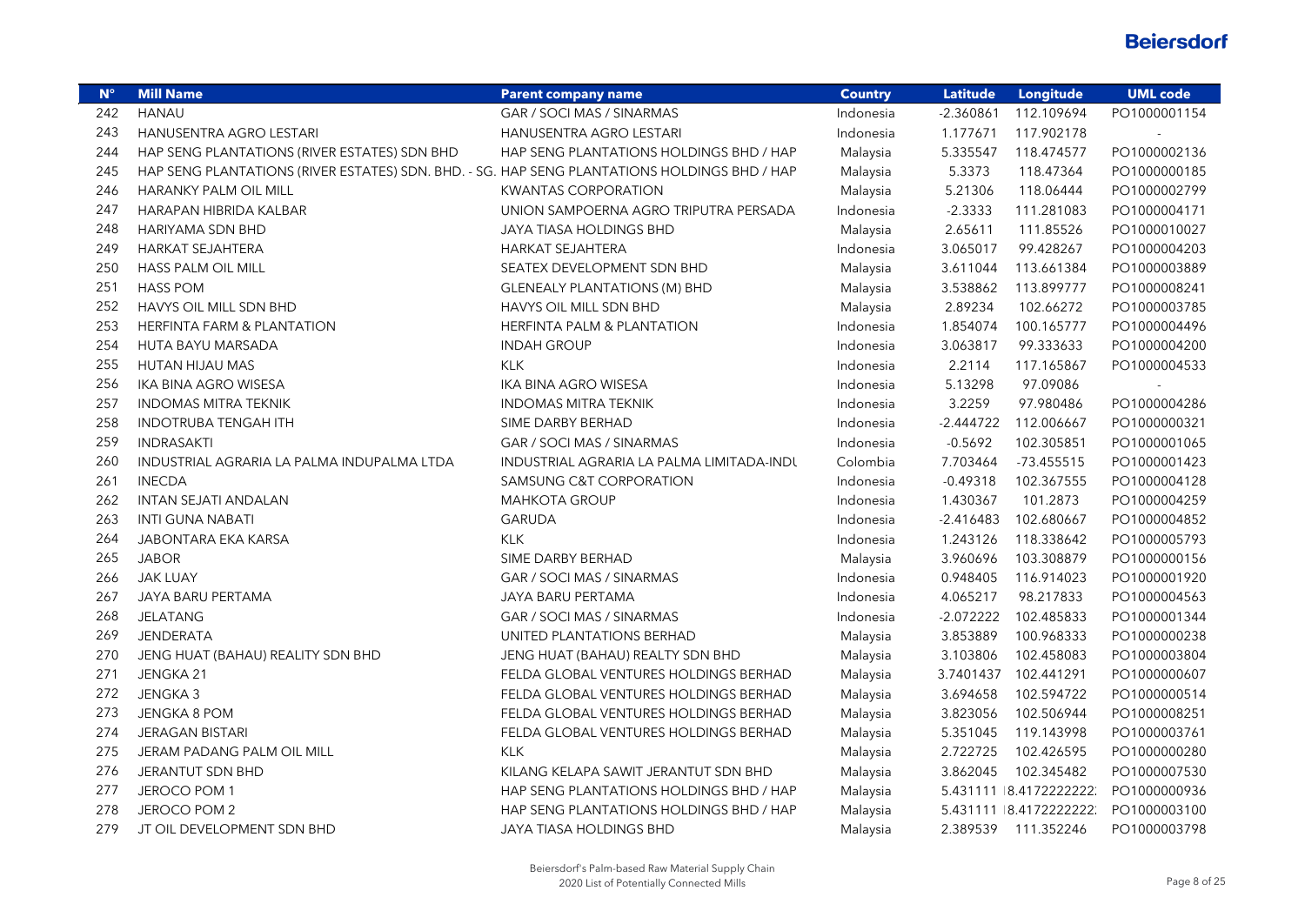| $N^{\circ}$ | <b>Mill Name</b>                                                   | <b>Parent company name</b>               | <b>Country</b>   | <b>Latitude</b> | Longitude              | <b>UML code</b> |
|-------------|--------------------------------------------------------------------|------------------------------------------|------------------|-----------------|------------------------|-----------------|
| 280         | <b>KAHANG</b>                                                      | FELDA GLOBAL VENTURES HOLDINGS BERHAD    | Malaysia         | 2.075104        | 103.494118             | PO1000001314    |
| 281         | <b>KALABAKAN</b>                                                   | FELDA GLOBAL VENTURES HOLDINGS BERHAD    | Malaysia         | 4.37004         | 117.51249              | PO1000001703    |
| 282         | <b>KALIANTA1</b>                                                   | PADASA ENAM UTAMA                        | Indonesia        | 0.527776        | 100.777302             | PO1000004195    |
| 283         | <b>KALIANTA 2</b>                                                  | PADASA ENAM UTAMA                        | Indonesia        | 0.458199        | 100.802036             | PO1000004385    |
| 284         | KALIMANTAN SAWIT KUSUMA                                            | KALIMANTAN SAWIT KUSUMA                  | Indonesia        | $-2.28805$      | 111.167833             | PO1000004163    |
| 285         | <b>KALIREJO LESTARI</b>                                            | SINAR JAYA AGRO INVESTAMA                | Indonesia        | $-5.228708$     | 104.948211             | PO1000006294    |
| 286         | KAMPARINDO AGRO INDUSTRI                                           | ANUGERAH TANJUNG MEDAN                   | Indonesia        | 0.866044        | 101.2875               | PO1000008268    |
| 287         | <b>KAPIURA</b>                                                     | SIME DARBY BERHAD                        | Papua New Guinea | $-5.623944$     | 150.684658             | PO1000007539    |
| 288         | <b>KARIMUN AROMATICS</b>                                           | <b>KARIMUN AROMATICS</b>                 | Indonesia        | 4.013075        | 98.149517              | PO1000006182    |
| 289         | KARUNIA KENCANA PERMAISEJATI                                       | <b>WILMAR</b>                            | Indonesia        | $-2.23985$      | 112.63045              | PO1000004150    |
| 290         | KARYA AGRO SAWITINDO                                               | SINAR JAYA AGRO INVESTAMA                | Indonesia        | $-2.711257$     | 101.339835             | PO1000008162    |
| 291         | KARYA AGUNG SAWITA                                                 | SUMBER TANI AGUNG                        | Indonesia        | 1.0657          | 99.963133              | PO1000004431    |
| 292         | KARYA HEVEA INDONESIA                                              | KARYA HEVEA INDONESIA                    | Indonesia        | 3.374417        | 99.02                  |                 |
| 293         | KARYA MITRA ANDALAN                                                | <b>MAHKOTA GROUP</b>                     | Indonesia        | 2.78457         | 99.61819               | PO1000004126    |
| 294         | KARYA PRATAMA NIAGA JAYA                                           | <b>MAHKOTA GROUP</b>                     | Indonesia        | 3.316389        | 99.313778              | PO1000004289    |
| 295         | KARYA SAWITINDO MAS                                                | SINAR JAYA AGRO INVESTAMA                | Indonesia        | $-3.777871$     | 102.40261              | PO1000004539    |
| 296         | KARYA SERASI JAYA ABADI                                            | SUMBER TANI AGUNG                        | Indonesia        | 3.34228         | 99.22248               | PO1000004329    |
| 297         | <b>KARYA TANAH SUBUR</b>                                           | ASTRA AGRO LESTARI                       | Indonesia        | 4.349722        | 96.164444              | PO1000004571    |
| 298         | KARYABADI SAMA SEJATI                                              | PRIMA SAUHUR LESTARI                     | Indonesia        | 1.475183        | 100.5988               | PO1000008287    |
| 299         | KATINGAN INDAH UTAMA                                               | MATAHARI KAHURIPAN INDONESIA / MAKIN GRO | Indonesia        | $-2.11044$      | 112.74684              | PO1000005155    |
| 300         | KEBUN PANTAI RAJA                                                  | UNI SERAYA                               | Indonesia        |                 | 1.05591666 101.2443333 | PO1000004341    |
| 301         | <b>KECHAU B</b>                                                    | FELDA GLOBAL VENTURES HOLDINGS BERHAD    | Malaysia         | 4.239167        | 102.106667             | PO1000006989    |
| 302         | <b>KEDATON MULIA PRIMAS</b>                                        | PALMA ABADI                              | Indonesia        | $-1.9071667$    | 103.013611             | PO1000008345    |
| 303         | <b>KEDIPI</b>                                                      | CARGILL                                  | Indonesia        | $-2.3404$       | 110.9696               | PO1000004853    |
| 304         | KEKAYAAN                                                           | <b>KLK</b>                               | Malaysia         | 2.203554        | 103.266667             | PO1000008382    |
| 305         | <b>KEKAYAAN PALM OIL MILL</b>                                      | <b>KLK</b>                               | Malaysia         | 2.204546        | 103.270394             | PO1000000201    |
| 306         | KELAMPAI                                                           | <b>EAGLE HIGH PLANTATION</b>             | Indonesia        | $-1.93485$      | 110.49413              | PO1000007658    |
| 307         | KEMA DEVELOPMENT SDN BHD                                           | <b>KEMA DEVELOPMENT</b>                  | Malaysia         | 3.729276        | 102.888766             | PO1000006194    |
| 308         | <b>KEMAMAM PALM OIL MILL</b>                                       | TDM BERHARD                              | Malaysia         | 4.403           | 103.248                | PO1000001053    |
| 309         | <b>KEMASUL</b>                                                     | FELDA GLOBAL VENTURES HOLDINGS BERHAD    | Malaysia         | 3.2725          | 102.23139              | PO1000000820    |
| 310         | <b>KEMBARA SAKTI</b>                                               | FELDA GLOBAL VENTURES HOLDINGS BERHAD    | Malaysia         | 5.361039        | 119.093                | PO1000001701    |
| 311         | <b>KEMPAS PALM OIL MILL</b>                                        | SIME DARBY BERHAD                        | Malaysia         | 2.24352         | 102.48139              | PO1000000347    |
| 312         | KENANGA                                                            | GAR / SOCI MAS / SINARMAS                | Indonesia        | $-2.141607$     | 110.516423             | PO1000008437    |
| 313         | <b>KENAYA</b>                                                      | DHANISTA SURYA NUSANTARA                 | Indonesia        | $-0.956973$     | 110.4042               | <b>NA</b>       |
| 314         | KENCANA ANDALAN NUSANTARA                                          | KENCANA AGRI LIMITED                     | Indonesia        | 1.783667        | 100.392417             | PO1000004487    |
| 315         | KENCANA PERMATA NUSANTARA                                          | KENCANA PERMATA NUSANTARA                | Indonesia        | 3.45222         | 98.698611              | PO1000007566    |
| 316         | KENCANA PERSADA NUSANTARA                                          | KENCANA PERSADA NUSANTARA                | Indonesia        | 1.175407        | 100.232727             | PO1000004442    |
| 317         | KENCANA PERSADA NUSANTARA (ARYA RAMA PRAKARSA KENCANA AGRI LIMITED |                                          | Indonesia        | 1.222161        | 100.384187             | PO1000008279    |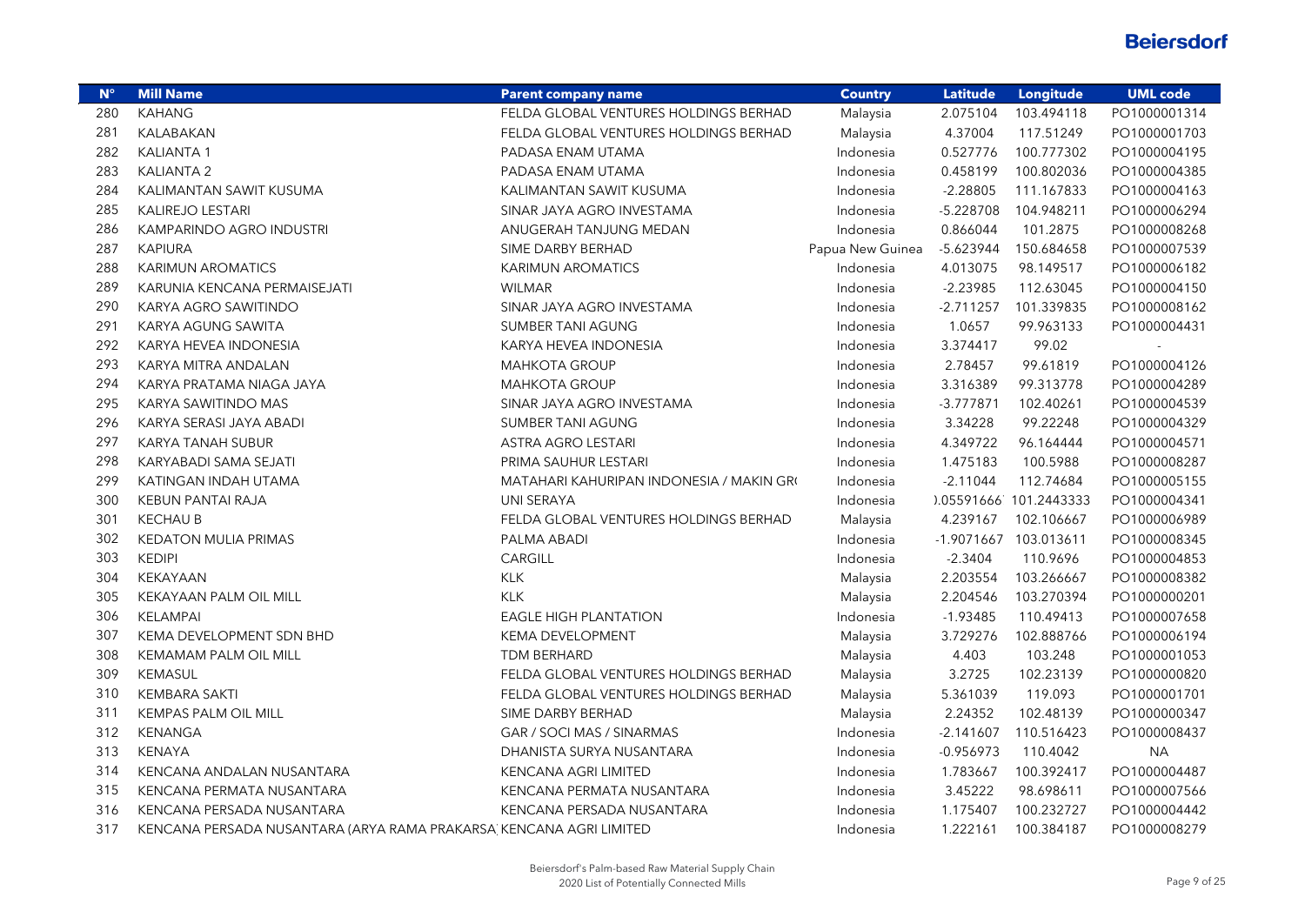| $N^{\circ}$ | <b>Mill Name</b>                                                      | <b>Parent company name</b>               | <b>Country</b>   | <b>Latitude</b> | Longitude             | <b>UML code</b> |
|-------------|-----------------------------------------------------------------------|------------------------------------------|------------------|-----------------|-----------------------|-----------------|
| 318         | KENCANA UTAMA SEJATI                                                  | <b>KENCANA AGRI LIMITED</b>              | Indonesia        | 1.068972        | 100.1172              | PO1000007569    |
| 319         | KENDAWANGAN                                                           | BUMITAMA AGRI / BUMITAMA GUNAJAYA AGRC   | Indonesia        | $-2.445833$     | 110.265833            | PO1000003491    |
| 320         | KENINGAU PALM OIL MILL SDN BHD                                        | KENINGAU PALM OIL MILL SDN BHD           | Malaysia         | 5.109346        | 116.094151            | PO1000004794    |
| 321         | KEPEHUHAN                                                             | <b>FIRST RESOURCES</b>                   | Indonesia        | 1.157186        | 100.508333            | PO1000006268    |
| 322         | <b>KERATONG 09</b>                                                    | FELDA GLOBAL VENTURES HOLDINGS BERHAD    | Malaysia         | 2.969027        | 102.958               | PO1000006502    |
| 323         | <b>KERATONG 2</b>                                                     | FELDA GLOBAL VENTURES HOLDINGS BERHAD    | Malaysia         |                 | 2.9697304 102.9236978 | PO1000001894    |
| 324         | <b>KERDAU PALM OIL MILL</b>                                           | SIME DARBY BERHAD                        | Malaysia         | 3.569444        | 102.278333            | PO1000000295    |
| 325         | KERESA MILL SDN BHD                                                   | RAJANG WOOD SDN BHD                      | Malaysia         | 3.164113        | 113.600176            | PO1000000340    |
| 326         | KERRY SAWIT INDONESIA 1                                               | <b>WILMAR</b>                            | Indonesia        | $-2.591$        | 112.512               | PO1000000146    |
| 327         | KERRY SAWIT INDONESIA 2                                               | <b>WILMAR</b>                            | Indonesia        | $-2.784633$     | 112.509533            | PO1000006323    |
| 328         | KESEDAR PERKILANGAN SDN BHD                                           | KESEDAR PERKILANGAN SDN BHD              | Malaysia         | 4.99864         | 102.27525             | PO1000003809    |
| 329         | KHARISMA AGRO SEJAHTERA                                               | KHARISMA AGRO SEJAHTERA                  | Indonesia        | $-0.750763$     | 102.242759            | PO1000008231    |
| 330         | <b>KIJANG</b>                                                         | GAR / SOCI MAS / SINARMAS                | Indonesia        | 0.833933        | 101.044283            | PO1000001060    |
| 331         | KILANG MINYAK SAWIT KAMUNTING SDN BHD                                 | <b>KMS KAMUNTING</b>                     | Malaysia         | 4.922819        | 100.719314            | PO1000003817    |
| 332         | KILANG MINYAK SAWIT MERU SDN BHD                                      | KILANG MINYAK SAWIT MERU SDN.BHD         | Malaysia         | 3.011127        | 101.498607            | PO1000008384    |
| 333         | KILANG SAWIT BELL SDN BHD                                             | BELL GROUP OF COMPANIES SDN BHD          | Malaysia         | 5.204698        | 118.077104            | PO1000003819    |
| 334         | KIMIA TIRTA UTAMA                                                     | <b>ASTRA AGRO LESTARI</b>                | Indonesia        | 0.674633        | 101.728917            | PO1000004408    |
| 335         | KIMKEE KIJCHAROEN COMPANY LIMITED                                     | KIMKEE KIJCHAROEN COMPANY LIMITED        | Thailand         | 13.585669       | 100.228401            |                 |
| 336         | <b>KISARAN</b>                                                        | <b>BAKRIE GROUP</b>                      | Indonesia        | 3.041663        | 99.58272              | PO1000000184    |
| 337         | <b>KKS SUNGAI TONG</b>                                                | LADANG RAKYAT TERENGGANU SDN BHD         | Malaysia         | 5.338811        | 102.859792            | PO1000008310    |
| 338         | KLUANG OIL PALM PROCESSING SDN BHD                                    | HOK HUAT OIL MILL SDN BHD                | Malaysia         | 2.058694        | 103.361556            | PO1000003787    |
| 339         | KOK FOH PALM OIL MILL                                                 | SIME DARBY BERHAD                        | Malaysia         | 2.784667        | 102.504167            | PO1000000296    |
| 340         | KONSEP MUKTAMAD SDN BHD                                               | TECK GUAN HOLDINGS SDN BHD / HTG HOLDIN  | Malaysia         | 4.494264        | 117.597932            | PO1000003916    |
| 341         | KOONG SHING SDN BHD                                                   | <b>KLK</b>                               | Malaysia         | 4.82444         | 118.06222             | PO1000004796    |
| 342         | <b>KOSFARM</b>                                                        | PROSPER GROUP / FAR EAST HOLDINGS BERHAI | Malaysia         | 2.99444         | 102.82056             | PO1000003871    |
| 343         | KOTA BAHAGIA                                                          | TH PLANTATIONS BERHAD                    | Malaysia         | 2.98651         | 102.92703             | PO1000003926    |
| 344         | <b>KOTA GELANGGI</b>                                                  | FELDA GLOBAL VENTURES HOLDINGS BERHAD    | Malaysia         | 3.92129         | 102.48976             | PO1000000254    |
| 345         | <b>KOTAWARINGIN</b>                                                   | BUMITAMA AGRI / BUMITAMA GUNAJAYA AGRC   | Indonesia        | $-2.391111$     | 111.373333            | PO1000004191    |
| 346         | <b>KRAU</b>                                                           | FELDA GLOBAL VENTURES HOLDINGS BERHAD    | Malaysia         | 3.647222        | 101.976389            | PO1000001897    |
| 347         | <b>KRETAM HOLDINGS BERHAD</b>                                         | <b>KRETAM HOLDINGS BERHAD</b>            | Malaysia         | 4.3253          | 117.47736             | PO1000007945    |
| 348         | KRIDATAMA LANCAR KLR- SUKAMANDANG                                     | SIME DARBY BERHAD                        | Indonesia        | $-2.06215$      | 112.315367            | PO1000000322    |
| 349         | KS JENGKA 3 - FELDA                                                   | FELDA GLOBAL VENTURES HOLDINGS BERHAD    | Malaysia         | 3.19615         | 102.30490             | PO1000000576    |
| 350         | <b>KUALA PERTANG</b>                                                  | <b>KLK</b>                               | Malaysia         | 5.62306         | 102.23806             | PO1000001968    |
| 351         | KUANTAN TRADING OIL MILL SDN BHD                                      | KUANTAN TRADING OIL MILL SDN BHD         | Malaysia         | 2.7291939       | 102.940556            | PO1000003831    |
| 352         | KUB MAJU MILL SDN BHD                                                 | KUB MALAYSIA BERHAD                      | Malaysia         | 2.858111        | 111.930778            | PO1000007444    |
| 353         | KULA PALM OIL LTD - HIGATURU OIL PALM (PART OF NBPC SIME DARBY BERHAD |                                          | Papua New Guinea | $-8.854667$     | 147.706944            | PO1000000520    |
| 354         | <b>KULAI</b>                                                          | FELDA GLOBAL VENTURES HOLDINGS BERHAD    | Malaysia         | 1.739047        | 103.648094            | PO1000001309    |
| 355         | KUMBANGO                                                              | SIME DARBY BERHAD                        | Papua New Guinea |                 | -5.592175 150.212799  | PO1000007582    |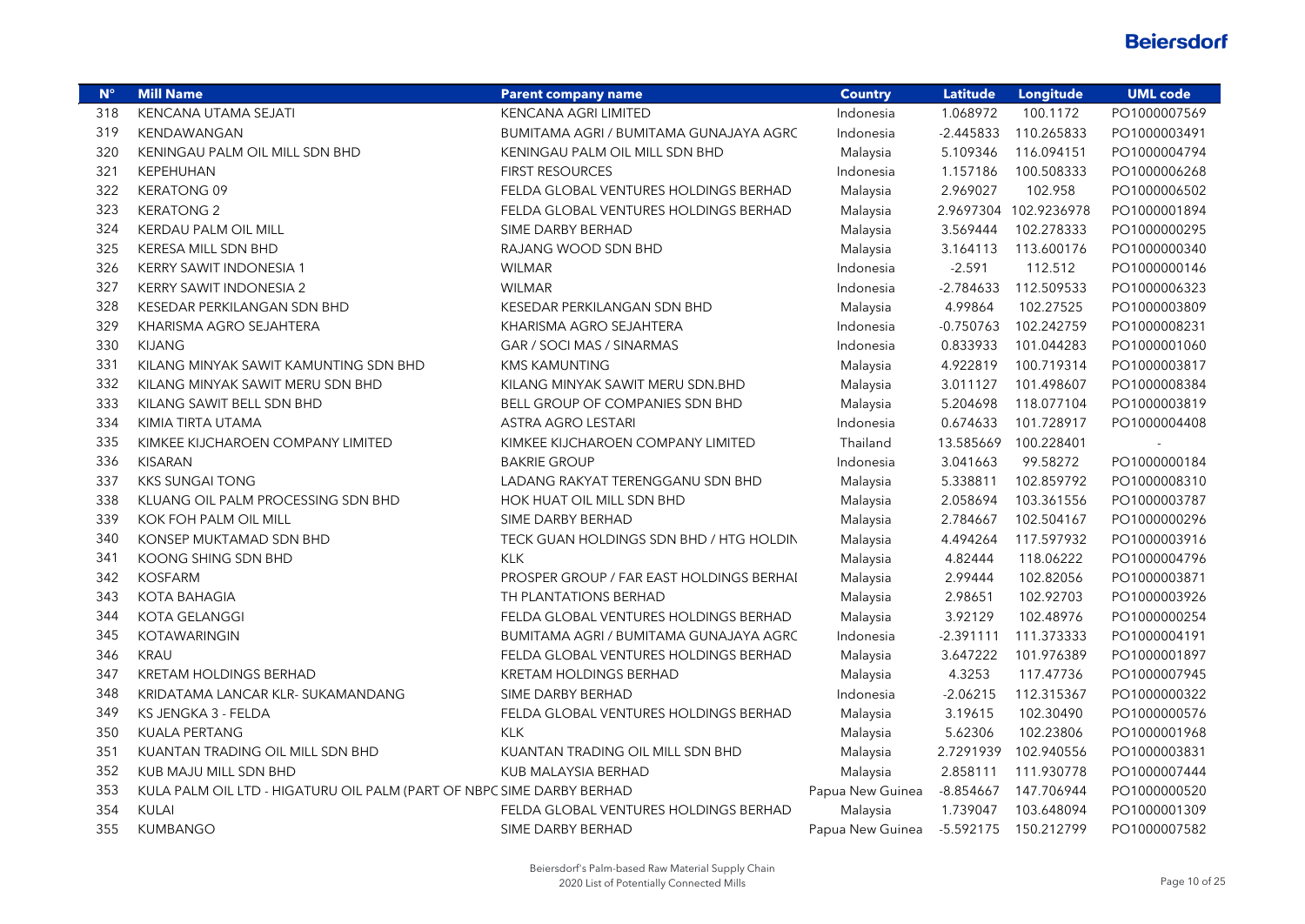| $N^{\circ}$ | <b>Mill Name</b>                        | <b>Parent company name</b>            | <b>Country</b> | <b>Latitude</b> | Longitude             | <b>UML code</b> |
|-------------|-----------------------------------------|---------------------------------------|----------------|-----------------|-----------------------|-----------------|
| 356         | <b>KUNAK</b>                            | TSH PLANTATION MANAGEMENT SDN BHD     | Malaysia       | 4.46732         | 118.18517             | PO1000007786    |
| 357         | <b>KWALA GUNUNG</b>                     | <b>TENERA LESTARI</b>                 | Indonesia      | 3.164122        | 99.481141             | PO1000004285    |
| 358         | LABU                                    | SIME DARBY BERHAD                     | Malaysia       | 2.749955        | 101.804352            | PO1000000297    |
| 359         | <b>LABUHAN BATU PALM OIL MILL</b>       | KENCANA AGRI LIMITED                  | Indonesia      | 2.567464        | 99.578325             | PO1000006247    |
| 360         | LADANG MILL SDN BHD                     | <b>LFK GROUP</b>                      | Malaysia       | 5.618283        | 117.645283            | PO1000003838    |
| 361         | <b>LADANG SABAH MILL</b>                | O                                     | Malaysia       | 5.729989        | 117.57775             | PO1000000541    |
| 362         | <b>LAGUNA MANDIRI</b>                   | SIME DARBY BERHAD                     | Indonesia      | $-2.37917$      | 116.2031              | PO1000001380    |
| 363         | <b>LALAN</b>                            | BANYU KAHURIPAN INDONESIA             | Indonesia      | $-2.23413$      | 104.332258            | PO1000007474    |
| 364         | LAM SOON PLANTATION SDN BHD             | LAM SOON GROUP                        | Malaysia       | 5.254833        | 118.175167            | PO1000003835    |
| 365         | LAMBANG BUMI PERKASA                    | LAMBANG BUMI PERKASA                  | Indonesia      | $-4.70179$      | 105.3728              | PO1000008392    |
| 366         | <b>LAMHOT FAJAR JAYA</b>                | <b>LAMHOT FAJAR JAYA</b>              | Indonesia      | 1.844607        | 100.444426            | PO1000008585    |
| 367         | <b>LANCANG KEMUDI</b>                   | FELDA GLOBAL VENTURES HOLDINGS BERHAD | Malaysia       | 5.23232         | 119.058               | PO1000001697    |
| 368         | LANGKAT MAKMUR JAYA SAWITA              | LANGKAT MAKMUR JAYA SAWITA            | Indonesia      | 3.8779          | 98.340547             | $\sim$          |
| 369         | LANGKAT SAWITHIJAU PRATAMA              | LANGKAT SAWITHIJAU PRATAMA            | Indonesia      | 3.497324        | 98.224693             | PO1000006202    |
| 370         | <b>LANGLING</b>                         | GAR / SOCI MAS / SINARMAS             | Indonesia      | $-2.099652$     | 102.375247            | PO1000001345    |
| 371         | LAVANG                                  | SIME DARBY BERHAD                     | Malaysia       | 3.431609        | 113.599189            | PO1000000304    |
| 372         | LEEPANG                                 | O                                     | Malaysia       | 5.549056        | 118.437595            | PO1000001094    |
| 373         | <b>LEIDONG WEST</b>                     | GAR / SOCI MAS / SINARMAS             | Indonesia      | $-1.900018$     | 105.476651            | PO1000001372    |
| 374         | LEKIR SDN BHD                           | <b>LEKIR GROUP</b>                    | Malaysia       | 4.1505          | 100.7823              | PO1000003815    |
| 375         | LEMBING SDN BHD                         | <b>SAWIT SINAR</b>                    | Malaysia       | 3.8927          | 103.09959             | PO1000003820    |
| 376         | LEMBIRU                                 | SIME DARBY BERHAD                     | Indonesia      | $-2.169062$     | 110.673864            | PO1000001867    |
| 377         | LENGA PALMOIL INDUSTRIES SDN BHD        | LENGA PALM OIL INDUSTRIES             | Malaysia       | 2.226357        | 102.569333            | PO1000003836    |
| 378         | LEPAR UTARA 6                           | FELDA GLOBAL VENTURES HOLDINGS BERHAD | Malaysia       | 3.970817        | 102.691667            | PO1000000255    |
| 379         | LIBO PALM OIL MILL - PT IVO MAS TUNGGAL | GAR / SOCI MAS / SINARMAS             | Indonesia      | 0.928611        | 101.206389            | PO1000001057    |
| 380         | LIMPAH SEJAHTERA                        | <b>FIRST RESOURCES</b>                | Indonesia      | $-1.716225$     | 110.354369            | PO1000007571    |
| 381         | LINGGA TIGA SAWIT                       | KULIM (M) BHD                         | Indonesia      | 2.014435        | 99.879679             | PO1000008152    |
| 382         | LIZIZ                                   | <b>LIZIZ PLANTATIONS</b>              | Malaysia       | 4.871817        | 101.805583            | PO1000003839    |
| 383         | <b>LKPP CORPORATION SDN BHD</b>         | LKPP CORPORATION SDN BHD              | Malaysia       | 3.59111         | 103.08119             | PO1000003840    |
| 384         | <b>LOK HENG</b>                         | FELDA GLOBAL VENTURES HOLDINGS BERHAD | Malaysia       | 1.720639        | 104.120209            | PO1000000235    |
| 385         | LUBOK ANTU MILL 2                       | <b>SALCRA</b>                         | Malaysia       | 1.168155        | 111.761971            | PO1000007440    |
| 386         | LUBOK ANTU MILL 2                       | <b>SALCRA</b>                         | Malaysia       | 1.168155        | 111.761971            | <b>NA</b>       |
| 387         | <b>LUNGMANIS</b>                        | <b>KLK</b>                            | Malaysia       | 5.08395         | 118.58825             | PO1000000263    |
| 388         | MADINA AGRO LESTARI (SIKAPAS)           | SUMBER TANI AGUNG                     | Indonesia      |                 | .21719444 98.89572222 |                 |
| 389         | <b>MAHKOTA ANDALAN SAWIT</b>            | <b>MAHKOTA GROUP</b>                  | Indonesia      | $-3.22145$      | 104.470717            | PO1000004310    |
| 390         | MAJU ANEKA SAWIT                        | AGROWIRATAMA                          | Indonesia      | $-2.477835$     | 112.645651            | PO1000000170    |
| 391         | MAJU KALIMANTAN HADAPAN                 | METRO KAJANG HOLDING BERHAD / MKH     | Indonesia      | 0.015315        | 116.968924            | PO1000004334    |
| 392         | MAKMUR ABADI RAYA                       | MAKMUR ABADI RAYA                     | Indonesia      | 3.8069          | 98.341667             | PO1000004541    |
| 393         | MAKMUR ANDALAN SAWIT                    | <b>BUKIT BINTANG SAWIT</b>            | Indonesia      | 0.069117        | 102.1246              | PO1000004345    |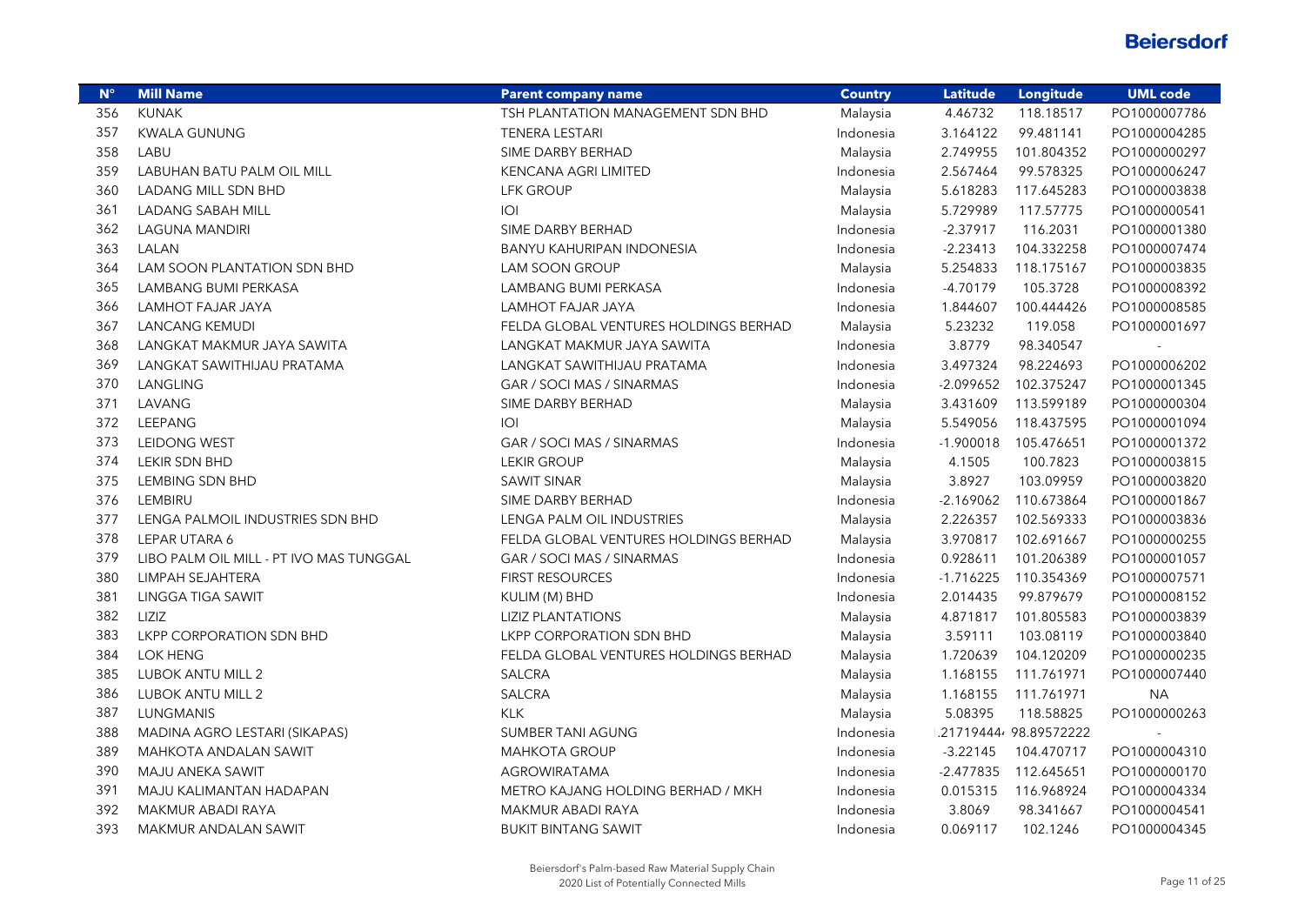| $N^{\circ}$ | <b>Mill Name</b>                | <b>Parent company name</b>            | <b>Country</b> | <b>Latitude</b> | Longitude  | <b>UML code</b> |
|-------------|---------------------------------|---------------------------------------|----------------|-----------------|------------|-----------------|
| 394         | MALMAJU BINA SDN BHD            | MALMAJU BINA SDN BHD                  | Malaysia       | 5.1748          | 100.6741   | PO1000003842    |
| 395         | <b>MALPOM INDUSTRIES BHD</b>    | <b>MALPOM INDUSTRIES BHD</b>          | Malaysia       | 5.207778        | 100.483889 | PO1000003843    |
| 396         | <b>MANIS MATA</b>               | <b>CARGILL</b>                        | Indonesia      | $-2.48305$      | 111.017997 | PO1000001208    |
| 397         | MANIS OIL SDN BHD               | TA ANN HOLDINGS BERHAD                | Malaysia       | 2.131184        | 111.893076 | PO1000003908    |
| 398         | <b>MARAN</b>                    | FELCRA BERHAD                         | Malaysia       | 3.57175         | 102.68506  | PO1000003754    |
| 399         | MASRANTI PLANTATION SDN BHD     | HARN LEN CORPORATION BHD              | Malaysia       | 1.11605         | 110.824503 | PO1000005246    |
| 400         | <b>MATA PAO</b>                 | <b>SOCFIN GROUP</b>                   | Indonesia      | 3.530833        | 99.091944  | PO1000001256    |
| 401         | MAUJAYA SDN BHD                 | JAYA TIASA HOLDINGS BHD               | Malaysia       | 2.440294        | 111.526476 | PO1000003799    |
| 402         | <b>MAWAR MENTARI</b>            | <b>MAWAR MENTARI</b>                  | Malaysia       | 2.867181        | 102.31613  | PO1000008196    |
| 403         | MAXIWEALTH HOLDINGS SDN BHD     | JAYA TIASA HOLDINGS BHD               | Malaysia       | 2.519721        | 111.640773 | PO1000003800    |
| 404         | <b>MAYVIN PALM OIL MILL</b>     | IOI                                   | Malaysia       | 5.5553          | 117.226439 | PO1000000122    |
| 405         | MAZUMA AGRO INDONESIA           | <b>MAZUMA</b>                         | Indonesia      | 1.1287          | 100.154517 | PO1000004438    |
| 406         | MEDCO PAPUA HIJAU SELARAS       | MEDCO AGRO                            | Indonesia      | $-0.8104$       | 133.595074 | PO1000007449    |
| 407         | MEGAH PUSAKA ANDALAS            | MEGAH PUSAKA ANDALAS                  | Indonesia      | 3.6506639       | 98.1507722 | PO1000004297    |
| 408         | MELALAP OIL MILL                | SIME DARBY BERHAD                     | Malaysia       | 5.230789        | 115.986263 | PO1000000300    |
| 409         | MELANGKING                      | MELANGKING OIL PALM PLANTATION        | Malaysia       | 5.62083         | 118.24694  | PO1000004797    |
| 410         | <b>MELUR GEMILANG</b>           | <b>TRADEWINDS PLANTATION BERHAD</b>   | Malaysia       | 1.209702        | 110.813955 | PO1000003942    |
| 411         | <b>MEMPAGA</b>                  | FELDA GLOBAL VENTURES HOLDINGS BERHAD | Malaysia       | 3.526999        | 101.980453 | PO1000001898    |
| 412         | MENGGALA SAWITINDO              | SINAR JAYA AGRO INVESTAMA             | Indonesia      | $-4.350847$     | 105.270936 | PO1000004060    |
| 413         | MENTAYA SAWIT MAS               | <b>WILMAR</b>                         | Indonesia      | $-2.16469$      | 112.56942  | PO1000003150    |
| 414         | MERBAUJAYA INDAHRAYA            | ASAM JAWA                             | Indonesia      | 2.283883        | 99.7803    | PO1000004161    |
| 415         | <b>MERCU PUSPITA</b>            | FELDA GLOBAL VENTURES HOLDINGS BERHAD | Malaysia       | 5.205806        | 119.013742 | PO1000001699    |
| 416         | MERIDAN SEJATI SURYA PLANTATION | MERIDAN SEJATISURYA PLANTATION        | Indonesia      | 0.53803         | 101.729888 | PO1000002637    |
| 417         | <b>MEROTAI OIL MILL</b>         | SIME DARBY BERHAD                     | Malaysia       | 4.369347        | 117.832905 | PO1000000064    |
| 418         | MESKOM AGRO SARIMAS             | <b>SARIMAS GROUP</b>                  | Indonesia      | 1.54875         | 102.08845  | PO1000004470    |
| 419         | <b>MESUJI</b>                   | <b>SUNGAI BUDI GROUP</b>              | Indonesia      | $-4.01961$      | 105.27441  | PO1000008391    |
| 420         | <b>META EPSI AGRO</b>           | MEDCO AGRO                            | Indonesia      | $-2.608523$     | 111.780488 | PO1000007453    |
| 421         | MILL 2 POM                      | <b>KLK</b>                            | Malaysia       | 4.455086        | 118.223825 | PO1000000428    |
| 422         | MINAT TEGUH PALM OIL MILL       | IJM PLANTATIONS BERHAD                | Malaysia       | 5.817892        | 117.869394 | PO1000003790    |
| 423         | MITRA ABADIMAS SEJAHTERA        | <b>CHORA AGRO RESOURCES</b>           | Indonesia      | 1.181861        | 109.437995 | PO1000007462    |
| 424         | MITRA AGUNG SAWITA SEJATI       | MITRA AGUNG SAWITA SEJATI             | Indonesia      | 3.296392        | 99.305017  | PO1000004288    |
| 425         | MITRA AGUNG SWADAYA             | MITRA AGUNG SAWITA SEJATI             | Indonesia      | $-0.4934$       | 102.062467 | PO1000004389    |
| 426         | MITRA ANEKA REZEKI              | PASIFIK AGRO SENTOSA                  | Indonesia      | $-0.366014$     | 109.300379 | PO1000004380    |
| 427         | <b>MITRA BUMI</b>               | <b>SEPTA GROUP</b>                    | Indonesia      | 0.453731        | 101.05567  | PO1000004327    |
| 428         | MITRA NIAGA SEJATI JAYA         | MITRA NIAGA SEJATI JAYA               | Indonesia      | 4.053183        | 98.136283  | PO1000004562    |
| 429         | MITRASARI PRIMA                 | MITRASARI PRIMA                       | Indonesia      | 0.136306        | 101.705028 | PO1000007464    |
| 430         | MJM (POM) SDN BHD               | MJM (POM) SDN BHD                     | Malaysia       | 3.960915        | 113.791539 | PO1000003850    |
| 431         | <b>MOAKIL</b>                   | FELDA GLOBAL VENTURES HOLDINGS BERHAD | Malaysia       | 2.29082         | 102.995212 | PO1000003359    |

I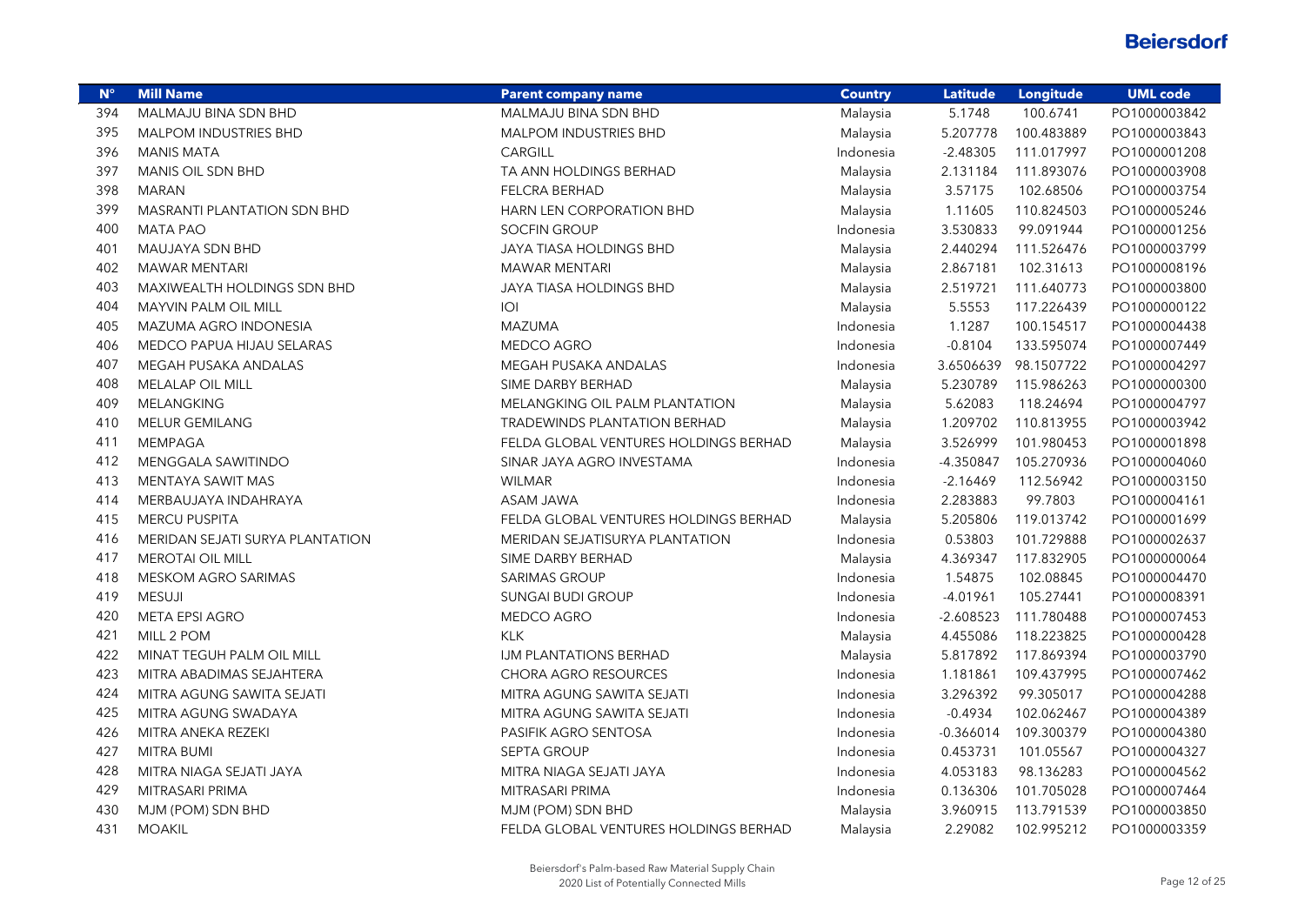| $N^{\circ}$ | <b>Mill Name</b>                                                                        | <b>Parent company name</b>                  | <b>Country</b>   | <b>Latitude</b> | Longitude              | <b>UML code</b> |
|-------------|-----------------------------------------------------------------------------------------|---------------------------------------------|------------------|-----------------|------------------------|-----------------|
| 432         | MONG RETHTHY INVESTMENT CAMBODIA OIL PALM CO., I MONG RETHTHY INVESTMENT CAMBODIA OIL P |                                             | Cambodia         | 10.909361       | 103.8345               | PO1000003115    |
| 433         | MONG RETHTHY INVESTMENT CAMBODIA OIL PALM CO., I MONG RETHTHY INVESTMENT CAMBODIA OIL P |                                             | Cambodia         |                 | 10.959694 103.907833   | PO1000000223    |
| 434         | MONGKONCHAROENSUBCHAISIRI CO.,LTD                                                       | MONGKONCHAROENSUBCHAISIRI CO., LTD          | Thailand         |                 |                        |                 |
| 435         | MOPOLI RAYA I (PKS TAMIANG)                                                             | <b>MOPOLI RAYA</b>                          | Indonesia        | 4.2909          | 98.153233              | PO1000004570    |
| 436         | <b>MORISEM</b>                                                                          | O                                           | Malaysia         | 5.49406         | 118.369                | PO1000001098    |
| 437         | <b>MOSA</b>                                                                             | SIME DARBY BERHAD                           | Papua New Guinea | $-5.622076$     | 150.236798             | PO1000000020    |
| 438         | MUAR SDN BHD                                                                            | KILANG SAWIT MUAR SDN BHD                   | Malaysia         | 2.009722        | 102.68                 | PO1000003821    |
| 439         | <b>MUARA BAHAR</b>                                                                      | APICAL / AAA OILS & FATS / ASIAN AGRI GROUP | Indonesia        | $-1.962917$     | 103.6155               | PO1000004323    |
| 440         | <b>MUARA BULIAN</b>                                                                     | APICAL / AAA OILS & FATS / ASIAN AGRI GROUP | Indonesia        | $-1.5851$       | 103.201217             | PO1000000279    |
| 441         | <b>MUARA KANDIS</b>                                                                     | GAR / SOCI MAS / SINARMAS                   | Indonesia        | $-2.899951$     | 103.178112             | PO1000001631    |
| 442         | MUARA WAHAU                                                                             | GAR / SOCI MAS / SINARMAS                   | Indonesia        | 1.111322        | 117.021556             | PO1000001765    |
| 443         | MUKAH KILANG KELAPA SAWIT                                                               | MUKAH KILANG KELAPA SAWIT                   | Malaysia         | 2.906111        | 112.308611             | PO1000006304    |
| 444         | <b>MUKO MUKO</b>                                                                        | <b>SIPEF</b>                                | Indonesia        |                 | -2.601342 101.277978   | PO1000001278    |
| 445         | MUKO-MUKO INDAH LESTARI                                                                 | SINAR JAYA AGRO INVESTAMA                   | Indonesia        | $-2.578489$     | 101.241044             | PO1000008164    |
| 446         | <b>MUKUT</b>                                                                            | CARGILL                                     | Indonesia        | $-2.441389$     | 104.426944             | PO1000003254    |
| 447         | MULIA TANI JAYA                                                                         | MULIA TANI JAYA                             | Indonesia        | 3.866267        | 98.356083              | PO1000009020    |
| 448         | MULTI AGRO SENTOSA                                                                      | MULTI PALMA ABADI SEJAHTERA                 | Indonesia        | 0.770833        | 100.885283             | PO1000004418    |
| 449         | MULTI JAYANTARA ABADI                                                                   | <b>TELADAN PRIMA GROUP</b>                  | Indonesia        | $-2.339562$     | 116.544301             | PO1000008396    |
| 450         | MULTI MAKMUR MITRA ALAM                                                                 | PADASA ENAM UTAMA                           | Indonesia        |                 | -2.150817 116.083859   | PO1000004092    |
| 451         | MULTI PALMA SEJAHTERA                                                                   | MULTI PALMA SEJAHTERA                       | Indonesia        | 0.414389        | 101.66675              | PO1000004172    |
| 452         | MULTI PERKASA SEJAHTERA                                                                 | MULTI PERKASA SEJAHTERA                     | Indonesia        | 0.359269        | 109.974104             | PO1000007660    |
| 453         | MULTI PERSADA GATRA MEGAH                                                               | MULTI PERSADA GATRA MEGAH                   | Indonesia        | $-0.770833$     | 114.741222             | PO1000007396    |
| 454         | MULTI PRIMA ENTAKAI                                                                     | MULTI PRIMA ENTAKAI                         | Indonesia        |                 | 0.0615278 110.7491389  | PO1000004343    |
| 455         | MULTIGUNA LESTARI ABADI                                                                 | MULTIGUNA LESTARI ABADI                     | Indonesia        | $-0.959629$     | 102.748735             | PO1000008226    |
| 456         | <b>MURINI SAM-SAM 1</b>                                                                 | <b>WILMAR</b>                               | Indonesia        | 1.06043         | 101.24047              | PO1000005281    |
| 457         | MURINIWOOD INDAH INDUSTRY                                                               | <b>FIRST RESOURCES</b>                      | Indonesia        |                 | 1.39225 11.3014722222. | PO1000004257    |
| 458         | MUSI BANYUASIN INDAH                                                                    | <b>WILMAR</b>                               | Indonesia        | $-2.627033$     | 103.818533             | PO1000004223    |
| 459         | MUSIM MAS-PANGKALAN LESUNG                                                              | <b>MUSIM MAS</b>                            | Indonesia        | $-0.056233$     | 102.081770             | PO1000000355    |
| 460         | MUSTIKA AGRO SARI                                                                       | SOUTHERN ACIDS BERHAD                       | Indonesia        | $-0.11333$      | 101.29334              | PO1000008400    |
| 461         | MUSTIKA AGUNG SAWIT SEJAHTERA                                                           | PRIMA SAUHUR LESTARI                        | Indonesia        | 1.224239        | 101.242411             | PO1000004255    |
| 462         | MUSTIKA SEMBULUH 1                                                                      | <b>WILMAR</b>                               | Indonesia        | $-2.5905$       | 112.511283             | PO1000000144    |
| 463         | MUSTIKA SEMBULUH 2                                                                      | <b>WILMAR</b>                               | Indonesia        | $-2.4571$       | 112.49973              | PO1000007984    |
| 464         | MUTIARA UNGGUL LESTARI                                                                  | <b>MAHKOTA GROUP</b>                        | Indonesia        | 0.853115        | 101.300360             | PO1000004421    |
| 465         | MUTIARANUSA AGRO SEJAHTERA                                                              | PANDAWA                                     | Indonesia        | 2.269119        | 99.767597              | PO1000007662    |
| 466         | <b>NAFASINDO</b>                                                                        | <b>NAFASINDO</b>                            | Indonesia        | 2.43594         | 97.91529               | PO1000004197    |
| 467         | NAGA SAKTI                                                                              | GAR / SOCI MAS / SINARMAS                   | Indonesia        | 0.783244        | 101.05171              | PO1000001061    |
| 468         | NAGAMAS AGRO MULIA                                                                      | LINGGA TIGA SAWIT                           | Indonesia        | 1.3011          | 100.3977               | PO1000004449    |
| 469         | <b>NAK MILL</b>                                                                         | <b>BOUSTEAD HOLDINGS BERHAD</b>             | Malaysia         | 5.90029         | 117.85428              | PO1000002706    |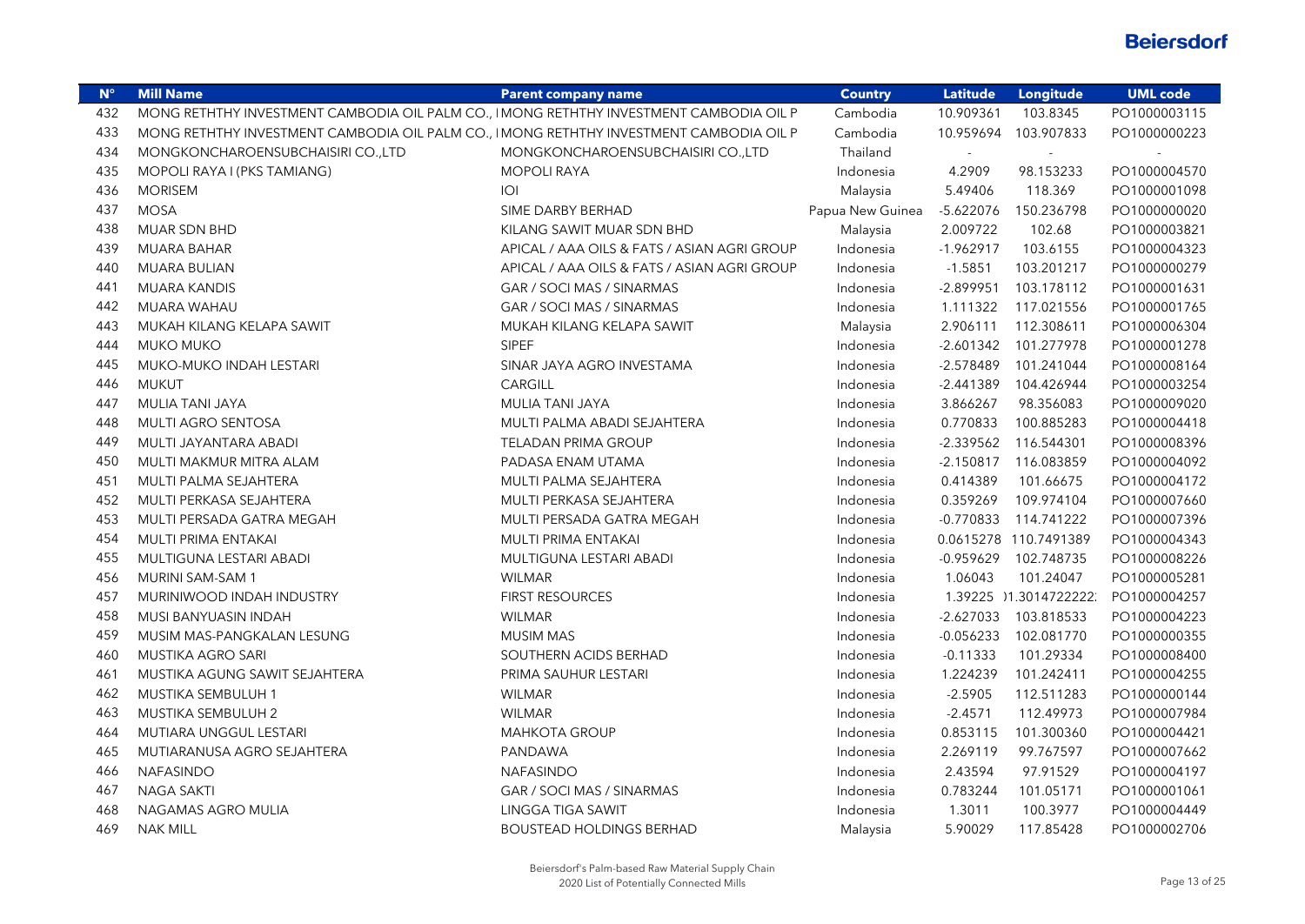| $N^{\circ}$ | <b>Mill Name</b>                   | <b>Parent company name</b>                  | <b>Country</b>   | <b>Latitude</b> | Longitude              | <b>UML code</b> |
|-------------|------------------------------------|---------------------------------------------|------------------|-----------------|------------------------|-----------------|
| 470         | NAM BEE PALM OIL MILL              | MELAKA TONG BEE SDN BHD                     | Malaysia         | 2.496667        | 102.490583             | PO1000003846    |
| 471         | <b>NAPAL</b>                       | <b>INDOFOOD AGRI RESOURCES</b>              | Indonesia        | $-0.677714$     | 101.913492             | PO1000002651    |
| 472         | NASARUDDIN (FELCRA BERHAD)         | FELCRA BERHAD                               | Malaysia         | 4.3231          | 100.93754              | PO1000003755    |
| 473         | <b>NAULI SAWIT</b>                 | ERA CIPTA KARYA                             | Indonesia        | 2.08645         | 98.308633              | PO1000005145    |
| 474         | NEGERI LAMA I MILL                 | APICAL / AAA OILS & FATS / ASIAN AGRI GROUP | Indonesia        | 2.359694        | 100.041889             | PO1000002147    |
| 475         | NEGERI LAMA II MILL                | APICAL / AAA OILS & FATS / ASIAN AGRI GROUP | Indonesia        | 2.359722        | 100.035278             | PO1000003004    |
| 476         | NIKMAT HALONA REKSA                | NIKMAT HALONA REKSA                         | Indonesia        | $-0.734713$     | 102.524086             | PO1000005106    |
| 477         | NILAM PERMATA                      | FELDA GLOBAL VENTURES HOLDINGS BERHAD       | Malaysia         | 5.29083         | 119.00944              | PO1000001700    |
| 478         | NIRMALA AGRO LESTARI               | ASTRA AGRO LESTARI                          | Indonesia        | $-2.091933$     | 111.48705              | PO1000004932    |
| 479         | <b>NITAR</b>                       | FELDA GLOBAL VENTURES HOLDINGS BERHAD       | Malaysia         | 2.406389        | 103.656389             | PO1000001313    |
| 480         | <b>NUMUNDO</b>                     | SIME DARBY BERHAD                           | Papua New Guinea | -5.523954       | 150.034543             | PO1000007478    |
| 481         | NUSANTARA SAWIT PERSADA            | <b>CIPTA PLANTATION</b>                     | Indonesia        | $-2.106833$     | 112.794167             | PO1000008184    |
| 482         | <b>NYATO</b>                       | TH PLANTATIONS BERHAD                       | Indonesia        | 0.131616        | 103.154195             | PO1000004356    |
| 483         | OLEOFLORES S.A.S                   | <b>OLEOFLORES SAS</b>                       | Colombia         | 10.097972       | -73.235556             | PO1000003324    |
| 484         | PADANG HALABAN                     | GAR / SOCI MAS / SINARMAS                   | Indonesia        | 2.319167        | 99.839444              | PO1000001079    |
| 485         | PADANG PIOL                        | FELDA GLOBAL VENTURES HOLDINGS BERHAD       | Malaysia         | 4.115382        | 102.369298             | PO1000000674    |
| 486         | PAGOH PALM OIL MILL                | SIME DARBY BERHAD                           | Malaysia         | 2.077596        | 102.718692             | PO1000001031    |
| 487         | PAKU JUANG MILL                    | <b>CARGILL</b>                              | Indonesia        | $-2.433614$     | 110.817128             | PO1000001207    |
| 488         | PALM GROUP PALM OIL MILL SDN BHD   | MAFRICA CORPORATION SDN BHD                 | Malaysia         | 2.82683         | 112.62867              | PO1000003801    |
| 489         | PALMA ABADI                        | PALMA ABADI                                 | Indonesia        | $-1.3213$       | 103.26525              | PO1000004452    |
| 490         | PALMA JAYA SEJAHTERA               | <b>GOZCO PLANTATIONS</b>                    | Indonesia        | $-1.874576$     | 103.560276             | PO1000004498    |
| 491         | PALMACEITE S.A.                    | PALMACEITE S.A.                             | Colombia         | 10.6189         | $-74.1689$             | PO1000004029    |
| 492         | PALMAS DEL CESAR S.A.              | PALMAS DEL CESAR S.A.                       | Colombia         | 7.886           | -73.466694             | PO1000004752    |
| 493         | PALMERAS DE LA COSTA S.A.          | PALMERAS DE LA COSTA S.A.                   | Colombia         | 10.101325       | $-74.0101$             | PO1000003031    |
| 494         | PALONG COCOA POM                   | KULIM (M) BHD                               | Malaysia         | 2.7064          | 102.785012             | PO1000001265    |
| 495         | PALONG TIMOR                       | FELDA GLOBAL VENTURES HOLDINGS BERHAD       | Malaysia         | 2.738889        | 102.705                | PO1000006992    |
| 496         | PALUTA INTI SAWIT                  | PALUTA INTI SAWIT                           | Indonesia        | 1.55403         | 99.835694              | PO1000007540    |
| 497         | PAMOL KLUANG PALM OIL MILL         | O                                           | Malaysia         | 2.11045         | 103.39231              | PO1000000109    |
| 498         | PAMOL SABAH PALM OIL MILL          | O                                           | Malaysia         | 6.002431        | 117.398389             | PO1000000052    |
| 499         | PANDEWAN PALM OIL MILL SDN BHD     | PANDEWAN PALM OIL MILL SDN BHD              | Malaysia         | 4.932416        | 116.485583             | PO1000010070    |
| 500         | PANDRAN RAYA                       | <b>GUDANG GARAM TBK</b>                     | Indonesia        | $-1.139500$     | 115.0302               | PO1000008581    |
| 501         | PANGKALAN PANJI                    | GAR / SOCI MAS / SINARMAS                   | Indonesia        | $-2.948531$     | 104.466511             | PO1000001612    |
| 502         | PANGKATAN INDONESIA                | MP EVANS GROUP                              | Indonesia        | 2.10305         | 99.94766               | PO1000000283    |
| 503         | PANTAI REMIS PALM OIL MILL SDN BHD | <b>AWAN TIMUR GROUP</b>                     | Malaysia         | 4.36716         | 100.696                | PO1000003857    |
| 504         | PAPASO - KARYA AGUNG SAWITA        | SUMBER TANI AGUNG                           | Indonesia        | 0.896           | 100.10822              | PO1000010065    |
| 505         | PARAMITRA INTERNUSA PRATAMA        | GAR / SOCI MAS / SINARMAS                   | Indonesia        | 0.487029        | 111.845392             | PO1000003782    |
| 506         | PARASAWITA                         | <b>ENSEM</b>                                | Indonesia        | 4.3551          | 98.1527                | PO1000010064    |
| 507         | PARIT SEMBADA                      | <b>KLK</b>                                  | Indonesia        |                 | -2.7403889 108.0032222 | PO1000005100    |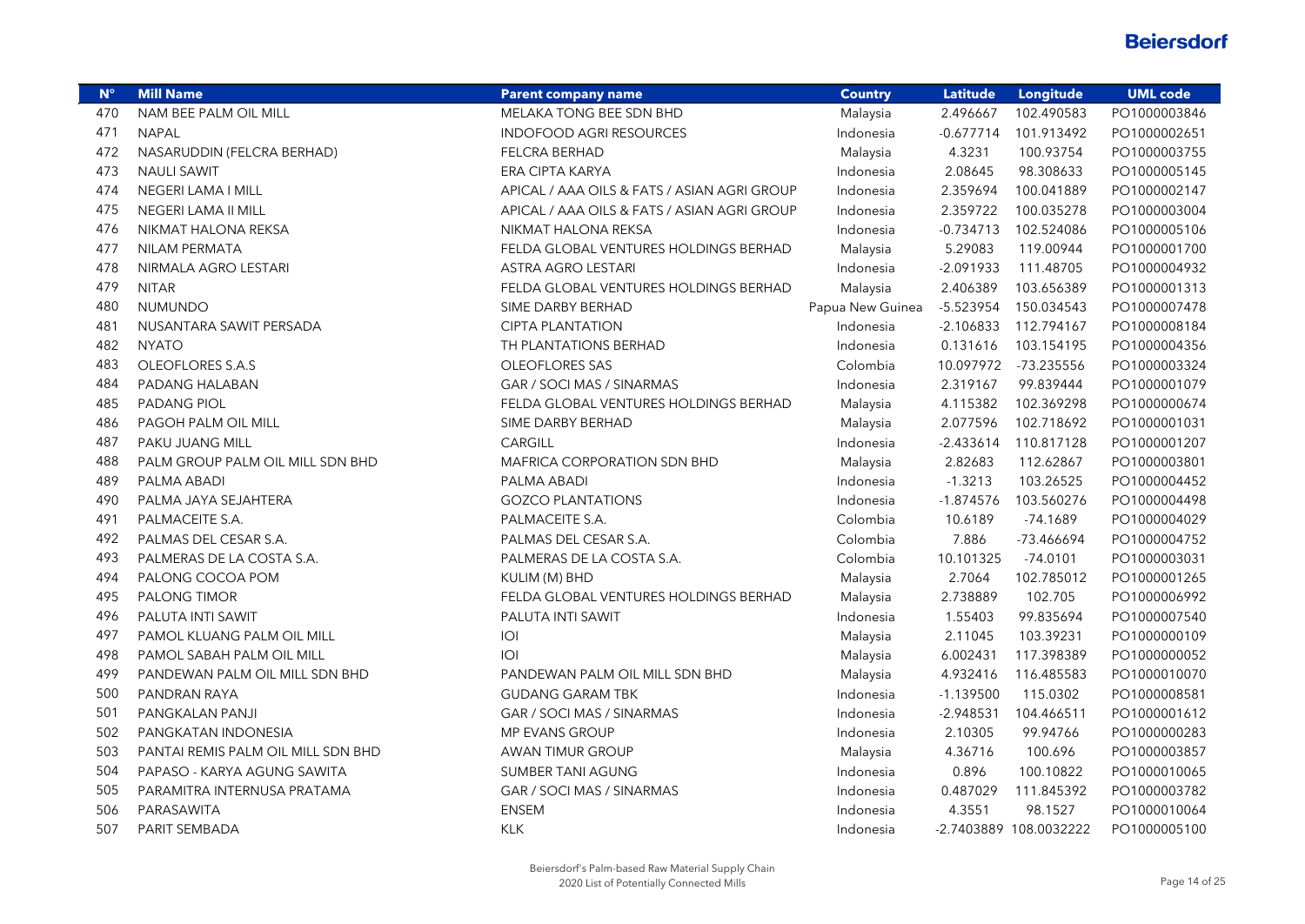| $N^{\circ}$ | <b>Mill Name</b>                              | <b>Parent company name</b>                  | <b>Country</b> | <b>Latitude</b> | Longitude             | <b>UML code</b> |
|-------------|-----------------------------------------------|---------------------------------------------|----------------|-----------------|-----------------------|-----------------|
| 508         | PARNA AGROMAS                                 | <b>LG INTERNATIONAL</b>                     | Indonesia      | 0.213083        | 111.078633            | PO1000004361    |
| 509         | PASIR PANJANG                                 | KULIM (M) BHD                               | Malaysia       | 2.01801         | 103.94861             | PO1000005256    |
| 510         | <b>PASOH</b>                                  | FELDA GLOBAL VENTURES HOLDINGS BERHAD       | Malaysia       |                 | 3.0122369 102.2827162 | PO1000008205    |
| 511         | PEKAKA OIL MILL                               | SIME DARBY BERHAD                           | Malaysia       | 3.461379        | 113.654176            | PO1000000303    |
| 512         | PELAKAR                                       | GAR / SOCI MAS / SINARMAS                   | Indonesia      | $-2.185731$     | 102.641153            | PO1000002863    |
| 513         | PELITA GEDONG                                 | TH PLANTATIONS BERHAD                       | Malaysia       | 1.155266        | 110.676239            | PO1000003923    |
| 514         | PELITA KANOWIT                                | <b>BOUSTEAD HOLDINGS BERHAD</b>             | Malaysia       | 2.163581        | 112.099521            | PO1000003735    |
| 515         | PELITA SEBAKONG                               | <b>WTK HOLDINGS BHD</b>                     | Malaysia       | 2.66861         | 112.16472             | PO1000010017    |
| 516         | PELITA TINJAR                                 | <b>BOUSTEAD HOLDINGS BERHAD</b>             | Malaysia       | 3.726871        | 114.280914            | PO1000004785    |
| 517         | PEMANTANG                                     | SIME DARBY BERHAD                           | Indonesia      | -2.148333       | 112.292778            | PO1000000314    |
| 518         | PEMBANGUNAN RAYA                              | BUMITAMA AGRI / BUMITAMA GUNAJAYA AGRC      | Indonesia      |                 | -2.546278 110.384971  | PO1000004866    |
| 519         | PENGGELI                                      | FELDA GLOBAL VENTURES HOLDINGS BERHAD       | Malaysia       |                 | 1.8276131 103.6373055 | PO1000001310    |
| 520         | PENITI SUNGAI PURUN                           | PENITI SUNGAI PURUN                         | Indonesia      | 0.2998          | 109.1754              | PO1000004162    |
| 521         | PERAK AGRO MILLS SDN BHD (SADC)               | PERAK AGRO MILLS                            | Malaysia       | 4.2428          | 100.9689              | PO1000003859    |
| 522         | PERAK MOTOR CO. SDN BHD                       | PERAK MOTOR CO. SDN BHD                     | Malaysia       | 3.964975        | 101.178389            | PO1000003860    |
| 523         | PERANAP MILL                                  | APICAL / AAA OILS & FATS / ASIAN AGRI GROUP | Indonesia      | $-0.584722$     | 102.019444            | PO1000002063    |
| 524         | PERDANA INTISAWIT PERKASA 1                   | <b>FIRST RESOURCES</b>                      | Indonesia      |                 | 1.140611 100.4944167  | PO1000004253    |
| 525         | PERDANA INTISAWIT PERKASA 2                   | <b>FIRST RESOURCES</b>                      | Indonesia      | 1.167333        | 100.704778            | PO1000007630    |
| 526         | PERKEBUNAN DAN PERTANIAN PATI SARI            | PERKEBUNAN DAN PERTANIAN PATI SARI          | Indonesia      | 4.08847         | 97.96082              | PO1000004302    |
| 527         | PERKEBUNAN HASIL MUSI LESTARI                 | PERKEBUNAN HASIL MUSI LESTARI               | Indonesia      | $-3.254244$     | 103.237956            | PO1000008135    |
| 528         | PERKEBUNAN LEMBAH BHAKTI                      | ASTRA AGRO LESTARI                          | Indonesia      | 2.3169          | 97.989917             | PO1000004167    |
| 529         | PERKEBUNAN LEMBAH BHAKTI 2                    | <b>ASTRA AGRO LESTARI</b>                   | Indonesia      | 2.56063         | 97.94867              | PO1000008422    |
| 530         | PERKEBUNAN MILANO (PINANG AWAN)               | <b>WILMAR</b>                               | Indonesia      | 1.842778        | 100.203056            | PO1000000560    |
| 531         | PERKEBUNAN NUSANTARA I (COT GIREK)            | <b>PTPN</b>                                 | Indonesia      | 4.929868        | 97.371264             | PO1000004311    |
| 532         | PERKEBUNAN NUSANTARA I (PULAU TIGA)           | <b>PTPN</b>                                 | Indonesia      | 4.18335         | 97.936817             | PO1000004567    |
| 533         | PERKEBUNAN NUSANTARA I (TANJUNG SEUMANTOH)    | <b>PTPN</b>                                 | Indonesia      | 4.366883        | 98.088601             | PO1000004573    |
| 534         | PERKEBUNAN NUSANTARA II (KWALA SAWIT)         | <b>PTPN</b>                                 | Indonesia      | 3.692824        | 98.152926             | PO1000007585    |
| 535         | PERKEBUNAN NUSANTARA II (PAGAR MERBAU)        | <b>PTPN</b>                                 | Indonesia      | 3.526085        | 98.89842              | PO1000004944    |
| 536         | PERKEBUNAN NUSANTARA II (SAWIT HULU)          | <b>PTPN</b>                                 | Indonesia      | 3.843117        | 98.233                | PO1000004545    |
| 537         | PERKEBUNAN NUSANTARA II (SAWIT SEBRANG)       | <b>PTPN</b>                                 | Indonesia      | 3.7996          | 98.277133             | PO1000004540    |
| 538         | PERKEBUNAN NUSANTARA III (AEK NABARA SELATAN) | <b>PTPN</b>                                 | Indonesia      | 2.05436         | 99.955752             | PO1000001564    |
| 539         | PERKEBUNAN NUSANTARA III (AEK RASO)           | <b>PTPN</b>                                 | Indonesia      | 1.703806        | 100.172333            | PO1000001566    |
| 540         | PERKEBUNAN NUSANTARA III (AEK TOROP)          | <b>PTPN</b>                                 | Indonesia      | 1.792778        | 100.155833            | PO1000001565    |
| 541         | PERKEBUNAN NUSANTARA III (HAPESONG)           | <b>PTPN</b>                                 | Indonesia      | 1.451983        | 99.068467             | PO1000006264    |
| 542         | PERKEBUNAN NUSANTARA III (RAMBUTAN)           | <b>PTPN</b>                                 | Indonesia      | 3.351006        | 99.169742             | PO1000004342    |
| 543         | PERKEBUNAN NUSANTARA III (SEI BARUHUR)        | <b>PTPN</b>                                 | Indonesia      | 1.691667        | 100.286806            | PO1000001784    |
| 544         | PERKEBUNAN NUSANTARA III (SEI DAUN)           | <b>PTPN</b>                                 | Indonesia      | 1.672593        | 100.326014            | PO1000004477    |
| 545         | PERKEBUNAN NUSANTARA III (SEI MANGKEI)        | <b>PTPN</b>                                 | Indonesia      | 3.130778        | 99.343861             | PO1000000879    |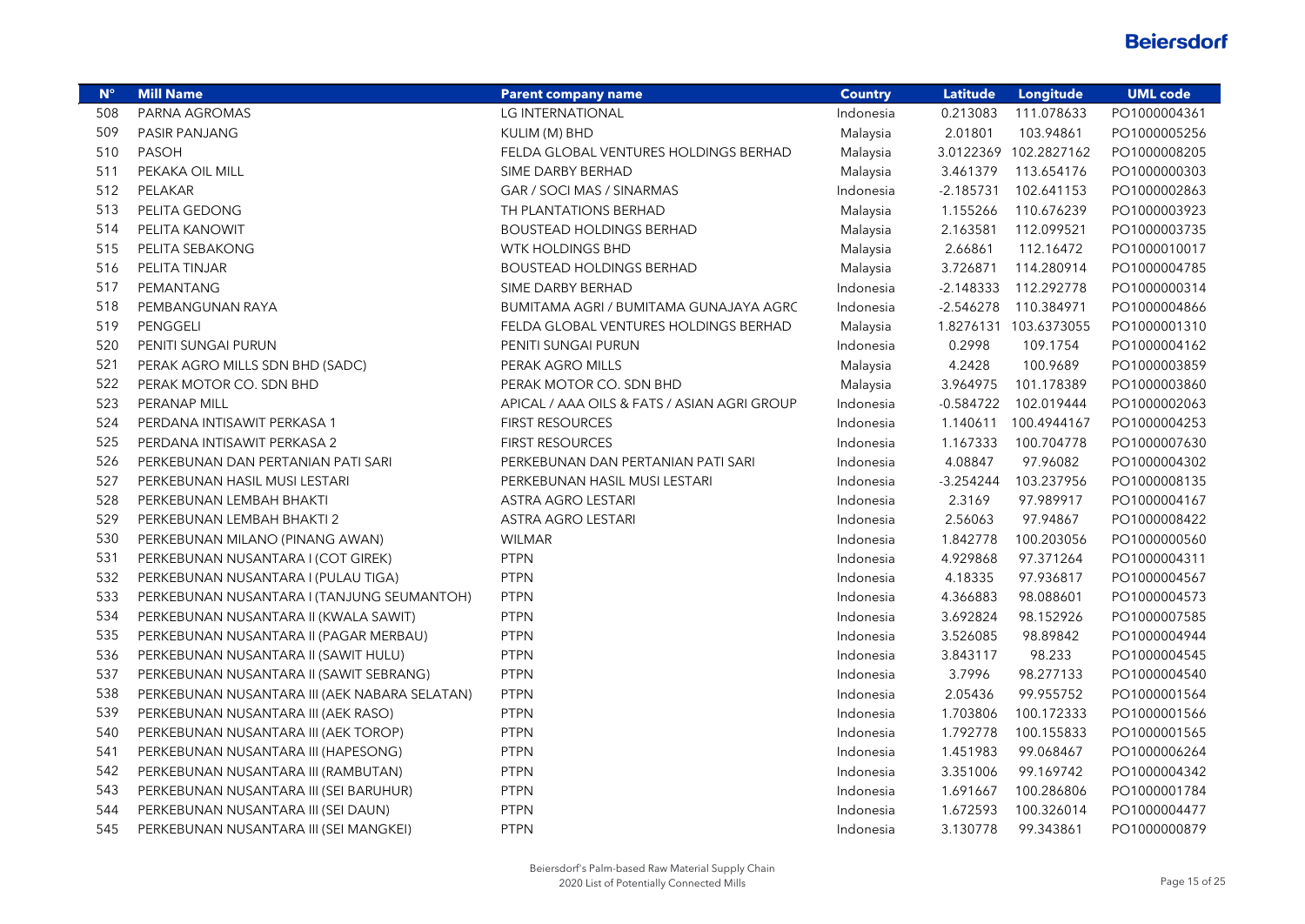| $N^{\circ}$ | <b>Mill Name</b>                                                                    | <b>Parent company name</b>              | <b>Country</b>   | <b>Latitude</b> | Longitude   | <b>UML code</b> |
|-------------|-------------------------------------------------------------------------------------|-----------------------------------------|------------------|-----------------|-------------|-----------------|
| 546         | PERKEBUNAN NUSANTARA III (SEI MERANTI)                                              | <b>PTPN</b>                             | Indonesia        | 1.643317        | 100.417617  | PO1000004927    |
| 547         | PERKEBUNAN NUSANTARA III (SEI SILAU)                                                | <b>PTPN</b>                             | Indonesia        | 2.902698        | 99.51165    | PO1000004948    |
| 548         | PERKEBUNAN NUSANTARA III (SISUMUT)                                                  | <b>PTPN</b>                             | Indonesia        | 1.964028        | 100.108167  | PO1000003112    |
| 549         | PERKEBUNAN NUSANTARA III (TORGAMBA)                                                 | <b>PTPN</b>                             | Indonesia        | 1.712778        | 100.2905    | PO1000004929    |
| 550         | PERKEBUNAN NUSANTARA IV (ADOLINA)                                                   | <b>PTPN</b>                             | Indonesia        | 3.568533        | 98.94805    | PO1000004497    |
| 551         | PERKEBUNAN NUSANTARA IV (AIR BATU)                                                  | <b>PTPN</b>                             | Indonesia        | 2.859162        | 99.637922   | PO1000004280    |
| 552         | PERKEBUNAN NUSANTARA IV (AJAMU)                                                     | <b>PTPN</b>                             | Indonesia        | 2.457183        | 100.16065   | PO1000004202    |
| 553         | PERKEBUNAN NUSANTARA IV (BAH JAMBI)                                                 | <b>PTPN</b>                             | Indonesia        | 2.986317        | 99.220233   | PO1000004181    |
| 554         | PERKEBUNAN NUSANTARA IV (BERANGIR)                                                  | <b>PTPN</b>                             | Indonesia        | 2.223693        | 99.75973    | PO1000004134    |
| 555         | PERKEBUNAN NUSANTARA IV (DOLOK ILIR)                                                | <b>PTPN</b>                             | Indonesia        | 3.120885        | 99.160312   | PO1000002539    |
| 556         | PERKEBUNAN NUSANTARA IV (GUNUNG BAYU)                                               | <b>PTPN</b>                             | Indonesia        | 3.144294        | 99.373472   | PO1000003210    |
| 557         | PERKEBUNAN NUSANTARA IV (PABATU)                                                    | <b>PTPN</b>                             | Indonesia        | 3.286547        | 99.109179   | PO1000002520    |
| 558         | PERKEBUNAN NUSANTARA IV (PULAU RAJA)                                                | <b>PTPN</b>                             | Indonesia        | 2.702175        | 99.624304   | PO1000002335    |
| 559         | PERKEBUNAN NUSANTARA IV (SAWIT LANGKAT)                                             | <b>PTPN</b>                             | Indonesia        | 3.700361        | 98.294126   | PO1000004524    |
| 560         | PERKEBUNAN NUSANTARA IV (SOSA)                                                      | <b>PTPN</b>                             | Indonesia        | 1.048917        | 100.012283  | PO1000004428    |
| 561         | PERKEBUNAN NUSANTARA IV (TINJOWAN)                                                  | <b>PTPN</b>                             | Indonesia        | 3.080023        | 99.512734   | PO1000004208    |
| 562         | PERKEBUNAN NUSANTARA V (SEI TAPUNG)                                                 | <b>PTPN</b>                             | Indonesia        | 0.598111        | 100.618167  | PO1000004212    |
| 563         | PERKEBUNAN NUSANTARA VI (BUNUT)                                                     | <b>PTPN</b>                             | Indonesia        | $-1.91025$      | 103.4036111 | PO1000008199    |
| 564         | PERKEBUNAN NUSANTARA VII (BETUNG)                                                   | <b>PTPN</b>                             | Indonesia        | $-2.848944$     | 104.1649    | PO1000006340    |
| 565         | PERKEBUNAN NUSANTARA XIII (GUNUNG MELIAU)                                           | <b>PTPN</b>                             | Indonesia        | $-0.106833$     | 110.292783  | PO1000004350    |
| 566         | PERMAI                                                                              | <b>TRADEWINDS PLANTATION BERHAD</b>     | Malaysia         | 5.187332        | 118.440289  | PO1000003939    |
| 567         | PERMATA BUNDA                                                                       | SAMPOERNA AGRO GROUP                    | Indonesia        | $-3.9426944$    | 105.1104    | PO1000004548    |
| 568         | PERMATA HIJAU PASAMAN                                                               | <b>WILMAR</b>                           | Indonesia        | 1.066238        | 100.070478  | PO1000004244    |
| 569         | PERMATA HIJAU SARANA                                                                | PERMATA HIJAU SARANA                    | Indonesia        | 0.044667        | 111.0251    | PO1000007587    |
| 570         | PERSADA AGRO SAWITA                                                                 | <b>JHAGDRA GROUP</b>                    | Indonesia        | $-0.41125$      | 102.3595    | PO1000006176    |
| 571         | PERSADA ALAM JAYA                                                                   | <b>GOLDEN PLANTATION / TPS FOOD</b>     | Indonesia        | $-1.037056$     | 102.890722  | PO1000008618    |
| 572         | PERTUBUHAN PELADANG NEGERI PERAK (PPNP)                                             | PERTUBUHAN PELADANG NEGERI PERAK (PPNP) | Malaysia         | 4.458307        | 100.770431  | PO1000009568    |
| 573         | PERUSAHAAN PERKEBUNAN DAN DAGANG INDAH PONTJ. PERUSAHAAN PERKEBUNAN DAN DAGANG IND. |                                         | Indonesia        | 3.565833        | 99.014722   | PO1000004294    |
| 574         | PINAGO UTAMA                                                                        | PINAGO UTAMA                            | Indonesia        | $-2.738528$     | 103.567361  | PO1000004236    |
| 575         | <b>PINANG</b>                                                                       | <b>KLK</b>                              | Malaysia         | 4.450414        | 118.278194  | PO1000000427    |
| 576         | PINANG WITMAS SEJATI                                                                | <b>GOODHOPE ASIA HOLDINGS</b>           | Indonesia        | $-2.221933$     | 104.1768    | PO1000004135    |
| 577         | PINANGAH SDN BHD                                                                    | KOONG SHING SDN BHD                     | Malaysia         | 4.49099         | 118.43828   | PO1000003827    |
| 578         | PINTASAN                                                                            | <b>KWANTAS CORPORATION</b>              | Malaysia         | 5.22922         | 117.7169    | PO1000009024    |
| 579         | POLIAMBA LTD                                                                        | SIME DARBY BERHAD                       | Papua New Guinea | $-2.874336$     | 151.26999   | PO1000000202    |
| 580         | PONDOK LABU                                                                         | SIME DARBY BERHAD                       | Indonesia        | $-2.475$        | 116.5056667 | PO1000000327    |
| 581         | PONTIAN PLANTATION                                                                  | FELDA GLOBAL VENTURES HOLDINGS BERHAD   | Malaysia         | 5.42384         | 118.14542   | PO1000003196    |
| 582         | PPP GREEN COMPLEX CO., LTD.                                                         | PPP GREEN COMPLEX CO., LTD.             | Thailand         | 11.0523         | 99.3711     |                 |
| 583         | PRIMA JAYA LESTARI UTAMA                                                            | PRIMA JAYA LESTARI UTAMA                | Indonesia        | 2.323844        | 99.73444    | PO1000008165    |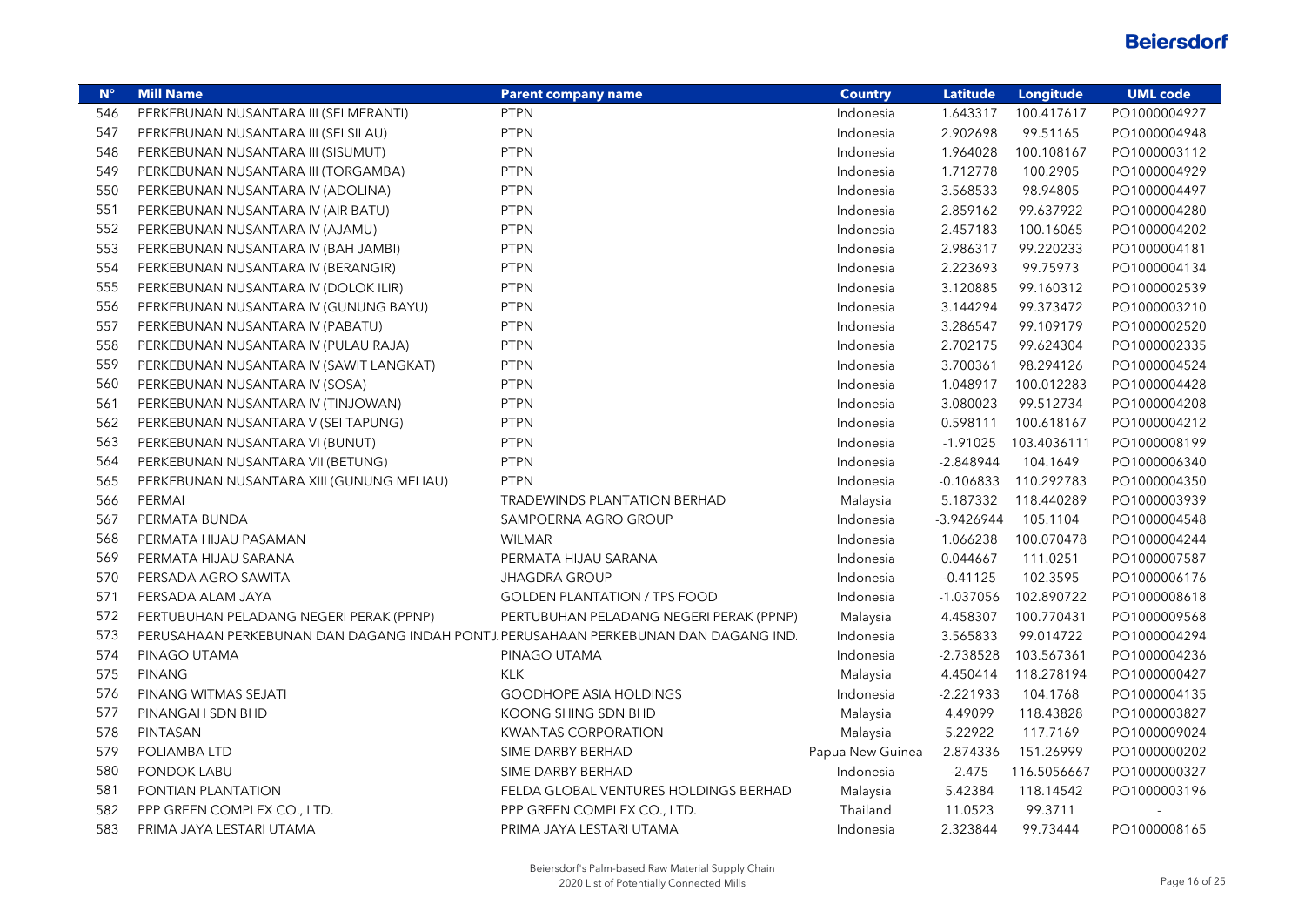| $N^{\circ}$ | <b>Mill Name</b>                            | <b>Parent company name</b>               | <b>Country</b> | <b>Latitude</b> | Longitude  | <b>UML code</b> |
|-------------|---------------------------------------------|------------------------------------------|----------------|-----------------|------------|-----------------|
| 584         | PRIMA MAS LESTARI                           | PRIMA MAS LESTARI                        | Indonesia      | $-1.70714$      | 102.16073  | PO1000010052    |
| 585         | PRIMA MITRAJAYA MANDIRI                     | MP EVANS GROUP                           | Indonesia      | $-0.297714$     | 116.763666 | PO1000001488    |
| 586         | PRIMA PALM LATEX INDUSTRI                   | PRIMA PALM LATEX INDUSTRI                | Indonesia      | 2.78305         | 99.253967  | PO1000004125    |
| 587         | PRIMA SAUHUR LESTARI                        | PRIMA SAUHUR LESTARI                     | Indonesia      | 3.083042        | 99.301816  | PO1000004213    |
| 588         | PRODUK SAWITINDO JAMBI-PELABUHAN DAGANG     | MATAHARI KAHURIPAN INDONESIA / MAKIN GRO | Indonesia      | $-1.14392$      | 103.08214  | PO1000004439    |
| 589         | PROSPER PALM OIL MILL SDN BHD               | PROSPER GROUP / FAR EAST HOLDINGS BERHAI | Malaysia       | 2.88991         | 102.52264  | PO1000003872    |
| 590         | PROSPEROUS SEBATIK SDN BHD                  | TECK GUAN HOLDINGS SDN BHD / HTG HOLDIN  | Malaysia       | 4.19067         | 117.78856  | PO1000003917    |
| 591         | PSS OIL MILL SDN BHD                        | PSS OIL MILL SDN BHD                     | Malaysia       | 3.39676         | 113.287718 | PO1000003875    |
| 592         | PT ABDI BUDI MULIA PKS 2                    | ABDI BUDI MULIA                          | Indonesia      | 2.11272         | 100.27311  | PO1000008154    |
| 593         | PT DHARMA SATYA NUSANTARA                   | DHARMA SATYA NUSANTARA                   | Indonesia      | 1.250806        | 116.728917 | PO1000000939    |
| 594         | PT DIVA PRATAMA SAKTI                       | DIVA PRATAMA SAKTI                       | Indonesia      | 0.544302        | 101.253755 | PO1000004198    |
| 595         | PT KEPOKRAJA                                | TRI AGRO PALMA TAMIANG                   | Indonesia      | 4.186056        | 98.042389  | PO1000004305    |
| 596         | PT LANGKAT NUSANTARA KEPONG                 | <b>KLK</b>                               | Indonesia      | 3.759722        | 98.393056  | PO1000005803    |
| 597         | PT SAMPOERNA AGRO TBK                       | SAMPOERNA AGRO GROUP                     | Indonesia      | $-3.707603$     | 105.097086 | PO1000005580    |
| 598         | PT SOCFIN INDONESIA - AEK LOBA              | <b>SOCFIN GROUP</b>                      | Indonesia      | 2.651389        | 99.617778  | PO1000001252    |
| 599         | PT SOCFIN INDONESIA - LAE BUTAR MILL        | <b>SOCFIN GROUP</b>                      | Indonesia      | 2.391111        | 97.956667  | PO1000001775    |
| 600         | PT TUNAS BARU LAMPUNG TBK                   | <b>SUNGAI BUDI GROUP</b>                 | Indonesia      | $-2.905922$     | 104.913874 | PO1000000553    |
| 601         | PT. BERLIAN INTI MEKAR SIAK                 | <b>MAHKOTA GROUP</b>                     | Indonesia      | 0.63875         | 101.976472 | PO1000004922    |
| 602         | PT. BHUMIREKSA NUSASEJATI                   | SIME DARBY BERHAD                        | Indonesia      | 0.115972        | 103.549139 | PO1000001381    |
| 603         | PT. PELITA AGUNG AGRINDUSTRI                | PERMATA HIJAU GROUP                      | Indonesia      | 1.427506        | 101.18765  |                 |
| 604         | PT. SATYA KISMA USAHA - SUNGAI BENGKAL MILL | GAR / SOCI MAS / SINARMAS                | Indonesia      | $-1.572270$     | 102.610021 | PO1000001722    |
| 605         | PUJAAN MAKMUR SDN BHD                       | <b>TIAN SIANG GROUP</b>                  | Malaysia       | 3.181753        | 102.458895 | PO1000006211    |
| 606         | PUJUD KARYA SAWIT                           | <b>GRAHA</b>                             | Indonesia      | 1.37615         | 100.52885  | PO1000004456    |
| 607         | PUKIN PALM OIL MILL                         | O                                        | Malaysia       | 2.722233        | 102.911189 | PO1000000199    |
| 608         | PUNDU NABATINDO                             | BUMITAMA AGRI / BUMITAMA GUNAJAYA AGRC   | Indonesia      | $-1.993167$     | 113.060706 | PO1000001683    |
| 609         | <b>QL PLANTATIONS SDN BHD</b>               | <b>QL RESOURCES BERHAD</b>               | Malaysia       | 4.47646         | 118.19808  | PO1000003876    |
| 610         | RADIANT RESPONSE SDN BHD                    | MALPAC CAPITAL SDN BHD                   | Malaysia       | 3.913102        | 101.198753 | PO1000003877    |
| 611         | RAJAWALI PALM OIL MILL                      | SIME DARBY BERHAD                        | Malaysia       | 3.372505        | 113.400597 | PO1000000305    |
| 612         | RAMA-RAMA                                   | GAR / SOCI MAS / SINARMAS                | Indonesia      | 0.533333        | 101.076111 | PO1000001062    |
| 613         | RANA WASTU KENCANA                          | AGRINA SAWIT PERDANA                     | Indonesia      | 1.145883        | 109.318333 | PO1000004254    |
| 614         | RANTAU PALM OIL MILL                        | SIME DARBY BERHAD                        | Indonesia      | $-2.439457$     | 116.114778 | PO1000000323    |
| 615         | <b>RAUB</b>                                 | <b>RAUB</b>                              | Malaysia       | 3.84332         | 101.85549  | PO1000007577    |
| 616         | RAYA PADANG LANGKAT                         | RAPALA GROUP                             | Indonesia      | 3.945821        | 98.365559  | PO1000004550    |
| 617         | REKAHALUS SDN BHD                           | <b>WILMAR</b>                            | Malaysia       | 5.76671         | 117.46374  | PO1000000139    |
| 618         | <b>RENGAS</b>                               | PERSADA HARAPAN KAHURIPAN                | Indonesia      | $-1.595308$     | 102.720025 | PO1000008397    |
| 619         | RENTAK HASIL SDN BHD                        | RENTAK HASIL SDN BHD                     | Malaysia       | 4.51066         | 117.722504 | PO1000003880    |
| 620         | <b>RETUS</b>                                | <b>TRADEWINDS PLANTATION BERHAD</b>      | Malaysia       | 2.465730        | 111.931116 | PO1000003943    |
| 621         | RH BAKONG PALM OIL MILL                     | RIMBUNAN HIJAU GROUP (RH)                | Malaysia       | 3.665543        | 114.017069 | PO1000008399    |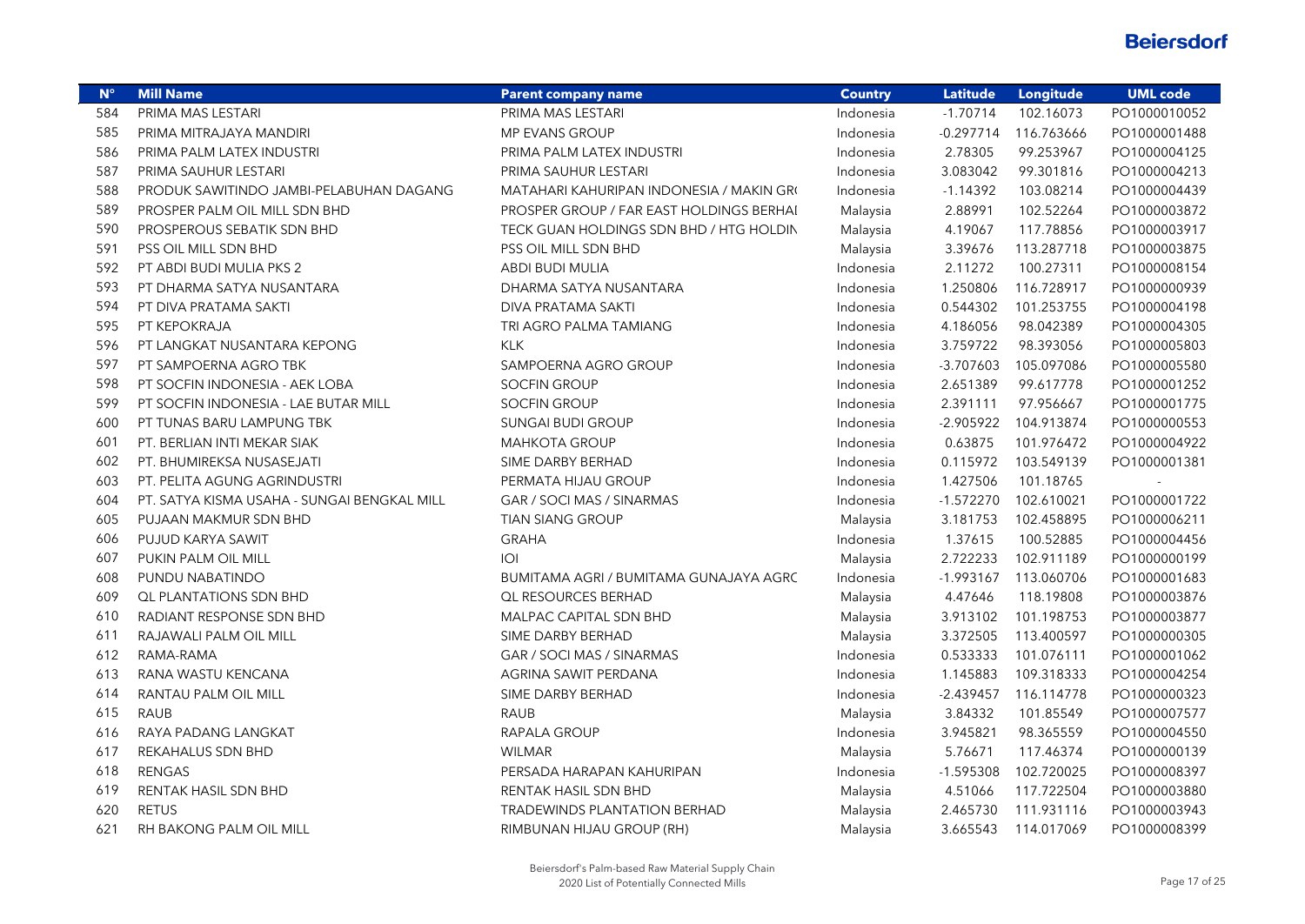| $N^{\circ}$ | <b>Mill Name</b>                          | <b>Parent company name</b>               | <b>Country</b>   | <b>Latitude</b> | Longitude            | <b>UML code</b> |
|-------------|-------------------------------------------|------------------------------------------|------------------|-----------------|----------------------|-----------------|
| 622         | RH BALINGIAN PALM OIL MILL SDN BHD        | SARAWAK OIL PALMS BERHAD                 | Malaysia         | 2.981049        | 112.478795           | PO1000003881    |
| 623         | RH LUNDU PALM OIL MILL                    | RIMBUNAN HIJAU GROUP (RH)                | Malaysia         | 1.510492        | 109.906196           | PO1000004798    |
| 624         | RH PLANTATION SDN BHD                     | RIMBUNAN HIJAU GROUP (RH)                | Malaysia         | 3.775039        | 114.10401            | PO1000003882    |
| 625         | RH SELANGAU PALM OIL MILL SDN BHD         | RIMBUNAN HIJAU GROUP (RH)                | Malaysia         | 2.584815        | 112.334566           | PO1000003883    |
| 626         | RIAU KAMPAR SAHABAT SEJATI                | PRIMA SAUHUR LESTARI                     | Indonesia        | 0.657883        | 100.893617           | PO1000006152    |
| 627         | RIBUBONUS PALM OIL MILL                   | <b>WILMAR</b>                            | Malaysia         | 5.686858        | 117.09226            | PO1000000169    |
| 628         | RIMBA HARAPAN SAKTI                       | <b>WILMAR</b>                            | Indonesia        | $-2.835778$     | 112.57178            | PO1000003486    |
| 629         | RIMBA MUJUR MAHKOTA                       | FIRST MUJUR PLANTATION INDUSTRI          | Indonesia        | 0.6720556       | 99.092               | PO1000001960    |
| 630         | <b>RIMMER</b>                             | <b>KLK</b>                               | Malaysia         | 5.0193          | 118.5715             | PO1000000262    |
| 631         | RINWOOD PELITA (MUKAH) PLANTATION SDN BHD | RINWOOD PELITA (MUKAH) PLANTATION SDN B  | Malaysia         | 2.873748        | 112.244532           | PO1000004799    |
| 632         | RISDA DURIAN MAS                          | ESTET PEKEBUN KECIL SDN BHD (ESPEK)      | Malaysia         | 4.595091        | 103.202805           | PO1000006353    |
| 633         | <b>RIVER VIEW</b>                         | <b>CARGILL</b>                           | Indonesia        |                 | -2.514533 110.914703 | PO1000002360    |
| 634         | <b>ROMPIN</b>                             | PROSPER GROUP / FAR EAST HOLDINGS BERHAI | Malaysia         | 3.077222        | 103.174722           | PO1000003873    |
| 635         | RUDYAGUNG AGRA LAKSANA                    | RUDYAGUNG AGRA LAKSANA                   | Indonesia        | $-1.27611$      | 103.24994            | PO1000004112    |
| 636         | RUNDING PUTRA PERSADA                     | RUNDING PUTRA PERSADA                    | Indonesia        | 2.462658        | 97.939605            | PO1000007625    |
| 637         | S.C. KERNEL CO., LTD.                     | S.C. KERNEL CO., LTD.                    | Thailand         | 10.400710       | 99.123722            | <b>NA</b>       |
| 638         | SABAH SOFTWOOD SDN BHD                    | <b>INNOPRISE CORPORATION</b>             | Malaysia         | 4.504282        | 117.525979           | PO1000007657    |
| 639         | SABAHMAS PLANTATIONS SDN BHD              | <b>WILMAR</b>                            | Malaysia         | 5.17916         | 118.40525            | PO1000000066    |
| 640         | SACHIEW PLANTATION SDN BHD                | YUWANG PLANTATIONS SDN BHD               | Malaysia         | 3.76455         | 113.702656           | PO1000003884    |
| 641         | <b>SAGO NAULI</b>                         | TRI BAHTERA SRIKANDI                     | Indonesia        | 0.469517        | 99.22265             | PO1000004387    |
| 642         | SAHABAT MEWAH DAN MAKMUR                  | AUSTINDO NUSANTARA JAYA                  | Indonesia        | $-2.996917$     | 107.87665            | PO1000000531    |
| 643         | <b>SAJANG HEULANG</b>                     | SIME DARBY BERHAD                        | Indonesia        | $-3.48861$      | 115.73861            | PO1000000829    |
| 644         | SAKILAN                                   | O                                        | Malaysia         | 5.839281        | 117.8437             | PO1000000110    |
| 645         | SALONOK LADANG MAS                        | UNION SAMPOERNA AGRO TRIPUTRA PERSADA    | Indonesia        | $-2.754$        | 112.437383           | PO1000004238    |
| 646         | SAMARAHAN                                 | <b>FELCRA BERHAD</b>                     | Malaysia         | 1.390556        | 110.455461           | PO1000003759    |
| 647         | SAML                                      | SRIWIJAYA PALM OIL GROUP                 | Indonesia        | $-2.690647$     | 105.219822           | PO1000008607    |
| 648         | SAMPADI                                   | FELDA GLOBAL VENTURES HOLDINGS BERHAD    | Malaysia         | 1.6192          | 109.94841            | PO1000003766    |
| 649         | SAMSAM                                    | GAR / SOCI MAS / SINARMAS                | Indonesia        | 0.9375          | 101.3002             | PO1000001058    |
| 650         | SAMUDERA SAWIT NABATI                     | <b>DUTA MARGA GROUP</b>                  | Indonesia        | 2.766733        | 97.9367              | PO1000004242    |
| 651         | SANDAKAN BAY PALM OIL MILL                | SIME DARBY BERHAD                        | Malaysia         | 5.641362        | 118.166868           | PO1000000065    |
| 652         | SANDAU MILL SDN BHD                       | SAWIT KINABALU SDN BHD                   | Malaysia         | 5.204328        | 118.134136           | PO1000003732    |
| 653         | SANDAU MILL SDN BHD (SEBRANG)             | BORNEO SAMUDERA SDN BHD                  | Malaysia         | 4.989722        | 118.555103           | PO1000003733    |
| 654         | SANG GUAN OIL MILL SDN BHD                | SEGALONG GROUP                           | Malaysia         | 4.559354        | 118.183722           | PO1000004834    |
| 655         | SANGARA MILL                              | SIME DARBY BERHAD                        | Papua New Guinea | -8.743462       | 148.198727           | PO1000006356    |
| 656         | SANKINA OIL MILL SDN BHD                  | CAROTINO / JC CHANG GROUP                | Malaysia         | 5.064444        | 118.812222           | PO1000003803    |
| 657         | SAPANG PALM OIL MILL                      | <b>KEMABONG PALM OIL MILL SDN BHD</b>    | Malaysia         | 4.578833        | 118.31783            | PO1000007560    |
| 658         | SAPI PLANTATION SDN BHD                   | <b>WILMAR</b>                            | Malaysia         | 5.73415         | 117.38594            | PO1000000137    |
| 659         | SAPI PLANTATION SDN BHD (TERUSAN MILL)    | <b>WILMAR</b>                            | Malaysia         | 5.83184         | 117.34175            | PO1000000130    |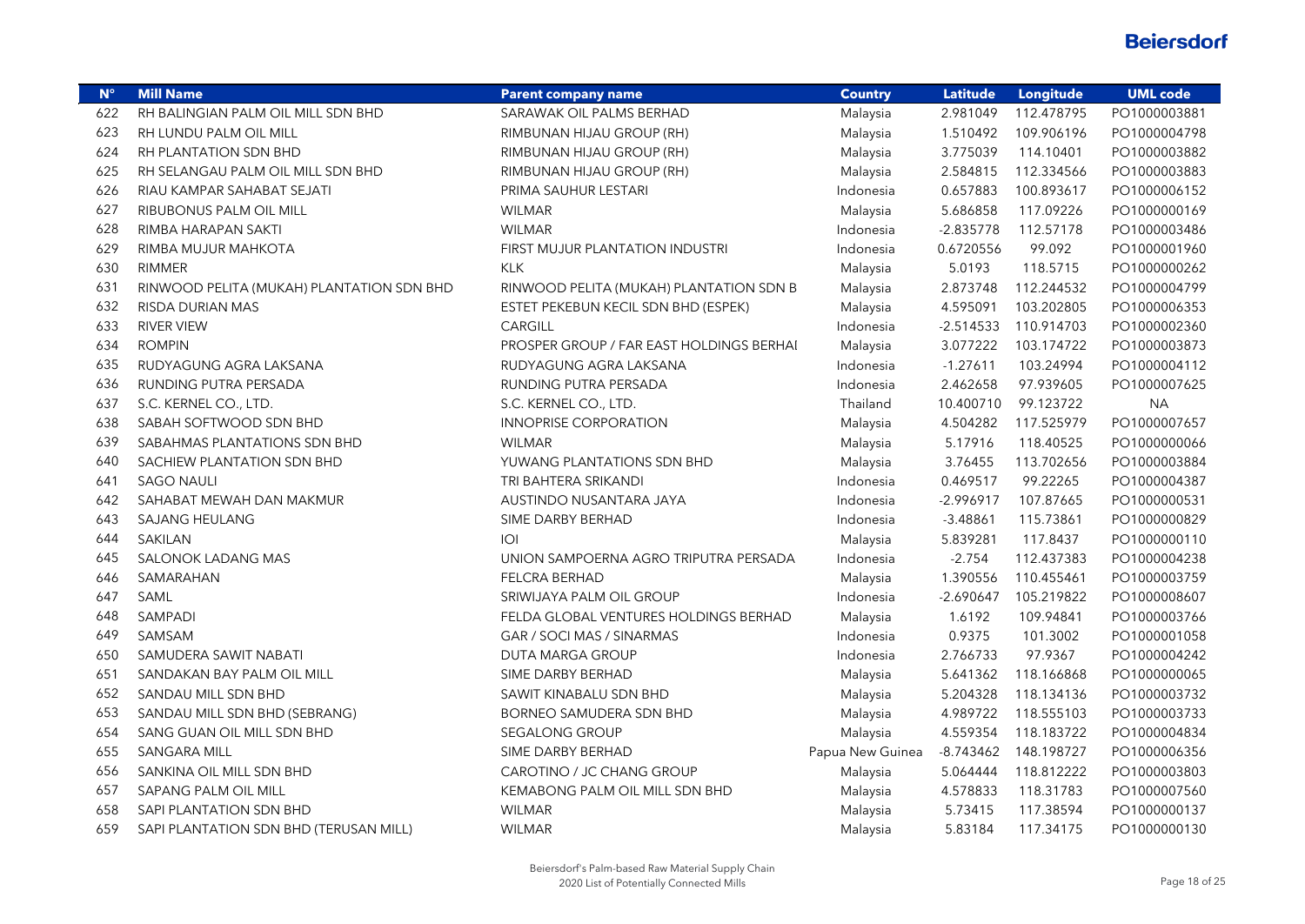| $N^{\circ}$ | <b>Mill Name</b>                 | <b>Parent company name</b>             | <b>Country</b> | <b>Latitude</b> | Longitude              | <b>UML</b> code |
|-------------|----------------------------------|----------------------------------------|----------------|-----------------|------------------------|-----------------|
| 660         | SARANA ESA CITA                  | <b>MUSIM MAS</b>                       | Indonesia      |                 | 1.35802778 109.3836306 | PO1000007673    |
| 661         | SARANA PRIMA MULTI NIAGA         | TSH RESOURCES                          | Indonesia      |                 | -1.990717 112.923133   | PO1000003976    |
| 662         | SARANA TITIAN PERMATA            | <b>WILMAR</b>                          | Indonesia      | $-2.894444$     | 112.543611             | PO1000000600    |
| 663         | SARATOK PALM OIL MILL SDN BHD    | SALCRA                                 | Malaysia       | 1.741516        | 111.34875              | PO1000004833    |
| 664         | SAREMAS MILL SDN BHD (MILL 1)    | <b>WILMAR</b>                          | Malaysia       | 3.524921        | 113.744412             | PO1000000091    |
| 665         | SAREMAS MILL SDN BHD (MILL 2)    | <b>WILMAR</b>                          | Malaysia       | 3.450453        | 113.765561             | PO1000000093    |
| 666         | SARI ADITYA LOKA 1               | <b>ASTRA AGRO LESTARI</b>              | Indonesia      | $-1.957817$     | 102.37265              | PO1000004505    |
| 667         | SARI ADITYA LOKA 2               | <b>ASTRA AGRO LESTARI</b>              | Indonesia      | $-1.65128$      | 102.308184             | PO1000008403    |
| 668         | SARI LEMBAH SUBUR                | <b>ASTRA AGRO LESTARI</b>              | Indonesia      | $-0.050662$     | 102.252329             | PO1000004935    |
| 669         | SARI LEMBAH SUBUR 2              | <b>ASTRA AGRO LESTARI</b>              | Indonesia      | $-0.002078$     | 102.196417             | PO1000007596    |
| 670         | SASMITA BUMI WIJAYA              | SASMITA BUMI WIJAYA                    | Indonesia      | 0.303139        | 110.301222             | PO1000008566    |
| 671         | SAWIT ANUGRAH SEJAHTERA          | SAWIT ANUGRAH SEJAHTERA                | Indonesia      | 1.151667        | 101.276717             | PO1000004441    |
| 672         | SAWIT ASAHAN INDAH               | <b>ASTRA AGRO LESTARI</b>              | Indonesia      | 0.761581        | 100.519                | PO1000004417    |
| 673         | SAWIT GRAHA MANUNGGAL            | ANGLO EASTERN PLANTATIONS              | Indonesia      | $-2.072833$     | 115.068667             | PO1000007627    |
| 674         | <b>SAWIT LUM</b>                 | <b>SAWIT LUM</b>                       | Malaysia       | 2.74357         | 102.938817             | PO1000007601    |
| 675         | <b>SAWIT MULIA</b>               | <b>SAWIT MULIA</b>                     | Indonesia      | $-3.635664$     | 102.211406             | PO1000004067    |
| 676         | SAWIT NAGAN RAYA MAKMUR          | SAWIT NAGAN RAYA MAKMUR                | Indonesia      | 4.04892         | 96.47428               | PO1000004560    |
| 677         | SAWIT PRIMA NUSANTARA            | <b>TELADAN PRIMA GROUP</b>             | Indonesia      | 1.102           | 117.808                | PO1000004862    |
| 678         | SAWITA UNGGUL JAYA               | SAWITA UNGGUL JAYA                     | Indonesia      | 2.33347         | 100.09947              | PO1000004173    |
| 679         | SAWITTA JAYA LAU PAKAM           | SAWITTA JAYA LAU PAKAM                 | Indonesia      | 3.260417        | 97.965                 | PO1000004312    |
| 680         | SEANGSIRI AGRO-INDUSTRIES CO LTD | SEANGSIRI AGRO-INDUSTRIES CO LTD       | Thailand       | 9.084494        | 99.428232              | PO1000004015    |
| 681         | SEANGSIRI AGRO-INDUSTRIES CO.    | SEANGSIRI AGRO-INDUSTRIES CO.          | Thailand       | 8.581388        | 99.230893              |                 |
| 682         | SEBAKIS INTI LESTARI             | HARDAYA PLANTATION GROUP / CIPTA MURDA | Indonesia      | 4.005167        | 117.2545               | PO1000004555    |
| 683         | SEBAWI                           | <b>KSK GROUP</b>                       | Indonesia      | 1.26659         | 109.22532              | PO1000004448    |
| 684         | SEBERANG PERAK (FELCRA BERHAD)   | FELCRA BERHAD                          | Malaysia       | 4.14765         | 100.83809              | PO1000003756    |
| 685         | <b>SEDENAK POM</b>               | KULIM (M) BHD                          | Malaysia       | 1.730858        | 103.538323             | PO1000000019    |
| 686         | SEGARIA                          | <b>BOUSTEAD HOLDINGS BERHAD</b>        | Malaysia       | 4.48163         | 118.39817              | PO1000003734    |
| 687         | SEI KERANDI                      | <b>CARGILL</b>                         | Indonesia      | $-2.312391$     | 110.399963             | PO1000008599    |
| 688         | SEJAHTERA                        | <b>GRAND UTAMA MANDIRI</b>             | Indonesia      | 0.4698861       | 111.21153              | PO1000005205    |
| 689         | SEJATI PALMA SEJAHTERA           | <b>MITRA AGROLIKA</b>                  | Indonesia      | $-2.212233$     | 103.800117             | PO1000004535    |
| 690         | SEKAR BUMI ALAM LESTARI          | <b>KLK</b>                             | Indonesia      | 0.757222        | 101.219722             | PO1000000638    |
| 691         | SELABA OIL MILL                  | SIME DARBY BERHAD                      | Malaysia       | 3.98333         | 101.06667              | PO1000000195    |
| 692         | SELABAK                          | SIME DARBY BERHAD                      | Indonesia      | $-2.484037$     | 116.201539             | PO1000000328    |
| 693         | SELANCAR 2B                      | FELDA GLOBAL VENTURES HOLDINGS BERHAD  | Malaysia       | 2.63775         | 103.000533             | PO1000001904    |
| 694         | SELATAN AGUNG SEJAHTERA          | <b>KUALA MAS</b>                       | Indonesia      | $-3.050957$     | 103.218861             | PO1000010042    |
| 695         | SELENDANG                        | FELDA GLOBAL VENTURES HOLDINGS BERHAD  | Malaysia       | 2.703328        | 103.440119             | PO1000001905    |
| 696         | SEMANTAN                         | UNITED MALACCA BHD                     | Malaysia       | 3.468907        | 102.31416              | PO1000006204    |
| 697         | SEMENCHU                         | FELDA GLOBAL VENTURES HOLDINGS BERHAD  | Malaysia       |                 | 1.5784198 104.1004693  | PO1000000227    |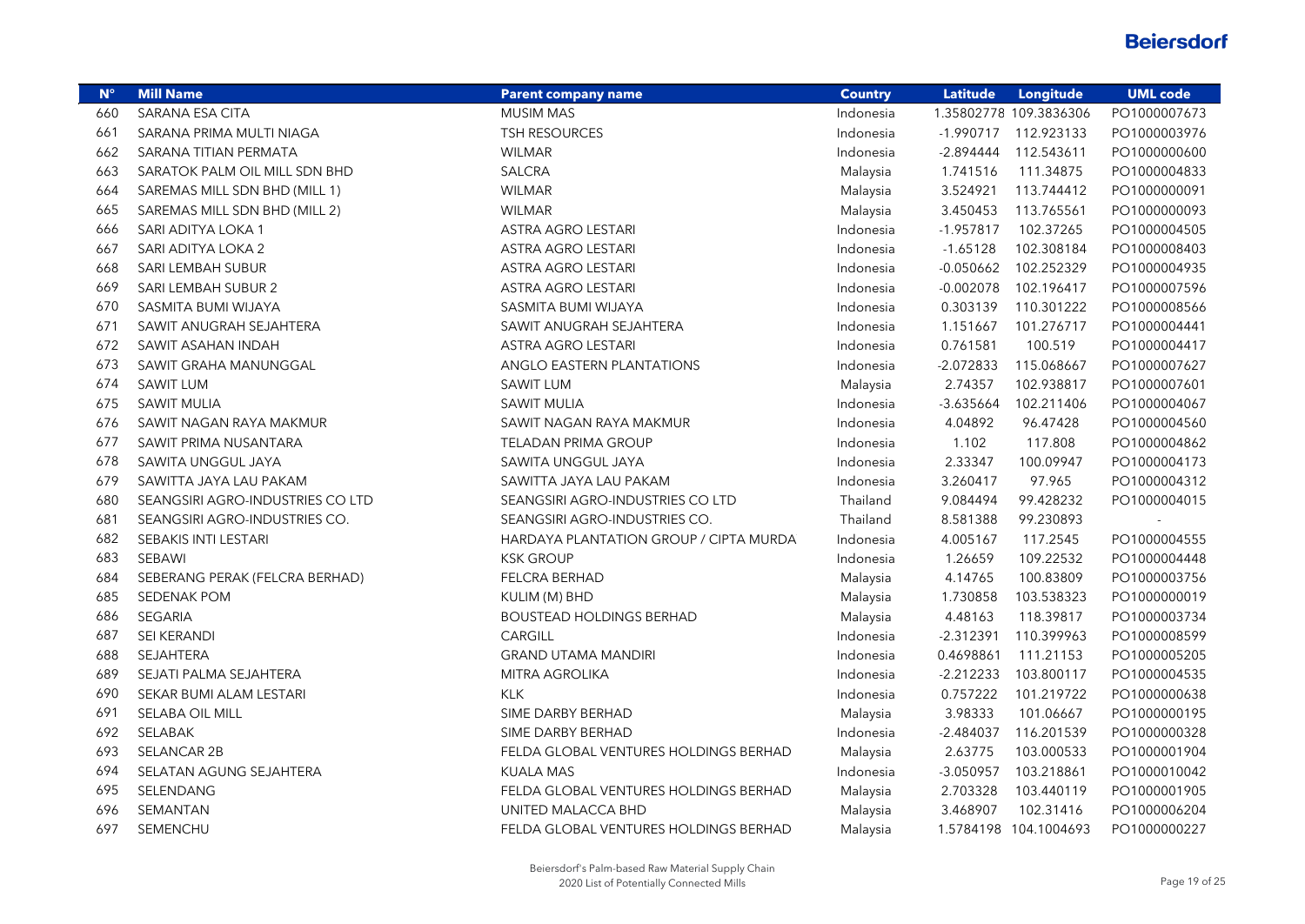| $N^{\circ}$ | <b>Mill Name</b>                               | <b>Parent company name</b>              | <b>Country</b> | <b>Latitude</b> | Longitude              | <b>UML code</b> |
|-------------|------------------------------------------------|-----------------------------------------|----------------|-----------------|------------------------|-----------------|
| 698         | <b>SEMILAR</b>                                 | GAR / SOCI MAS / SINARMAS               | Indonesia      | $-2.248111$     | 112.340417             | PO1000001156    |
| 699         | SENTOSA BUMI WIJAYA                            | SENTOSA BUMI WIJAYA                     | Indonesia      | 1.044221        | 109.579533             | PO1000007609    |
| 700         | SEONG THYE KAHANG                              | SEONG THYE PLANTATIONS SDN BHD          | Malaysia       | 2.308333        | 103.5325               | PO1000003890    |
| 701         | SEPANJANG INTI SURYA MULIA                     | <b>GENTING PLANTATION SND BHD</b>       | Indonesia      |                 | -1.3836111 110.4783056 | PO1000004458    |
| 702         | SEPANJANG INTI SURYA UTAMA 2                   | SEPANJANG INTI SURYA UTAMA              | Indonesia      | 0.80725         | 110.76562              | PO1000010020    |
| 703         | SERASA                                         | TRADEWINDS PLANTATION BERHAD            | Malaysia       | 5.09966         | 102.17576              | PO1000003941    |
| 704         | SERASAN SEKUNDANG SAWITMAS                     | SINAR JAYA AGRO INVESTAMA               | Indonesia      | $-3.89291$      | 104.095605             | PO1000007610    |
| 705         | <b>SERAYA POM</b>                              | <b>INNOPRISE CORPORATION</b>            | Malaysia       | 4.61407         | 117.600706             | PO1000008414    |
| 706         | SERBAHUTA JAYA                                 | <b>SUNGAI BUDI GROUP</b>                | Indonesia      | 2.222889        | 99.934639              | PO1000004137    |
| 707         | SERDANG HULU                                   | SERDANG HULU                            | Indonesia      | 3.34945         | 98.494433              | PO1000004332    |
| 708         | SERI INTAN PALM OIL MILL                       | SIME DARBY BERHAD                       | Malaysia       | 3.96923         | 100.98556              | PO1000000193    |
| 709         | SERI LANGAT PALM OIL MILL SDN BHD              | SERI LANGAT PALM OIL MILL SDN BHD       | Malaysia       | 2.86473         | 101.51377              | PO1000007612    |
| 710         | SERI ULU LANGAT PALM OIL MILL SDN BHD          | SERI ULU LANGAT PALM OIL MILL SDN BHD   | Malaysia       | 2.85169         | 101.65012              | PO1000008195    |
| 711         | SERIAN PALM OIL MILL SDN BHD                   | <b>SALCRA</b>                           | Malaysia       | 0.956144        | 110.622625             | PO1000003887    |
| 712         | SERIJAYA INDUSTRI SDN BHD                      | <b>INNOPRISE CORPORATION</b>            | Malaysia       | 4.792969        | 117.353614             | PO1000003793    |
| 713         | <b>SEROJA</b>                                  | FELDA GLOBAL VENTURES HOLDINGS BERHAD   | Malaysia       | 3.590383        | 102.55915              | PO1000000603    |
| 714         | <b>SERTING HILIR</b>                           | FELDA GLOBAL VENTURES HOLDINGS BERHAD   | Malaysia       | 2.991987        | 102.482006             | PO1000006998    |
| 715         | SERUDUNG MILL                                  | BORNEO SAMUDERA SDN BHD                 | Malaysia       | 4.357696        | 117.35908              | PO1000003731    |
| 716         | SETIA KAWAN SDN BHD                            | SETIA KAWAN KILANG KELAPA SAWIT SDN BHD | Malaysia       | 5.44028         | 100.62944              | PO1000003891    |
| 717         | SEUMANYAM                                      | <b>SOCFIN GROUP</b>                     | Indonesia      | 3.965278        | 96.565278              | PO1000001777    |
| 718         | SEUNAGAN                                       | SOCFIN GROUP                            | Indonesia      | 4.06            | 96.262222              | PO1000001774    |
| 719         | SEWANGI SAWIT SEJAHTERA                        | PEPUTRA MASTERINDO                      | Indonesia      | 0.589804        | 100.991448             | PO1000004400    |
| 720         | SEWANGI SEJATI LUHUR                           | SEWANGI SEJATI LUHUR                    | Indonesia      | 0.714383        | 100.928367             | PO1000004411    |
| 721         | SIAK PRIMA SAKTI                               | <b>WILMAR</b>                           | Indonesia      | 0.651217        | 101.75405              | PO1000004404    |
| 722         | SIMA AGUNG PRIMA SAWIT                         | <b>TELADAN PRIMA GROUP</b>              | Indonesia      | 0.825349        | 118.753577             | PO1000008416    |
| 723         | <b>SIMBA</b>                                   | <b>SINTANG AGRO MANDIRI</b>             | Indonesia      | 0.141667        | 111.48556              | PO1000008148    |
| 724         | SIME DARBY PLANTATION - ALUR DUMAI POM, PT LTS | SIME DARBY BERHAD                       | Indonesia      | 1.561111        | 100.541667             | PO1000000326    |
| 725         | SIME DARBY PLANTATION - TELUK SIAK POM, PT AIP | SIME DARBY BERHAD                       | Indonesia      | 0.591389        | 101.658889             | PO1000000317    |
| 726         | SINAR BENGKULU SELATAN                         | TRINITY INTERLINK                       | Indonesia      | $-4.3782$       | 102.840583             | PO1000004059    |
| 727         | SINAR CITRA CEMERLANG                          | <b>ZTE</b>                              | Indonesia      | $-2.134089$     | 112.907007             | PO1000007621    |
| 728         | SINAR GUNUNG SAWIT RAYA                        | <b>MUJUR TIMBER</b>                     | Indonesia      | 2.114933        | 98.265567              | PO1000004523    |
| 729         | SINAR LANGKAT PERKASA                          | SINAR LANGKAT PERKASA                   | Indonesia      | 3.620806        | 98.401528              | PO1000004296    |
| 730         | SINAR PANDAWA                                  | SINAR PANDAWA                           | Indonesia      | 2.22664         | 100.08247              | PO1000004271    |
| 731         | SINAR PERDANA CARAKA                           | <b>WILMAR</b>                           | Indonesia      | 1.693517        | 100.557533             | PO1000004479    |
| 732         | SINAR SAWIT LESTARI                            | SARI BUAH SAWIT                         | Indonesia      | 2.461781        | 99.652975              | PO1000004273    |
| 733         | SINAR TENERA                                   | SINAR TENERA                            | Indonesia      | 3.070117        | 99.2047                | PO1000004940    |
| 734         | SINARLIKA PORTIBI JAYA PLANTATIONS             | <b>SUMBER TANI AGUNG</b>                | Indonesia      | 1.428267        | 99.723733              | PO1000004462    |
| 735         | SINARSIAK DIANPERMAI                           | <b>WILMAR</b>                           | Indonesia      | 0.449367        | 101.621217             | PO1000004384    |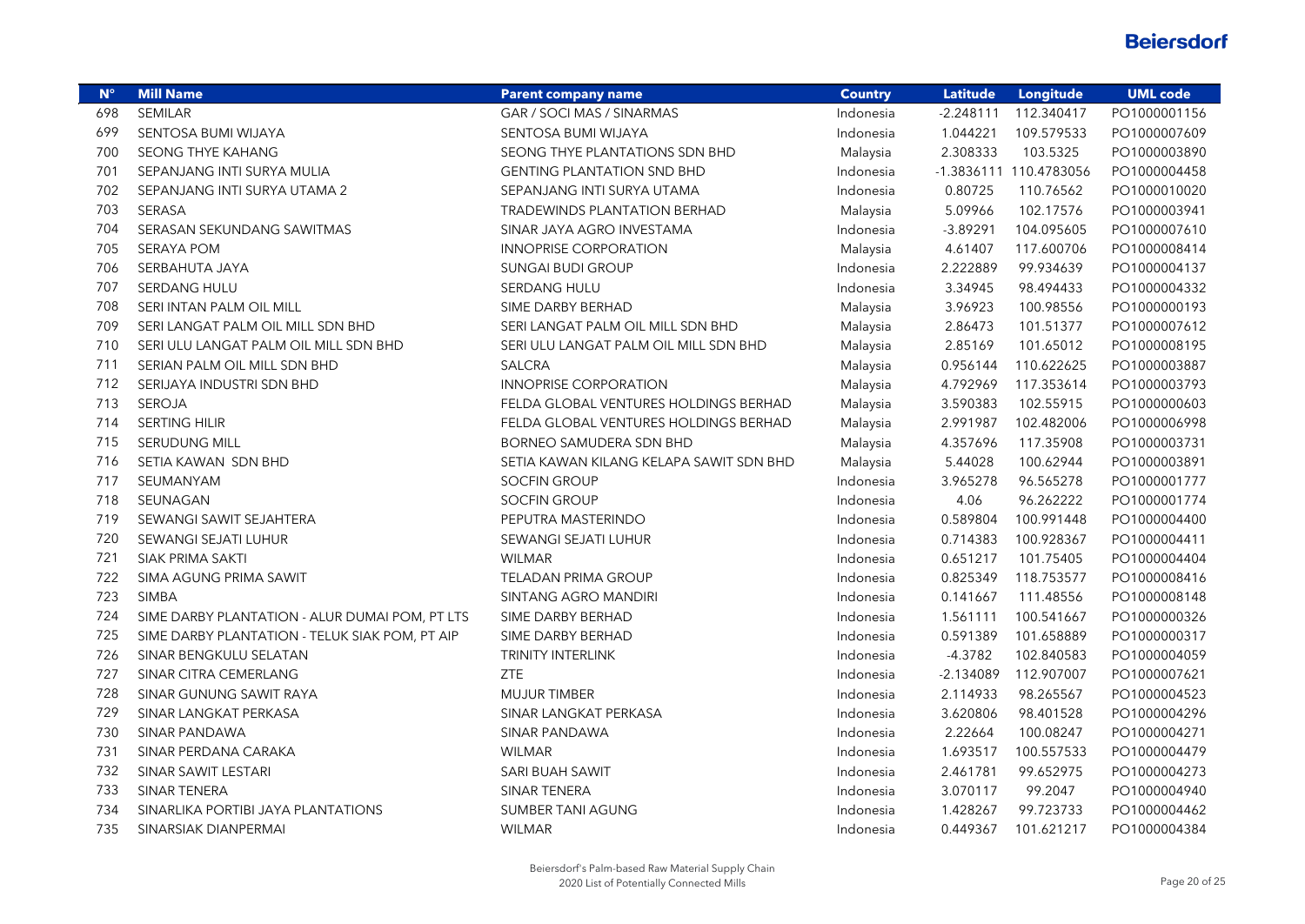| $N^{\circ}$ | <b>Mill Name</b>                        | <b>Parent company name</b>               | <b>Country</b> | <b>Latitude</b> | Longitude             | <b>UML code</b> |
|-------------|-----------------------------------------|------------------------------------------|----------------|-----------------|-----------------------|-----------------|
| 736         | SINDORA PALM OIL MILL                   | KULIM (M) BHD                            | Malaysia       | 1.985372        | 103.46231             | PO1000001264    |
| 737         | SINTANG RAYA                            | <b>MIWON CHEMICALS</b>                   | Indonesia      | $-0.452644$     | 109.2652              | PO1000004379    |
| 738         | SIRIHAM                                 | CARGILL                                  | Indonesia      | $-2.28375$      | 110.868267            | PO1000004158    |
| 739         | SIRINGO-RINGO                           | <b>MUSIM MAS</b>                         | Indonesia      | 2.1             | 99.77                 | PO1000001529    |
| 740         | SOLID ORIENT HOLDINGS SDN BHD           | FUTURE NRG SDN BHD                       | Malaysia       | 5.569547        | 100.699638            | PO1000003892    |
| 741         | SOLID POM BERHAD                        | <b>SOLID POM BERHAD</b>                  | Malaysia       | 3.73694         | 113.590325            | PO1000003893    |
| 742         | SOMCHAY PALM OIL CO., LTD.              | SOMCHAY PALM OIL CO., LTD.               | Thailand       |                 | 10.5117172 99.1061217 |                 |
| 743         | SOUTHERN PERAK PLANTATION SDN BHD       | SOUTHERN PERAK PLANTATION SDN BHD        | Malaysia       | 3.806889        | 101.029361            | PO1000003896    |
| 744         | SPAD MUKAH PALM OIL MILL                | SARAWAK PLANTATION BERHAD                | Malaysia       | 2.650825        | 112.330089            | PO1000003897    |
| 745         | SPAD NIAH PALM OIL MILL                 | SARAWAK PLANTATION BERHAD                | Malaysia       | 3.874177        | 113.861357            | PO1000003898    |
| 746         | <b>SRI AMAN</b>                         | <b>FELCRA BERHAD</b>                     | Malaysia       | 1.192789        | 111.400495            | PO1000008574    |
| 747         | SRI ANDAL LESTARI                       | SRI ANDAL LESTARI                        | Indonesia      | $-2.786283$     | 104.363683            | PO1000010258    |
| 748         | SRI INDRAPURA SAWIT LESTARI             | TEGUH KARSA WANALESTARI                  | Indonesia      | 0.464222        | 101.7365              | PO1000008425    |
| 749         | SRI JELUTUNG PALM OIL SDN BHD           | KURNIA SETIA BHD                         | Malaysia       | 3.351111        | 103.131111            | PO1000003899    |
| 750         | SRI KAMUSAN SDN BHD                     | <b>WILMAR</b>                            | Malaysia       | 6.20397         | 117.29102             | PO1000000198    |
| 751         | SRI SENGGORA SDN BHD                    | SERN LEE ENTERPRISE SDN BHD              | Malaysia       | 3.60382         | 102.91818             | PO1000006199    |
| 752         | ST PALM OIL MILL SDN BHD                | SERN LEE ENTERPRISE SDN BHD              | Malaysia       | 4.011055        | 101.027016            | PO1000003900    |
| 753         | STEELINDO WAHANA PERKASA                | <b>KLK</b>                               | Indonesia      | $-2.723503$     | 108.062656            | PO1000002895    |
| 754         | <b>SUA BETONG</b>                       | SIME DARBY BERHAD                        | Malaysia       | 2.528238        | 101.895896            | PO1000000298    |
| 755         | <b>SUAJAYA MAHIR CROP</b>               | <b>WTK HOLDINGS BHD</b>                  | Malaysia       | 2.848833        | 112.705861            |                 |
| 756         | SUBUR ARUM MAKMUR 1                     | <b>FIRST RESOURCES</b>                   | Indonesia      | 0.817139        | 100.88825             | PO1000004231    |
| 757         | SUBUR ARUM MAKMUR 2                     | <b>FIRST RESOURCES</b>                   | Indonesia      | 0.978389        | 100.7826              | PO1000007052    |
| 758         | SUBURMAS PLANTATIONS SDN BHD            | <b>WILMAR</b>                            | Malaysia       | 3.525253        | 113.357533            | PO1000003866    |
| 759         | <b>SUKA DAMAI</b>                       | BUMITAMA AGRI / BUMITAMA GUNAJAYA AGRC   | Indonesia      | 0.68325         | 100.529233            | PO1000004410    |
| 760         | SUKAJADI SAWIT MEKAR 1                  | <b>MUSIM MAS</b>                         | Indonesia      | $-2.38111$      | 112.539722            | PO1000000106    |
| 761         | SUKAJADI SAWIT MEKAR 2                  | <b>MUSIM MAS</b>                         | Indonesia      | $-2.37025$      | 112.6026111           | PO1000000134    |
| 762         | SUKAU                                   | <b>MALBUMI GROUP</b>                     | Malaysia       |                 | 5.5689066 118.2029883 | PO1000003841    |
| 763         | SUKSES GEMILANG PALEM                   | SUKSES GEMILANG PALEM                    | Indonesia      | $-2.268627$     | 102.546504            | PO1000010006    |
| 764         | SUKSOMBOON PALM OIL CO, LTD             | SUKSOMBOON VEGETABLE OIL COMPANY LTD     | Thailand       |                 | 13.157528 101.334167  | PO1000007706    |
| 765         | SULTRA PRIMA LESTARI                    | <b>WILMAR</b>                            | Indonesia      |                 | -3.451764 122.168248  | PO1000007442    |
| 766         | SUMATERA JAYA AGRO LESTARI (PKS SILAUT) | <b>GUNAS GROUP</b>                       | Indonesia      | $-2.330883$     | 100.995267            | PO1000004169    |
| 767         | SUMBER GUNA NABATI                      | SUMBER GUNA NABATI                       | Indonesia      | $-2.006446$     | 102.492852            | PO1000008188    |
| 768         | SUMBER MUKTI KAHURIPAN                  | MATAHARI KAHURIPAN INDONESIA / MAKIN GRO | Indonesia      | $-1.486026$     | 103.856408            | <b>NA</b>       |
| 769         | SUMBER SAWIT JAYA LESTARI               | SUMBER SAWIT JAYA LESTARI                | Indonesia      | 2.761504        | 99.958939             | PO1000004240    |
| 770         | SUMBER SAWIT MAKMUR-LAUT TADOR          | PAYA PINANG GROUP                        | Indonesia      | 3.270467        | 99.24775              | PO1000004314    |
| 771         | SUMBER SAWIT SEJAHTERA                  | <b>PACTRA</b>                            | Indonesia      | 0.248611        | 101.976667            | PO1000008589    |
| 772         | SUMBER TANI AGUNG                       | SUMBER TANI AGUNG                        | Indonesia      | 1.75455         | 99.9835               | PO1000004483    |
| 773         | SUMBERTAMA NUSA PERTIWI                 | <b>BAKRIE GROUP</b>                      | Indonesia      | $-1.6804$       | 103.799883            | PO1000004101    |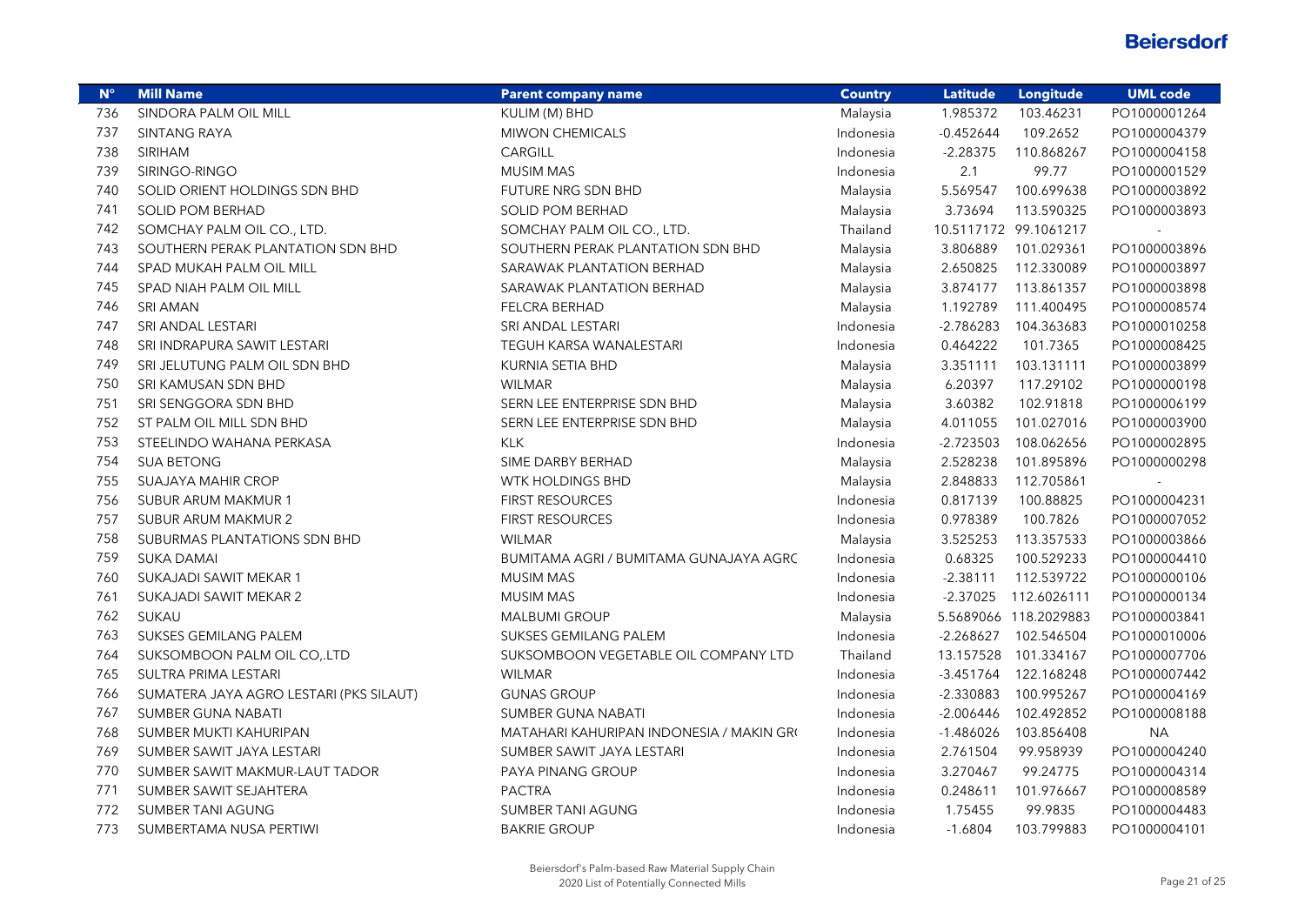| $N^{\circ}$ | <b>Mill Name</b>                                                                      | <b>Parent company name</b>                  | <b>Country</b> | <b>Latitude</b> | Longitude  | <b>UML code</b> |
|-------------|---------------------------------------------------------------------------------------|---------------------------------------------|----------------|-----------------|------------|-----------------|
| 774         | <b>SUN SAWIT</b>                                                                      | <b>INDAH GROUP</b>                          | Indonesia      | $-3.168331$     | 104.891994 | PO1000008137    |
| 775         | <b>SUNGAI AIR JERNIH</b>                                                              | BAHANA KARYA SEMESTA                        | Indonesia      | $-2.086512$     | 102.801493 | PO1000008429    |
| 776         | <b>SUNGAI BUAYA</b>                                                                   | GAR / SOCI MAS / SINARMAS                   | Indonesia      | $-4.128611$     | 105.438839 | PO1000001342    |
| 777         | <b>SUNGAI BURUNG INDUSTRIES</b>                                                       | TECK GUAN HOLDINGS SDN BHD / HTG HOLDIN     | Malaysia       | 4.40552         | 118.14049  | PO1000003918    |
| 778         | <b>SUNGAI DINGIN</b>                                                                  | SIME DARBY BERHAD                           | Malaysia       | 5.39432         | 100.71117  | PO1000000104    |
| 779         | SUNGAI KERANG DEVELOPMENT SDN BHD                                                     | SUNGAI KERANG DEVELOPMENT SDN BHD           | Malaysia       | 4.4047          | 100.8358   | PO1000003902    |
| 780         | <b>SUNGAI KIKIM</b>                                                                   | GAR / SOCI MAS / SINARMAS                   | Indonesia      | $-3.633013$     | 103.219098 | PO1000004068    |
| 781         | <b>SUNGAI LILIN</b>                                                                   | CARGILL                                     | Indonesia      | $-2.6081$       | 104.12525  | PO1000000058    |
| 782         | <b>SUNGAI LIPUT MILL</b>                                                              | <b>SOCFIN GROUP</b>                         | Indonesia      | 4.2319          | 98.0594    | PO1000001251    |
| 783         | <b>SUNGAI MERAH</b>                                                                   | GAR / SOCI MAS / SINARMAS                   | Indonesia      | $-4.218444$     | 105.588769 | PO1000001343    |
| 784         | <b>SUNGAI PURUN MILL</b>                                                              | <b>GOODHOPE ASIA HOLDINGS</b>               | Indonesia      | $-2.522927$     | 112.416704 | PO1000002676    |
| 785         | <b>SUNGAI RASAU</b>                                                                   | BUMITAMA AGRI / BUMITAMA GUNAJAYA AGRC      | Indonesia      | $-2.278025$     | 110.500082 | PO1000008180    |
| 786         | <b>SUNGAI RUKU MILL</b>                                                               | NPC RESOURCES BERHAD                        | Malaysia       | 5.56367         | 117.90028  | PO1000003856    |
| 787         | <b>SUNGAI RUNGAU</b>                                                                  | GAR / SOCI MAS / SINARMAS                   | Indonesia      | $-2.3206$       | 112.334    | PO1000001155    |
| 788         | <b>SUNGAI TENEGANG</b>                                                                | TH PLANTATIONS BERHAD                       | Malaysia       | 5.218094        | 118.031364 | PO1000003929    |
| 789         | <b>SUNGAI TENGI</b>                                                                   | FELDA GLOBAL VENTURES HOLDINGS BERHAD       | Malaysia       | 3.58548         | 101.4157   | PO1000001890    |
| 790         | SUNGAI TERAH PALM OIL MILL SDN BHD                                                    | AGRO PALM SDN BHD                           | Malaysia       | 4.97639         | 101.95444  | PO1000003903    |
| 791         | SUNGAI TONG PALM OIL MILL                                                             | TDM BERHARD                                 | Malaysia       | 5.30788         | 102.91075  | PO1000001113    |
| 792         | SUNGEI KAHANG SDN BHD                                                                 | SAYONG PLANTATION SDN BHD                   | Malaysia       | 2.23185         | 103.526014 | PO1000003888    |
| 793         | SUPRA MATRA ABADI TANAH DATAR                                                         | APICAL / AAA OILS & FATS / ASIAN AGRI GROUP | Indonesia      | 3.148056        | 99.557031  | PO1000002144    |
| 794         | SURYA AGROLIKA REKSA                                                                  | ADIMULIA SARIMAS INDUSTRY / ADIMULIA AGRO   | Indonesia      | $-0.136967$     | 101.3908   | PO1000004358    |
| 795         | SURYA BRATASENA PLANTATION                                                            | SURYA BRATASENA PLANTATION                  | Indonesia      | 0.151056        | 101.975056 | PO1000004159    |
| 796         | SURYA BUMI AGROLANGGENG                                                               | ASTRA AGRO LESTARI                          | Indonesia      | $-3.3609$       | 103.8837   | PO1000008343    |
| 797         | SURYA INDAH NUSANTARA PAGI                                                            | SURYAINDAH NUSANTARA PAGI                   | Indonesia      | $-2.255$        | 111.976    | PO1000005203    |
| 798         | SURYA INTISARI RAYA                                                                   | <b>FIRST RESOURCES</b>                      | Indonesia      | 0.629583        | 101.5685   | PO1000004216    |
| 799         | SURYA SAWIT SEJATI (LADA)                                                             | UNITED PLANTATIONS BERHAD                   | Indonesia      | $-2.590899$     | 111.772559 | PO1000004083    |
| 800         | SURYA SUMBER SAWIT ABADI                                                              | PT SURYA SUMBER SAWIT ABADI                 | Indonesia      | $-1.47112$      | 102.62099  | PO1000010015    |
| 801         | SURYA UTAMA AGROLESTARI                                                               | SURYA UTAMA AGROLESTARI                     | Indonesia      | $-1.805056$     | 103.430583 | PO1000006212    |
| 802         | SUTOPO LESTARI JAYA                                                                   | SWADAYA INDOPALMA                           | Indonesia      | $-2.796219$     | 104.735758 | PO1000006231    |
| 803         | SWADAYA MUKTI PRAKARSA                                                                | <b>FIRST RESOURCES</b>                      | Indonesia      | $-1.082883$     | 110.38345  | PO1000004436    |
| 804         | SWADAYA SAPTA PUTRA                                                                   | MERBAUJAYA INDAHRAYA                        | Indonesia      | $-1.993683$     | 112.831683 | PO1000004931    |
| 805         | SWAKARSA SAWIT RAYA                                                                   | SWAKARSA SAWIT RAYA                         | Indonesia      | $-0.48911$      | 102.479086 | PO1000004130    |
| 806         | SWAKARSA SINAR SENTOSA                                                                | DHARMA SATYA NUSANTARA                      | Indonesia      | 1.123701        | 116.851758 | PO1000000354    |
| 807         | SYARIKAT KRETAM MILL SDN BHD                                                          | <b>KRETAM HOLDING BERHAD</b>                | Malaysia       | 5.659803        | 117.834636 | PO1000003496    |
| 808         | SYARIKAT PELADANG DAN PERUSAHAAN MINYAK SDN BH SYARIKAT PELADANG DAN PERUSAHAAN MINY/ |                                             | Malaysia       | 3.97985         | 100.99043  | PO1000003906    |
| 809         | <b>SYARIMO MILL</b>                                                                   | O                                           | Malaysia       | 5.334037        | 117.781334 | PO1000000540    |
| 810         | SYAUKATH AGRO                                                                         | SYAUKATH AGRO                               | Indonesia      | 4.575389        | 95.705     | PO1000008584    |
| 811         | SYAUKATH SEJAHTERA                                                                    | AUSTINDO NUSANTARA JAYA                     | Indonesia      | 5.228433        | 96.899017  | PO1000004583    |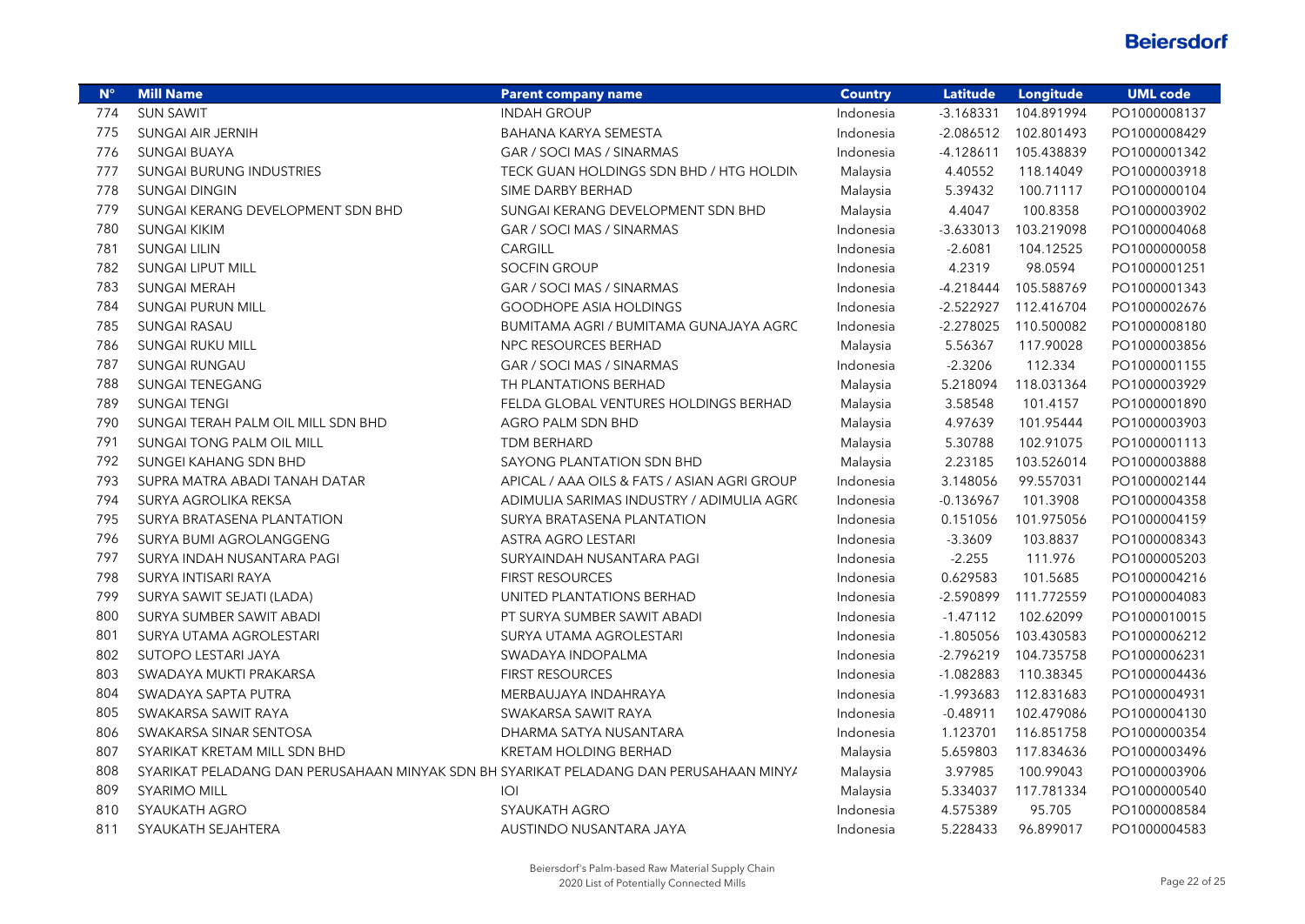| $N^{\circ}$ | <b>Mill Name</b>                                                       | <b>Parent company name</b>                  | <b>Country</b> | <b>Latitude</b> | Longitude             | <b>UML code</b> |
|-------------|------------------------------------------------------------------------|---------------------------------------------|----------------|-----------------|-----------------------|-----------------|
| 812         | <b>TACLICO COMPANY</b>                                                 | <b>TACLICO COMPANY</b>                      | Malaysia       | 5.507567        | 100.599592            | PO1000003909    |
| 813         | <b>TALES INTI SAWIT</b>                                                | DUTA MARGA GROUP                            | Indonesia      | 3.32731         | 98.76403              | PO1000004321    |
| 814         | TALIWAS PALM OIL MILL SDN BHD                                          | TECK GUAN HOLDINGS SDN BHD / HTG HOLDIN     | Malaysia       | 5.070072        | 118.256194            |                 |
| 815         | <b>TAMACO OIL MILL 1</b>                                               | <b>TAMACO OIL MILL</b>                      | Malaysia       | 5.24501         | 118.32756             | PO1000003910    |
| 816         | <b>TAMACO OIL MILL 2</b>                                               | <b>TAMACO OIL MILL</b>                      | Malaysia       | 5.1545          | 118.22892             | PO1000003911    |
| 817         | <b>TAMAN RAJA</b>                                                      | APICAL / AAA OILS & FATS / ASIAN AGRI GROUP | Indonesia      | $-1.176694$     | 103.007806            | PO1000002143    |
| 818         | <b>TAMORA AGRO LESTARI</b>                                             | <b>JHAGDRA GROUP</b>                        | Indonesia      | $-0.530467$     | 101.417183            | PO1000004395    |
| 819         | <b>TANAH GAMBUS</b>                                                    | <b>SOCFIN GROUP</b>                         | Indonesia      | 3.204167        | 99.403889             | PO1000000352    |
| 820         | <b>TANAH LAUT</b>                                                      | GAR / SOCI MAS / SINARMAS                   | Indonesia      | $-3.790289$     | 115.283066            | PO1000001152    |
| 821         | <b>TANAH MERAH</b>                                                     | SIME DARBY BERHAD                           | Malaysia       | 2.654120        | 101.792334            | PO1000000098    |
| 822         | TANER R&D PALM OIL MILL SDN BHD                                        | TANER PALM OIL MILL SDN BHD / TANER GROUI   | Malaysia       | 5.254648        | 116.00853             | PO1000008305    |
| 823         | TANGJUNG TUALANG (1997) SDN BHD (KILANG MINYAK S. NGAN & NGAN HOLDINGS |                                             | Malaysia       | 4.3031          | 101.0371              | PO1000003818    |
| 824         | <b>TANIA SELATAN</b>                                                   | <b>WILMAR</b>                               | Indonesia      | $-3.627$        | 104.869467            | PO1000000562    |
| 825         | <b>TANJONG MALIM</b>                                                   | <b>KLK</b>                                  | Malaysia       | 3.695           | 101.485667            | PO1000000892    |
| 826         | <b>TANJUNG ALAI</b>                                                    | KARYA PERSADA MANDIRI                       | Indonesia      | $-2.461505$     | 101.123821            | PO1000008616    |
| 827         | TANJUNG BUYU PERKASA PLANTATIONS                                       | <b>TELADAN PRIMA GROUP</b>                  | Indonesia      | 1.514967        | 118.266783            | PO1000004467    |
| 828         | <b>TANJUNG DALAM</b>                                                   | <b>HINDOLI</b>                              | Indonesia      | $-2.5496$       | 103.944               | PO1000009068    |
| 829         | <b>TANJUNG KELILING</b>                                                | <b>KLK</b>                                  | Indonesia      | 3.509944        | 98.306778             |                 |
| 830         | TANJUNG KEMBIRI                                                        | GAR / SOCI MAS / SINARMAS                   | Indonesia      | $-3.0324871$    | 107.770416            | PO1000001383    |
| 831         | <b>TANJUNG PAUH</b>                                                    | APICAL / AAA OILS & FATS / ASIAN AGRI GROUP | Indonesia      | $-0.09765$      | 101.29788             | PO1000006173    |
| 832         | <b>TANJUNG PUTRI</b>                                                   | <b>AMAL TANI</b>                            | Indonesia      | 3.588333        | 98.305556             | PO1000004295    |
| 833         | TANJUNG SELAMAT                                                        | APICAL / AAA OILS & FATS / ASIAN AGRI GROUP | Indonesia      | 2.128889        | 100.008889            | PO1000002607    |
| 834         | <b>TANTAHAN PANDUHUP ASI</b>                                           | TANTAHAN PANDUHUP ASI                       | Indonesia      | $-1.439314$     | 113.450092            | PO1000007635    |
| 835         | <b>TAPIAN NADENGGAN</b>                                                | GAR / SOCI MAS / SINARMAS                   | Indonesia      | 1.655544        | 99.886693             | PO1000001150    |
| 836         | <b>TASIK RAJA</b>                                                      | ANGLO EASTERN PLANTATIONS                   | Indonesia      | 1.669611        | 100.161528            | PO1000004476    |
| 837         | <b>TASMA PUJA</b>                                                      | <b>TASMA PUJA</b>                           | Indonesia      | 0.275011        | 101.219376            | PO1000004370    |
| 838         | TEE TEH PALM OIL MILL                                                  | TEE TEH PALM OIL MILL                       | Malaysia       | 2.840728        | 102.865883            | PO1000003922    |
| 839         | <b>TELAGA HIKMAH</b>                                                   | SAMPOERNA AGRO GROUP                        | Indonesia      |                 | -3.598556 105.0600278 | PO1000004518    |
| 840         | TELEN                                                                  | <b>TELADAN PRIMA GROUP</b>                  | Indonesia      |                 | 1.247783 117.693483   | PO1000004446    |
| 841         | <b>TELEN PRIMA SAWIT</b>                                               | <b>TELADAN PRIMA GROUP</b>                  | Indonesia      | 0.51135         | 116.781106            | PO1000004390    |
| 842         | <b>TELUK BAKAU</b>                                                     | SIME DARBY BERHAD                           | Indonesia      | 0.2565          | 103.588833            | PO1000000318    |
| 843         | <b>TELUK PANJIE MILL</b>                                               | APICAL / AAA OILS & FATS / ASIAN AGRI GROUP | Indonesia      | 2.002778        | 100.243611            | PO1000002146    |
| 844         | <b>TEMENTI</b>                                                         | FELDA GLOBAL VENTURES HOLDINGS BERHAD       | Malaysia       | 3.2631          | 102.596811            | PO1000000901    |
| 845         | <b>TEMERLOH MILL SDN BHD</b>                                           | NGAN & NGAN HOLDINGS                        | Malaysia       | 4.648028        | 100.694972            | PO1000003853    |
| 846         | <b>TENGGAROH</b>                                                       | FELDA GLOBAL VENTURES HOLDINGS BERHAD       | Malaysia       | 2.05401         | 103.933               | PO1000003767    |
| 847         | TENNAMARAM                                                             | SIME DARBY BERHAD                           | Malaysia       | 3.395639        | 101.417614            | PO1000000157    |
| 848         | <b>TERAWAN MILL</b>                                                    | <b>GOODHOPE ASIA HOLDINGS</b>               | Indonesia      | $-2.559857$     | 112.373619            | PO1000002677    |
| 849         | TEREH PALM OIL MILL                                                    | KULIM (M) BHD                               | Malaysia       | 2.21794         | 103.35228             | PO1000001263    |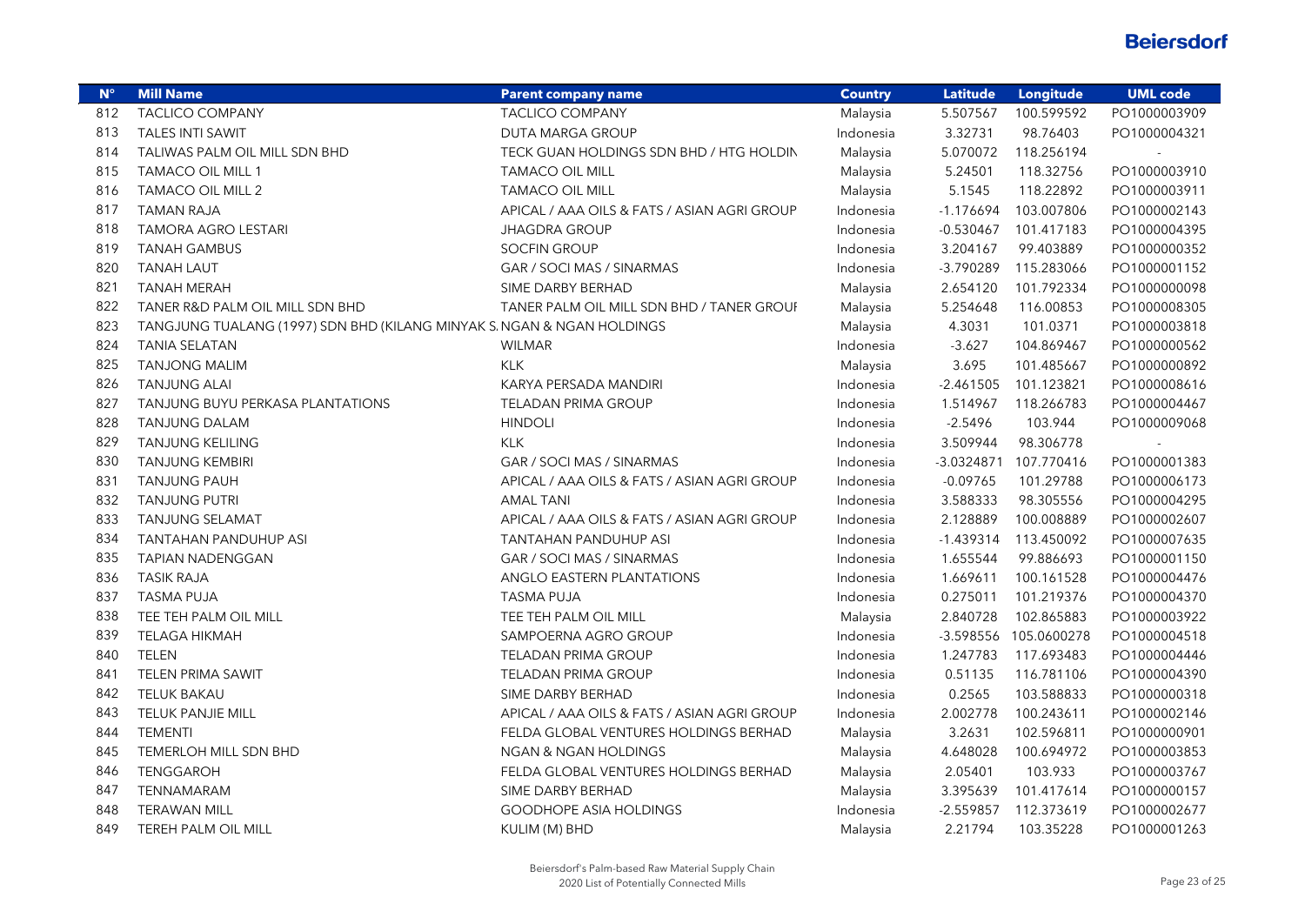| $N^{\circ}$ | <b>Mill Name</b>                         | <b>Parent company name</b>                  | <b>Country</b>  | <b>Latitude</b> | Longitude            | <b>UML</b> code |
|-------------|------------------------------------------|---------------------------------------------|-----------------|-----------------|----------------------|-----------------|
| 850         | <b>TERSANG</b>                           | FELDA GLOBAL VENTURES HOLDINGS BERHAD       | Malaysia        | 4.10624         | 101.79993            | PO1000003262    |
| 851         | <b>TETANGGA AKRAB 1</b>                  | <b>TETANGGA AKRAB</b>                       | Malaysia        | 1.0225          | 110.691667           | PO1000004795    |
| 852         | <b>TETANGGA AKRAB 2</b>                  | <b>TETANGGA AKRAB</b>                       | Malaysia        | 3.960802        | 113.896096           | PO1000010019    |
| 853         | <b>TETERE MILL</b>                       | SIME DARBY BERHAD                           | Solomon Islands | $-9.442422$     | 160.218407           | PO1000000131    |
| 854         | <b>TEUPIN LADA</b>                       | <b>TEUPIN LADA</b>                          | Indonesia       | 5.05111         | 97.56972             | PO1000009561    |
| 855         | THAI CHAROEN PALM OIL CO., LTD           | THAI CHAROEN PALM OIL CO., LTD              | Thailand        | 13.347703       | 99.886202            |                 |
| 856         | THAI TALLOW AND OIL CO., LTD             | THAI TALLOW AND OIL CO., LTD                | Thailand        | 8.613703        | 98.99985             | PO1000005375    |
| 857         | THP SARIBAS SDN BHD                      | TH PLANTATIONS BERHAD                       | Malaysia        | 1.665339        | 111.20196            | PO1000004836    |
| 858         | <b>TIAN SIANG OIL MILL</b>               | <b>TIAN SIANG GROUP</b>                     | Malaysia        | 5.254581        | 117.909014           | PO1000008304    |
| 859         | TIAN SIANG OIL MILL (AIR KUNING) SDN BHD | <b>TIAN SIANG GROUP</b>                     | Malaysia        | 4.1614          | 101.1648             | PO1000002543    |
| 860         | TIAN SIANG OIL MILL (PERAK) SDN BHD      | <b>TIAN SIANG GROUP</b>                     | Malaysia        | 4.592983        | 100.732286           | PO1000003931    |
| 861         | TIAN SIANG OIL MILL SDN BHD              | <b>TIAN SIANG GROUP</b>                     | Malaysia        | 5.401358        | 117.884679           | PO1000002070    |
| 862         | TIAN SIANG RAUB POM                      | <b>TIAN SIANG GROUP</b>                     | Malaysia        | 3.986498        | 101.792486           | PO1000006189    |
| 863         | TIMOR ENTERPRISE SDN BHD                 | <b>GLENEALY PLANTATIONS (M) BHD</b>         | Malaysia        | 5.304724        | 118.340076           | PO1000003932    |
| 864         | TINTIN BOYOK SAWIT MAKMUR                | <b>BARITO PACIFIC</b>                       | Indonesia       | $-0.111483$     | 110.733567           | PO1000004844    |
| 865         | TIRTA MADU SAWIT JAYA                    | KARANGJUANG HIJAU LESTARI                   | Indonesia       | 4.114175        | 117.040539           | PO1000005219    |
| 866         | <b>TOLAN TIGA INDONESIA</b>              | <b>SIPEF</b>                                | Indonesia       | 2.06062         | 100.08166            | PO1000000099    |
| 867         | <b>TOPAZ</b>                             | APICAL / AAA OILS & FATS / ASIAN AGRI GROUP | Indonesia       | 0.689389        | 100.935              | PO1000002142    |
| 868         | TOPAZ EMAS SDN BHD                       | HOK HUAT OIL MILL SDN BHD                   | Malaysia        | 4.553367        | 100.725591           | PO1000003933    |
| 869         | <b>TRADELIFT MILL</b>                    | <b>UNKNOWN</b>                              | Malaysia        | 4.869653        | 118.090641           | PO1000006167    |
| 870         | TRANSPACIFIC AGRO INDUSTRY               | PROVIDENT AGRO                              | Indonesia       | $-2.8025$       | 104.896944           | PO1000006232    |
| 871         | TRI BAHTERA SRIKANDI                     | TRI BAHTERA SRIKANDI                        | Indonesia       | 0.466483        | 99.37025             | PO1000004386    |
| 872         | <b>TRIMITRA LESTARI</b>                  | SIN TEK HUAT GROUP (STH)                    | Indonesia       | $-1.068733$     | 103.165067           | PO1000004432    |
| 873         | <b>TROLAK</b>                            | FELDA GLOBAL VENTURES HOLDINGS BERHAD       | Malaysia        | 3.93734         | 101.34955            | PO1000001893    |
| 874         | <b>TRONG PALM OIL MILL</b>               | <b>BOUSTEAD HOLDINGS BERHAD</b>             | Malaysia        | 4.67417         | 100.70639            | PO1000006389    |
| 875         | <b>TRUSAN</b>                            | TRADEWINDS PLANTATION BERHAD                | Malaysia        | 4.82863         | 115.26507            | PO1000003937    |
| 876         | TSH PLANTATIONS SDN BHD (LAHAD DATU)     | TSH RESOURCES                               | Malaysia        | 5.317769        | 118.046459           | PO1000005713    |
| 877         | TSH PLANTATIONS SDN BHD (SABAHAN MILL)   | <b>TSH RESOURCES</b>                        | Malaysia        | 4.819294        | 118.087737           | PO1000004839    |
| 878         | <b>TUAN MEE</b>                          | <b>KLK</b>                                  | Malaysia        | 3.265156        | 101.463279           | PO1000000895    |
| 879         | TUNAS BARU LAMPUNG-PKS 8                 | <b>SUNGAI BUDI GROUP</b>                    | Indonesia       | 0.478069        | 101.600256           | PO1000007523    |
| 880         | TUNAS HARAPAN SAWIT                      | <b>TUNAS HARAPAN SAWIT</b>                  | Indonesia       | 3.367467        | 99.017833            | PO1000004336    |
| 881         | TUNG HUP PALM OIL MILL SDN BHD           | <b>GENTING PLANTATION SND BHD</b>           | Malaysia        | 5.282445        | 117.86801            | PO1000003947    |
| 882         | TUNGGAL MITRA PLANTATIONS-MANGGALA       | SIME DARBY BERHAD                           | Indonesia       | 1.520525        | 100.7319             | PO1000000330    |
| 883         | TUNGGAL PERKASA PLANTATION               | ASTRA AGRO LESTARI                          | Indonesia       | $-0.305183$     | 102.273183           | PO1000004372    |
| 884         | TUNGKAL ULU                              | APICAL / AAA OILS & FATS / ASIAN AGRI GROUP | Indonesia       | $-1.300278$     | 102.981389           | PO1000000345    |
| 885         | <b>UJUNG TANJUNG</b>                     | GAR / SOCI MAS / SINARMAS                   | Indonesia       | 0.969733        | 101.26075            | PO1000001056    |
| 886         | UKUI I MILL                              | APICAL / AAA OILS & FATS / ASIAN AGRI GROUP | Indonesia       | $-0.226111$     | 102.0925             | PO1000000148    |
| 887         | UKUI II MILL                             | APICAL / AAA OILS & FATS / ASIAN AGRI GROUP | Indonesia       |                 | -0.277042 102.116078 | PO1000002491    |